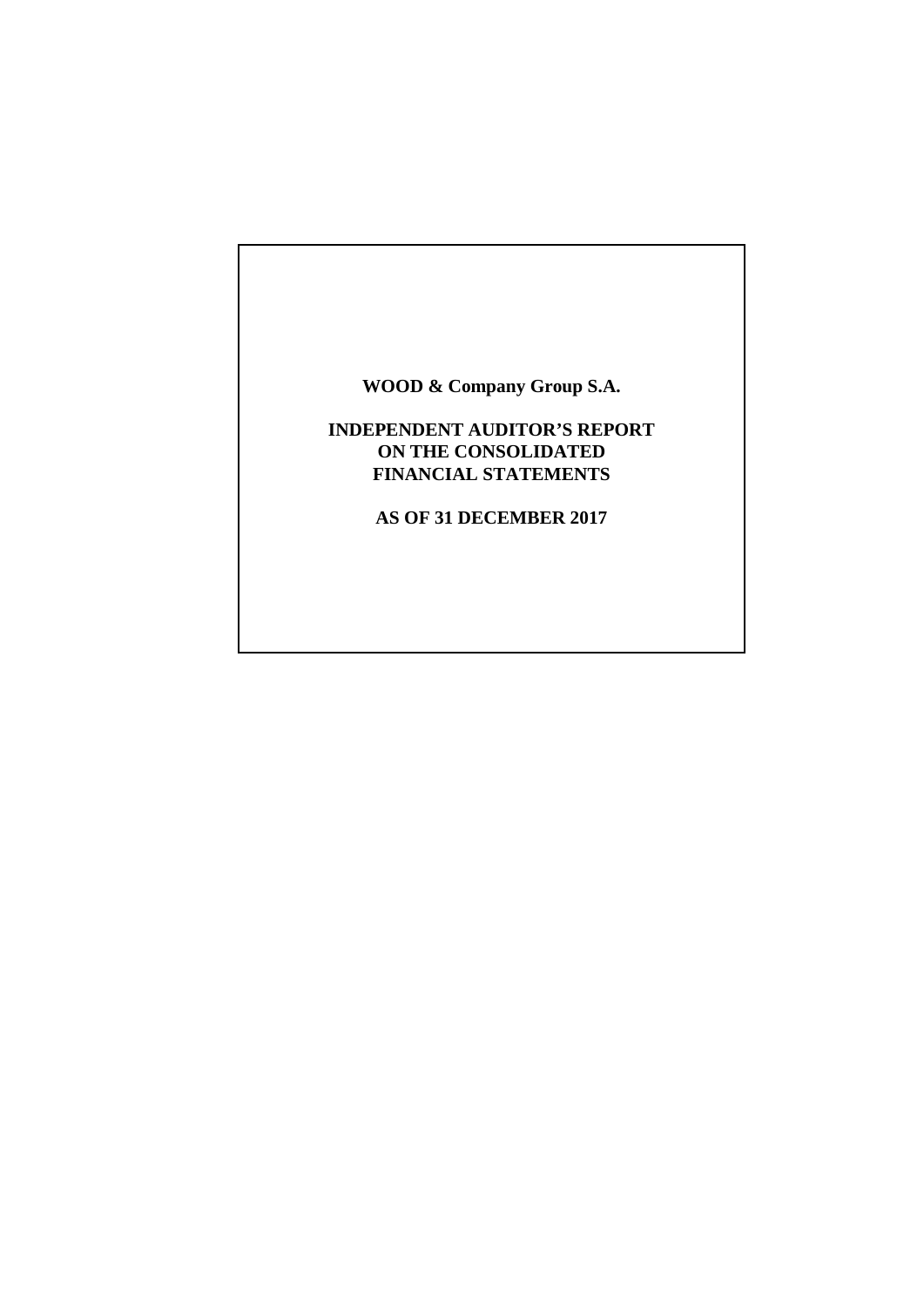# **Deloitte**.

Deloitte Audit s.r.o. Nile House Karolinská 654/2 186 00 Prague 8 - Karlín Czech Republic

Tel: +420 246 042 500 Fax: +420 246 042 555 DeloitteCZ@deloitteCE.com www.deloitte.cz

Registered by the Municipal Court in Prague, Section C, File 24349 ID. No.: 49620592 Tax ID. No.: CZ49620592

# **INDEPENDENT AUDITOR'S REPORT**

To the Shareholders of WOOD & Company Group S.A.

Having its registered office at: 6C, rue Gabriel Lippmann, L - 5365 Munsbach, Luxembourg

### Opinion

We have audited the accompanying consolidated financial statements of Wood & Company Group S.A. and its subsidiaries (the "Group") prepared on the basis of International Financial Reporting Standards as adopted by the EU, which comprise the consolidated statement of financial position as at 31 December 2017, and the consolidated income statement, consolidated statement of comprehensive income, consolidated statement of changes in equity and consolidated statement of cash flows for the year then ended, and notes to the consolidated financial statements, including a summary of significant accounting policies and other explanatory information.

In our opinion, the accompanying consolidated financial statements give a true and fair view of the consolidated financial position of the Group as at 31 December 2017, and of its consolidated financial performance and its consolidated cash flows for the year then ended in accordance with International Financial Reporting Standards as adopted by the EU.

## **Basis for Opinion**

We conducted our audit in accordance with the Act on Auditors and Auditing Standards of the Chamber of Auditors of the Czech Republic, which are International Standards on Auditing (ISAs), as amended by the related application guidelines. Our responsibilities under this law and regulation are further described in the Auditor's Responsibilities for the Audit of the Consolidated Financial Statements section of our report. We are independent of the Group in accordance with the Act on Auditors and the Code of Ethics adopted by the Chamber of Auditors of the Czech Republic and we have fulfilled our other ethical responsibilities in accordance with these requirements. We believe that the audit evidence we have obtained is sufficient and appropriate to provide a basis for our opinion.

#### Responsibilities of the Company's Board of Directors and Supervisory Board for the Consolidated **Financial Statements**

The Board of Directors is responsible for the preparation and fair presentation of the consolidated financial statements in accordance with International Financial Reporting Standards as adopted by the EU and for such internal control as the Board of Directors determines is necessary to enable the preparation of consolidated financial statements that are free from material misstatement, whether due to fraud or error.

In preparing the consolidated financial statements, the Board of Directors is responsible for assessing the Group's ability to continue as a going concern, disclosing, as applicable, matters related to going concern and using the going concern basis of accounting unless the Board of Directors either intends to liquidate the Group or to cease operations, or has no realistic alternative but to do so.

The Supervisory Board is responsible for overseeing the Group's financial reporting process.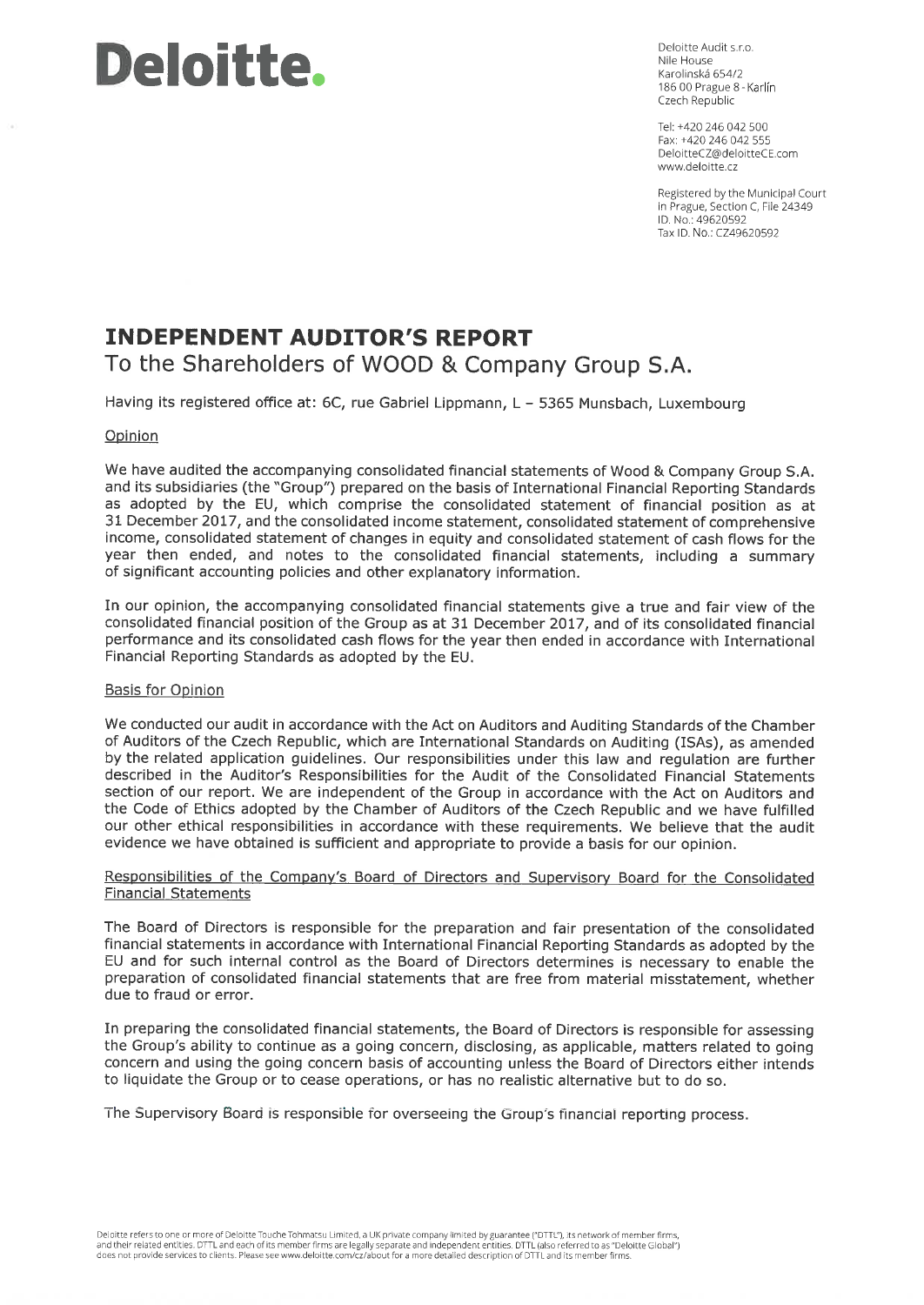#### Auditor's Responsibilities for the Audit of the Consolidated Financial Statements

Our objectives are to obtain reasonable assurance about whether the consolidated financial statements as a whole are free from material misstatement, whether due to fraud or error, and to issue an auditor's report that includes our opinion. Reasonable assurance is a high level of assurance, but is not a quarantee that an audit conducted in accordance with ISAs will always detect a material misstatement when it exists. Misstatements can arise from fraud or error and are considered material if, individually or in the aggregate, they could reasonably be expected to influence the economic decisions of users taken on the basis of these consolidated financial statements.

As part of an audit in accordance with the above law or regulation, we exercise professional judgment and maintain professional skepticism throughout the audit. We also:

- Identify and assess the risks of material misstatement of the consolidated financial statements, whether due to fraud or error, design and perform audit procedures responsive to those risks, and obtain audit evidence that is sufficient and appropriate to provide a basis for our opinion. The risk of not detecting a material misstatement resulting from fraud is higher than for one resulting from error, as fraud may involve collusion, forgery, intentional omissions, misrepresentations, or the override of internal control.
- Obtain an understanding of internal control relevant to the audit in order to design audit  $\bullet$ procedures that are appropriate in the circumstances, but not for the purpose of expressing an opinion on the effectiveness of the Group's internal control.
- Evaluate the appropriateness of accounting policies used and the reasonableness of accounting estimates and related disclosures made by the Board of Directors.
- Conclude on the appropriateness of the Board of Directors' use of the going concern basis of accounting and, based on the audit evidence obtained, whether a material uncertainty exists related to events or conditions that may cast significant doubt on the Group's ability to continue as a going concern. If we conclude that a material uncertainty exists, we are required to draw attention in our auditor's report to the related disclosures in the consolidated financial statements or, if such disclosures are inadequate, to modify our opinion. Our conclusions are based on the audit evidence obtained up to the date of our auditor's report. However, future events or conditions may cause the Group to cease to continue as a going concern.
- Evaluate the overall presentation, structure and content of the consolidated financial statements, including the disclosures, and whether the consolidated financial statements represent the underlying transactions and events in a manner that achieves fair presentation.
- Obtain sufficient appropriate audit evidence regarding the financial information of the entities or business activities within the Group to express an opinion on the consolidated financial statements. We are responsible for the direction, supervision and performance of the group audit. We remain solely responsible for our audit opinion.

We communicate with the Board of Directors and the Supervisory Board regarding, among other matters, the planned scope and timing of the audit and significant audit findings, including any significant deficiencies in internal control that we identify during our audit.

In Prague on 12 December 2018

Audit firm:

Deloitte Audit s.r.o.

Represented by:

David Batal on the basis of a power of attorney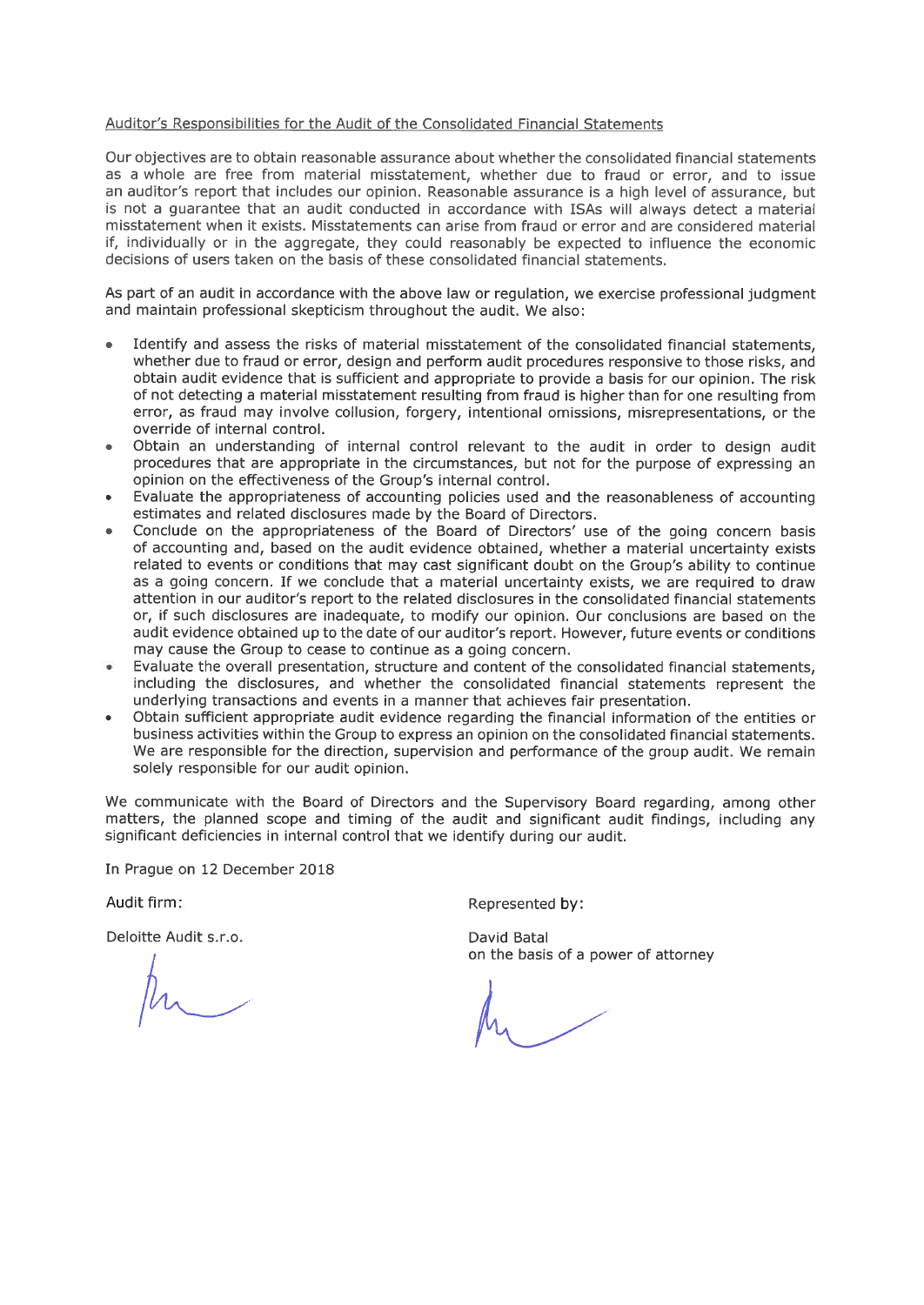# CONSOLIDATED FINANCIAL STATEMENTS FOR THE YEAR ENDED **31 DECEMBER 2017**

| Name of the Company:        | WOOD & Company Group S.A.                                  |
|-----------------------------|------------------------------------------------------------|
| <b>Registered Office:</b>   | 6C, rue Gabriel Lippmann, L – 5365 Munsbach,<br>Luxembourg |
| <b>Legal Status:</b>        | <b>Joint Stock Company</b>                                 |
| <b>Registration number:</b> | <b>B</b> 83396                                             |

**Components of the Consolidated Financial Statements:** 

**Statement of Financial Position as at 31 December 2017** 

**Statement of Comprehensive Income** 

**Statement of Changes in Shareholders' Equity** 

**Statement of Cash Flows for the Year then Ended** 

Summary of Significant Accounting Policies and Other Explanatory Notes

These consolidated financial statements were approved by the Management Board on 12 December 2018.

| Signed on behalf of the Management Board:    | Signature |
|----------------------------------------------|-----------|
| Jan Sýkora<br>Member of Administrative Board |           |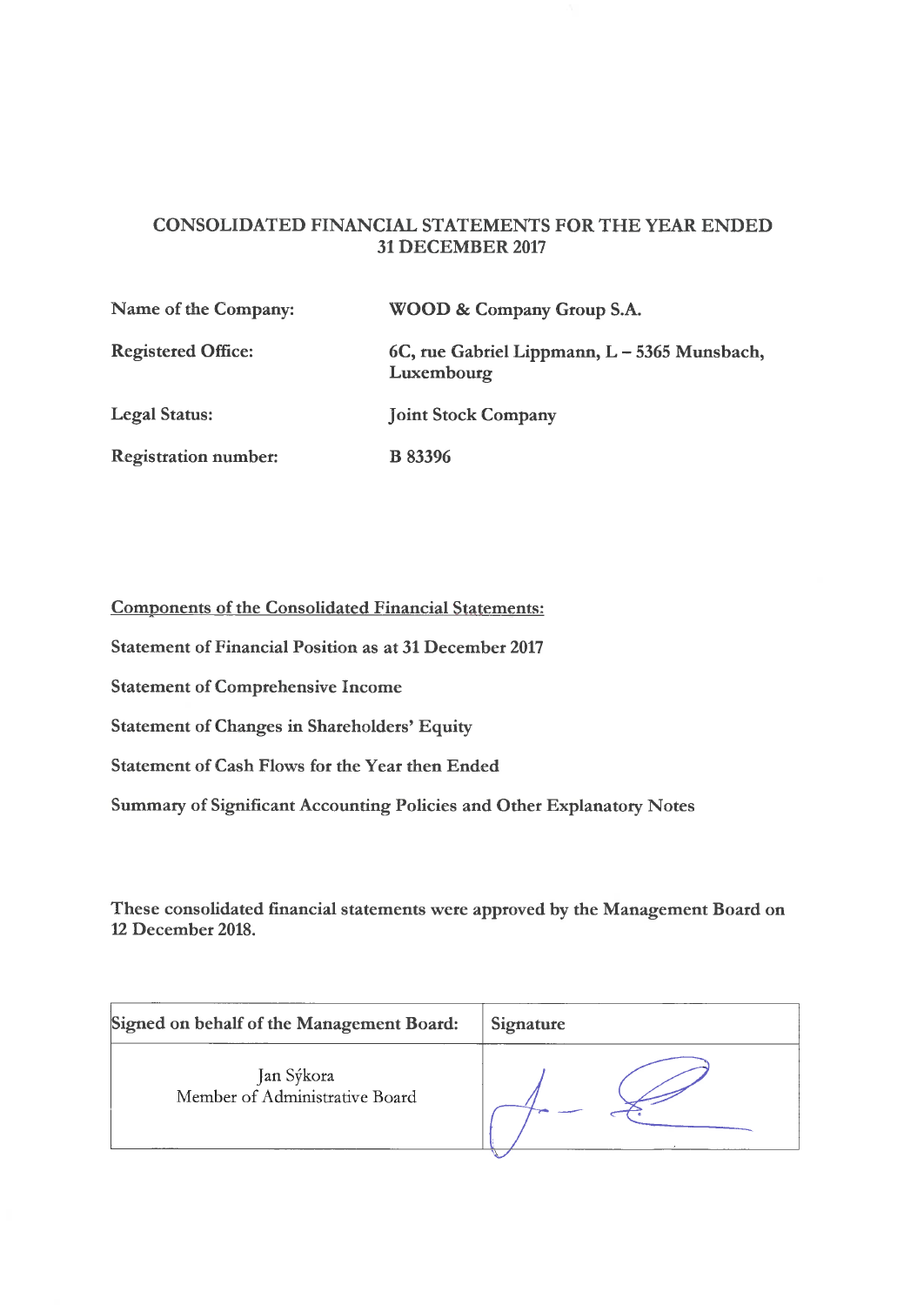# **WOOD & Company Group S.A.**

Consolidated Financial Statements for the Year Ended 31 December 2017 in accordance with International Financial Reporting Standards as adopted by the EU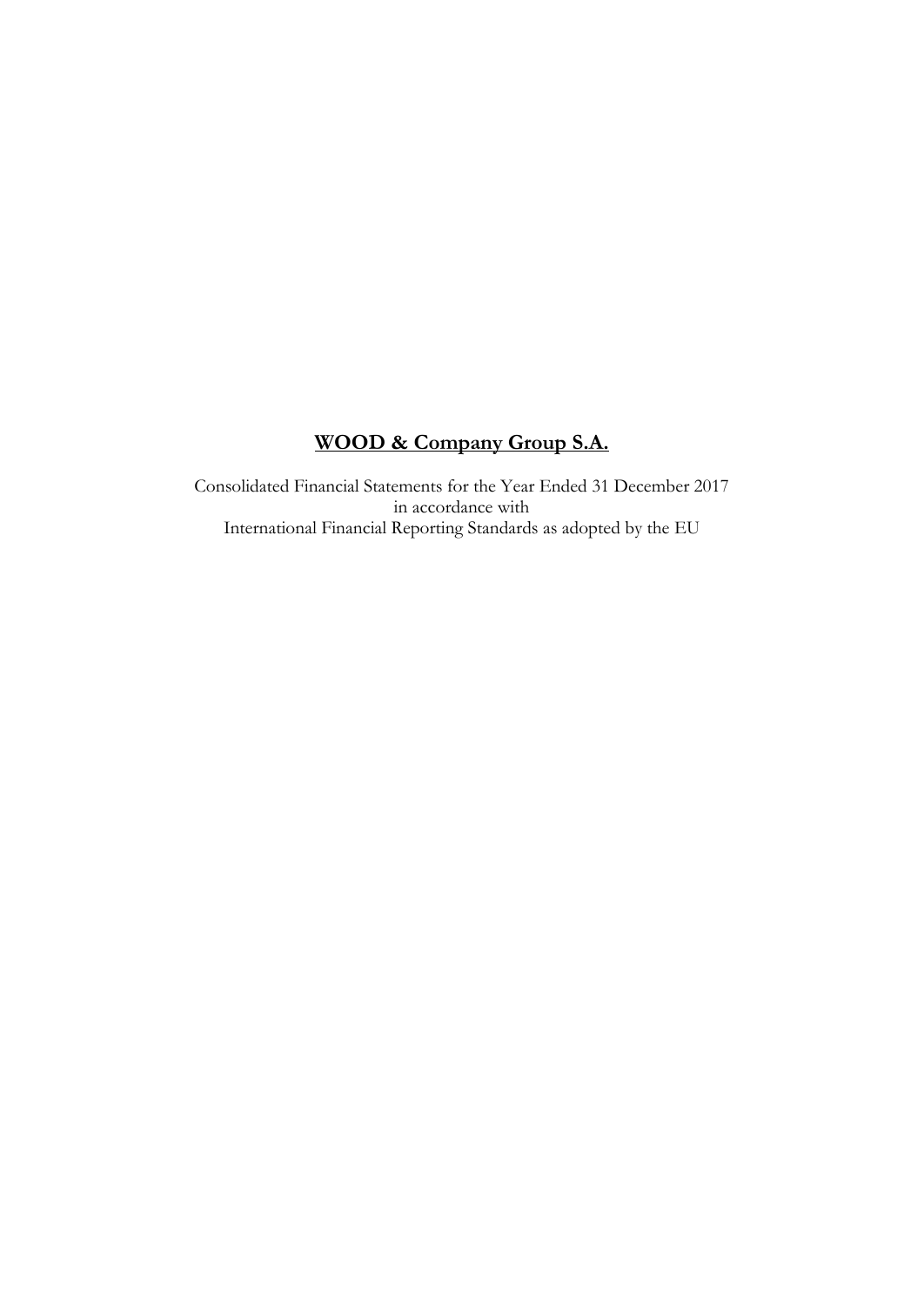

# **CONTENTS PAGE(S)**

CONSOLIDATED FINANCIAL STATEMENTS

| STATEMENT OF COMPREHENSIVE INCOME              |          |
|------------------------------------------------|----------|
| STATEMENT OF FINANCIAL POSITION                |          |
| STATEMENT OF CHANGES IN SHAREHOLDERS' EQUITY   |          |
| CASH-FLOW STATEMENT                            |          |
| NOTES TO THE CONSOLIDATED FINANCIAL STATEMENTS | $8 - 36$ |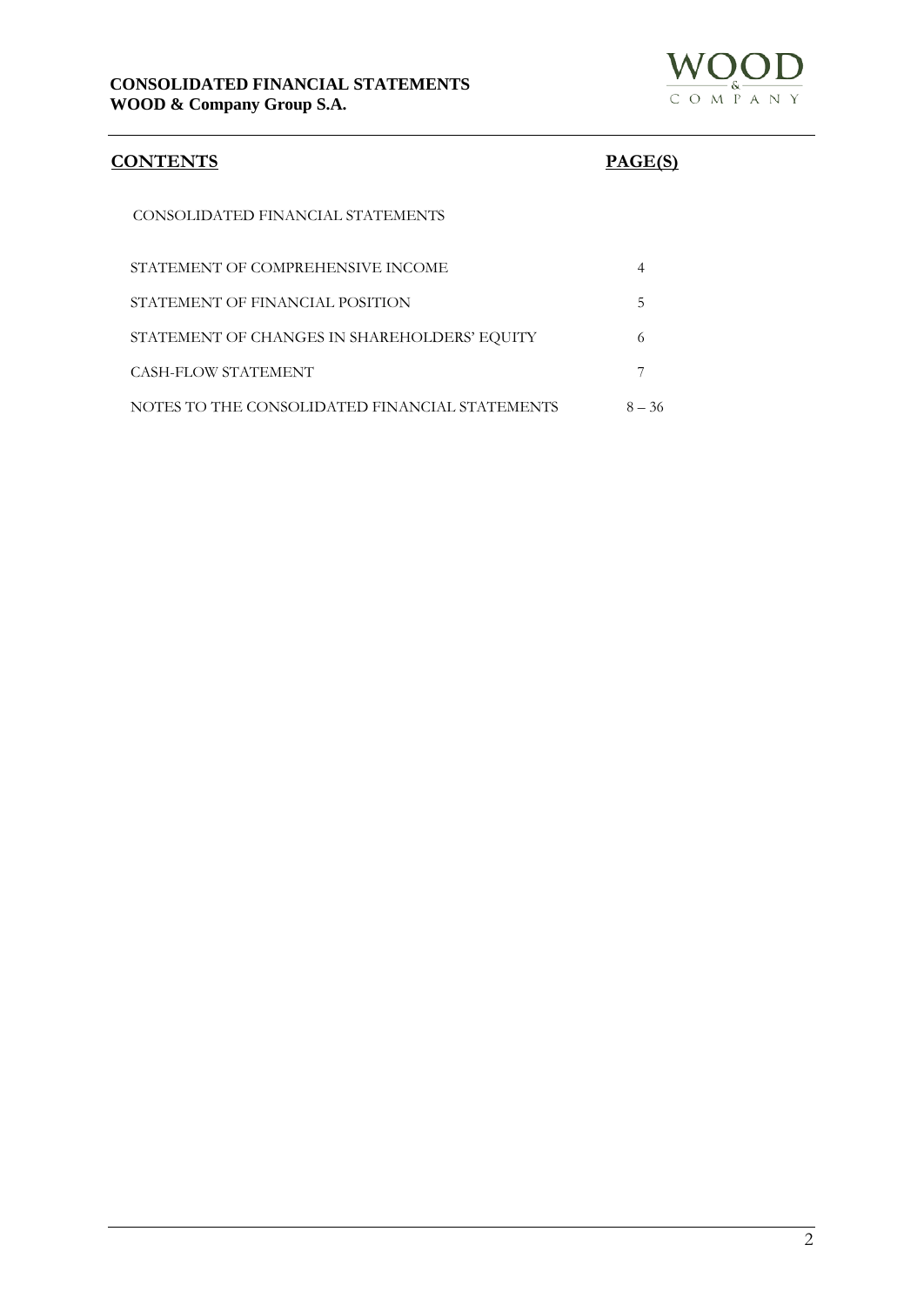

# **WOOD & Company Group S.A. CONSOLIDATED AUDITED RESULTS FOR YEAR ENDED 31 DECEMBER 2017**

# **Key results for 2017:**

- − Net fees and commissions, was EUR 26.4 m
- − Net profit on financial operations from trading and investment activities was EUR 7.6 m
- − Operating income totalled EUR 34.7 m
- − Operating costs were EUR 29.2 m
- − Net profit totalled EUR 4.0 m.
- − Total equity as of 31 December 2017 was EUR 31.1 m

# **Presentation of consolidated financial statements**

WOOD & Company Group S.A. presents the audited consolidated statements of its financial performance for 2016 and its financial position as of 31 December 2017 prepared in accordance with International Financial Reporting Standards (IFRS) as adopted by the EU.

# **Key numbers**

| $EUR$ m                       | 2017     | 2016     |
|-------------------------------|----------|----------|
| Net fee and commission income | 26.37    | 19.94    |
| Total operating income        | 34.70    | 31.10    |
| Total operating costs         | $-29.19$ | $-23.66$ |
| Total equity                  | 31.1     | 26.7     |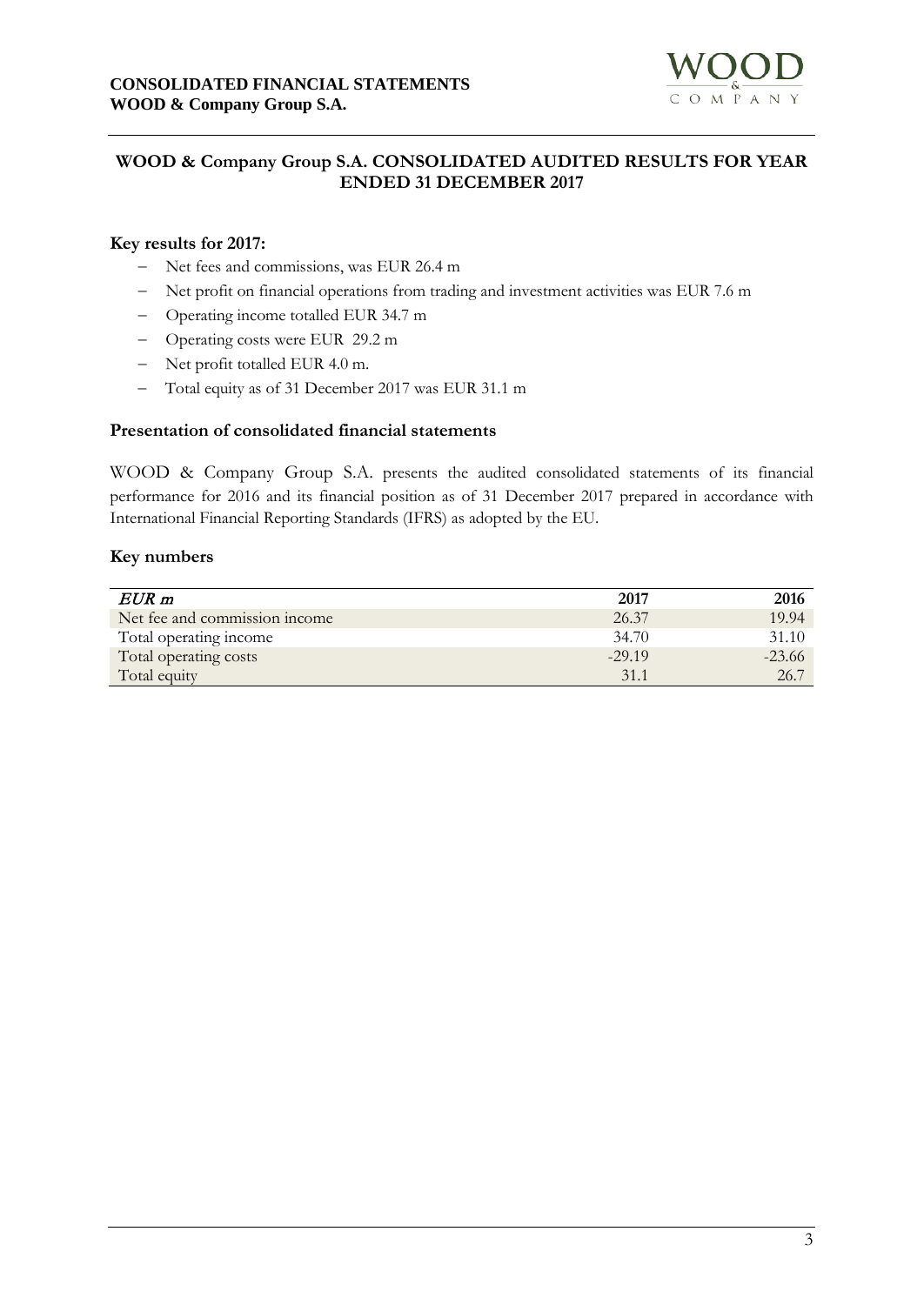

# STATEMENT OF COMPREHENSIVE INCOME FOR THE YEARS ENDED 31 DECEMBER 2017 AND 31 DECEMBER 2016

|                                                                            | <b>NOTES</b>            | 31 December 2017 | 31 December 2016 |
|----------------------------------------------------------------------------|-------------------------|------------------|------------------|
|                                                                            |                         | <b>EUR</b> '000  | <b>EUR '000</b>  |
| Interest income                                                            |                         | 2,204            | 2,542            |
| Interest expense                                                           |                         | $-1,742$         | $-1,869$         |
| Net interest income                                                        | $\overline{\mathbf{3}}$ | 462              | 673              |
| Fee and commission income                                                  |                         | 39,680           | 29,881           |
| Fee and commission expense                                                 |                         | $-13,309$        | $-9,941$         |
| Net fees and commissions income                                            | $\overline{4}$          | 26,371           | 19,940           |
| Net profit on financial operations                                         | 5                       | 7,587            | 9,879            |
| Other operating income/(expense), net                                      | 6                       | 280              | 611              |
| Total operating income                                                     |                         | 34,700           | 31,103           |
| General administrative expenses                                            | 7                       | $-28,389$        | $-22,838$        |
| Depreciation                                                               | 16                      | $-714$           | $-762$           |
| Share / Option scheme                                                      |                         | $-87$            | $-63$            |
| Total operating costs                                                      |                         | $-29,190$        | $-23,663$        |
| Profit before income taxes                                                 |                         | 5,510            | 7,440            |
| Income taxes                                                               | 8                       | $-1,501$         | $-1,585$         |
| Deferred tax                                                               | 8                       | $-44$            | 111              |
| <b>Net Income</b>                                                          |                         | 3,965            | 5,966            |
|                                                                            |                         |                  |                  |
| Other comprehensive income                                                 |                         |                  |                  |
| Items that may be reclassified subsequently to<br>the Statements of Income |                         |                  |                  |
| Change in reporting currency conversion differences                        |                         | 1,373            | $-30$            |
| Gains/losses from available for sale securities                            |                         | $-1,191$         | 1,117            |
| Income tax relating to other comprehensive income                          |                         | 218              | $-212$           |
| Total comprehensive income                                                 |                         | 4,365            | 6,841            |

The accompanying notes are an integral part of these consolidated financial statements.

These consolidated financial statements were approved by the Management Board on 23 May 2017.

Signed on behalf of the Management Board:

Jan Sykora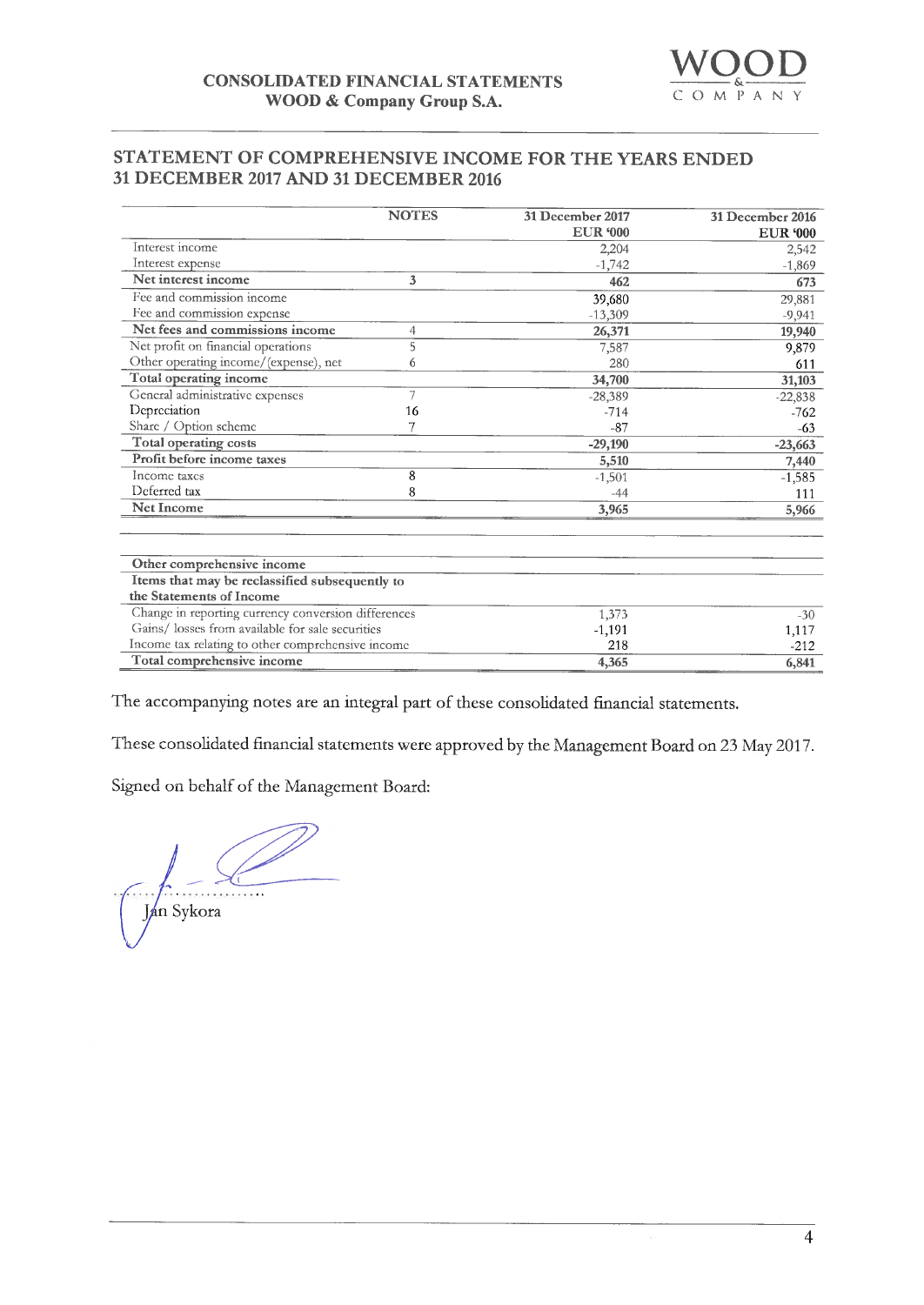# **STATEMENT OF FINANCIAL POSITION AS OF 31 DECEMBER 2017 AND 31 DECEMBER 2016**

|                                          | <b>NOTES</b> | 31 December 2017<br><b>EUR '000</b> | 31 December 2016<br><b>EUR '000</b> |
|------------------------------------------|--------------|-------------------------------------|-------------------------------------|
| <b>ASSETS</b>                            |              |                                     |                                     |
| <b>Current assets</b>                    |              |                                     |                                     |
| Cash and deposits with banks             | 9            | 48,447                              | 43,726                              |
| Financial assets held for trading        | 10           | 9,292                               | 6,297                               |
| Financial assets available for sale      | 11           | 8,360                               | 14,810                              |
| Trade and other receivables              | 13           | 115,060                             | 83,089                              |
| Accrued income and other assets          | 14           | 776                                 | 725                                 |
| Total current assets                     |              | 181,935                             | 148,647                             |
| Non-current assets                       |              |                                     |                                     |
| Long-term receivables                    | 15           | 211                                 | 175                                 |
| Securities held to maturity              | 12           | 39                                  | 37                                  |
| Deferred tax assets                      | 8            | 138                                 | 12                                  |
| Intangible fixed assets, net             | 16           | 911                                 | 813                                 |
| Tangible fixed assets, net               | 16           | 1,290                               | 1,195                               |
| Total non-current assets                 |              | 2,589                               | 2,232                               |
| <b>Total assets</b>                      |              | 184,524                             | 150,878                             |
|                                          |              |                                     |                                     |
| <b>EQUITY AND LIABILITIES</b>            |              |                                     |                                     |
| Capital and reserves                     |              |                                     |                                     |
| Issued capital                           | 17           | 1,024                               | 1,024                               |
| Share premium                            |              | 7,196                               | 7,196                               |
| Reserve fund from profit                 |              | 109                                 | 109                                 |
| Retained earnings                        |              | 16,034                              | 10,068                              |
| Treasury stock                           |              | $\theta$                            | $\theta$                            |
| Revaluation fund from AFS                |              | $-68$                               | 905                                 |
| Share/option scheme capital fund         |              | 530                                 | 530                                 |
| Profit for the period                    |              | 3,965                               | 5,966                               |
| Reporting currency conversion            |              | 2,313                               | 940                                 |
| Total capital and reserves               |              | 31,103                              | 26,737                              |
| Deferred tax liability                   |              | $\overline{0}$                      | 51                                  |
| Issued debt securities                   | 22           | 2,083                               | 3,761                               |
| Long term provisions                     | 21           | 820                                 | 1,024                               |
| Total equity and non-current liabilities |              | 34,006                              | 31,574                              |
| <b>Current liabilities</b>               |              |                                     |                                     |
| Amounts owed to banks                    | 20           | 24,578                              | 19,271                              |
| Financial liabilities held for trading   | 10           | 3,803                               | 3,327                               |
| Trade and other payables                 | 18           | 121,881                             | 96,158                              |
| Accruals and other liabilities           | 19           | 253                                 | 254                                 |
| Income tax payable                       | 8            | 3                                   | 295                                 |
| Current liabilities total                |              | 150,434                             | 119,305                             |
|                                          |              | 184,524                             | 150,878                             |
| Total equity and liabilities             |              |                                     |                                     |

The accompanying notes are an integral part of these consolidated financial statements.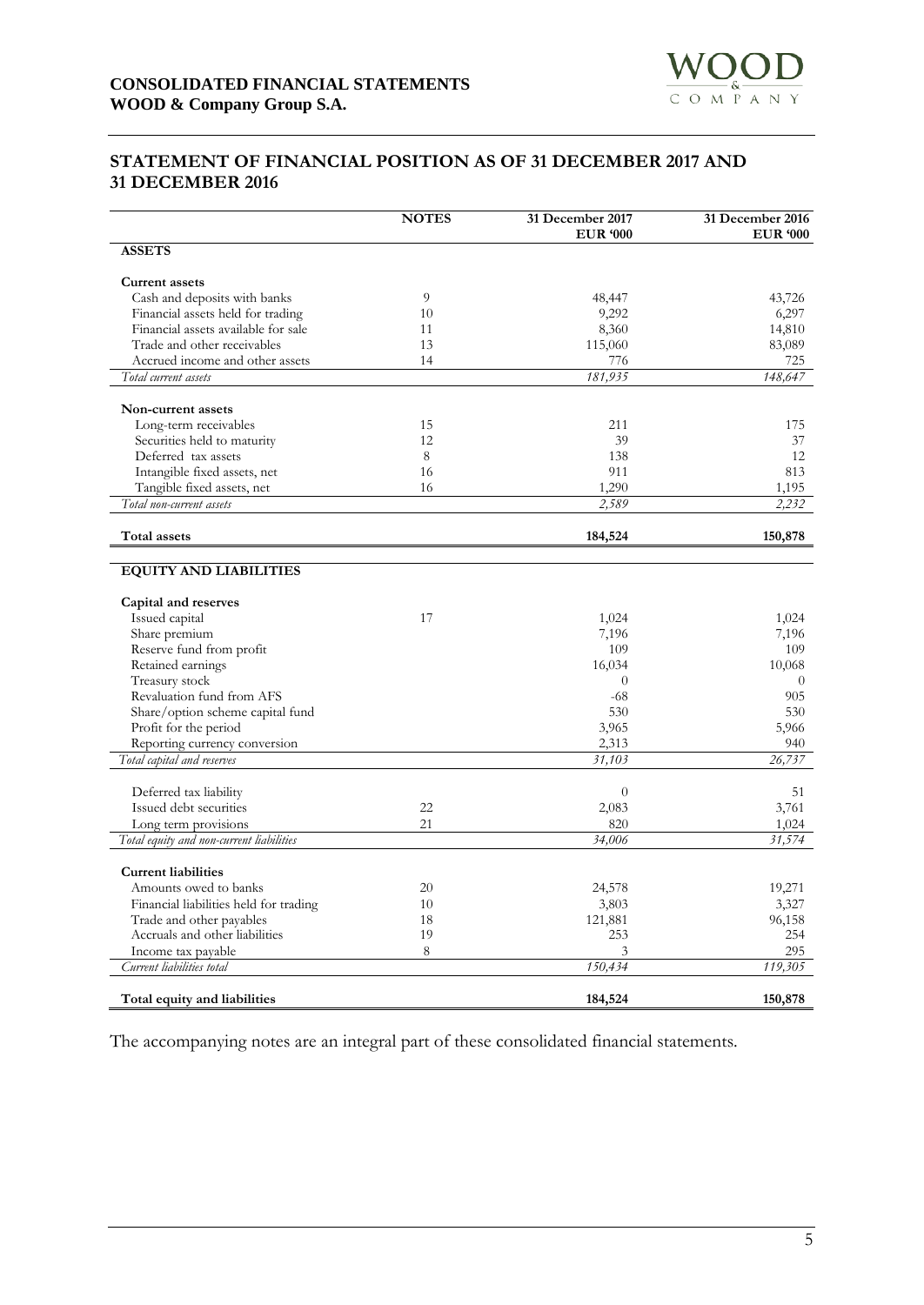

# **STATEMENT OF CHANGES IN SHAREHOLDERS' EQUITY FOR THE YEARS ENDED 31 DECEMBER 2017 AND 31 DECEMBER 2016**

|                               | <b>Issued</b>   | Share           | Reserve         | Treasury        | Revaluation     | Share/option    | Retained        | Profit/loss     | Reporting       | Total           |
|-------------------------------|-----------------|-----------------|-----------------|-----------------|-----------------|-----------------|-----------------|-----------------|-----------------|-----------------|
|                               | capital         | premium         | fund            | <b>Stock</b>    | fund from       | scheme          | earnings        | for the         | currency        |                 |
|                               |                 |                 |                 |                 | <b>AFS</b>      | capital fund    |                 | period          | conversion      |                 |
|                               | <b>EUR '000</b> | <b>EUR '000</b> | <b>EUR '000</b> | <b>EUR '000</b> | <b>EUR '000</b> | <b>EUR '000</b> | <b>EUR '000</b> | <b>EUR '000</b> | <b>EUR '000</b> | <b>EUR '000</b> |
| Balance at 31 December 2015   | 1,024           | 7,196           | 109             | $\bf{0}$        | $\bf{0}$        | 530             | 9,286           | 4,190           | 970             | 23,305          |
| Profit / loss distribution    |                 |                 |                 |                 |                 |                 | 4,190           | $-4,190$        |                 | $\Omega$        |
| Change in reporting currency  |                 |                 |                 |                 |                 |                 |                 |                 |                 |                 |
| conversion                    |                 |                 |                 |                 |                 |                 |                 |                 | $-30$           | $-30$           |
| Revaluation difference to AFS |                 |                 |                 |                 | 905             |                 |                 |                 |                 | 905             |
| Dividend                      |                 |                 |                 |                 |                 |                 | $-3,408$        |                 |                 | $-3,408$        |
| Profit for 2016               |                 |                 |                 |                 |                 |                 |                 | 5,966           |                 | 5,966           |
| Balance at 31 December 2016   | 1,024           | 7,196           | 109             | $\mathbf{0}$    | 905             | 530             | 10,068          | 5,966           | 940             | 26,737          |
| Profit / loss distribution    |                 |                 |                 |                 |                 |                 | 5,966           | $-5,966$        |                 | $\theta$        |
| Change in reporting currency  |                 |                 |                 |                 |                 |                 |                 |                 |                 |                 |
| conversion                    |                 |                 |                 |                 |                 |                 |                 |                 | 1,373           | 1,373           |
| Revaluation difference to AFS |                 |                 |                 |                 | $-973$          |                 |                 |                 |                 | $-973$          |
| Dividend                      |                 |                 |                 |                 |                 |                 |                 |                 |                 |                 |
| Profit for 2017               |                 |                 |                 |                 |                 |                 |                 | 3,965           |                 | 3,965           |
| Balance at 31 December 2017   | 1,024           | 7,196           | 109             | $\mathbf{0}$    | $-68$           | 530             | 16,034          | 3,965           | 2,313           | 31,103          |

The accompanying notes are an integral part of these consolidated financial statements.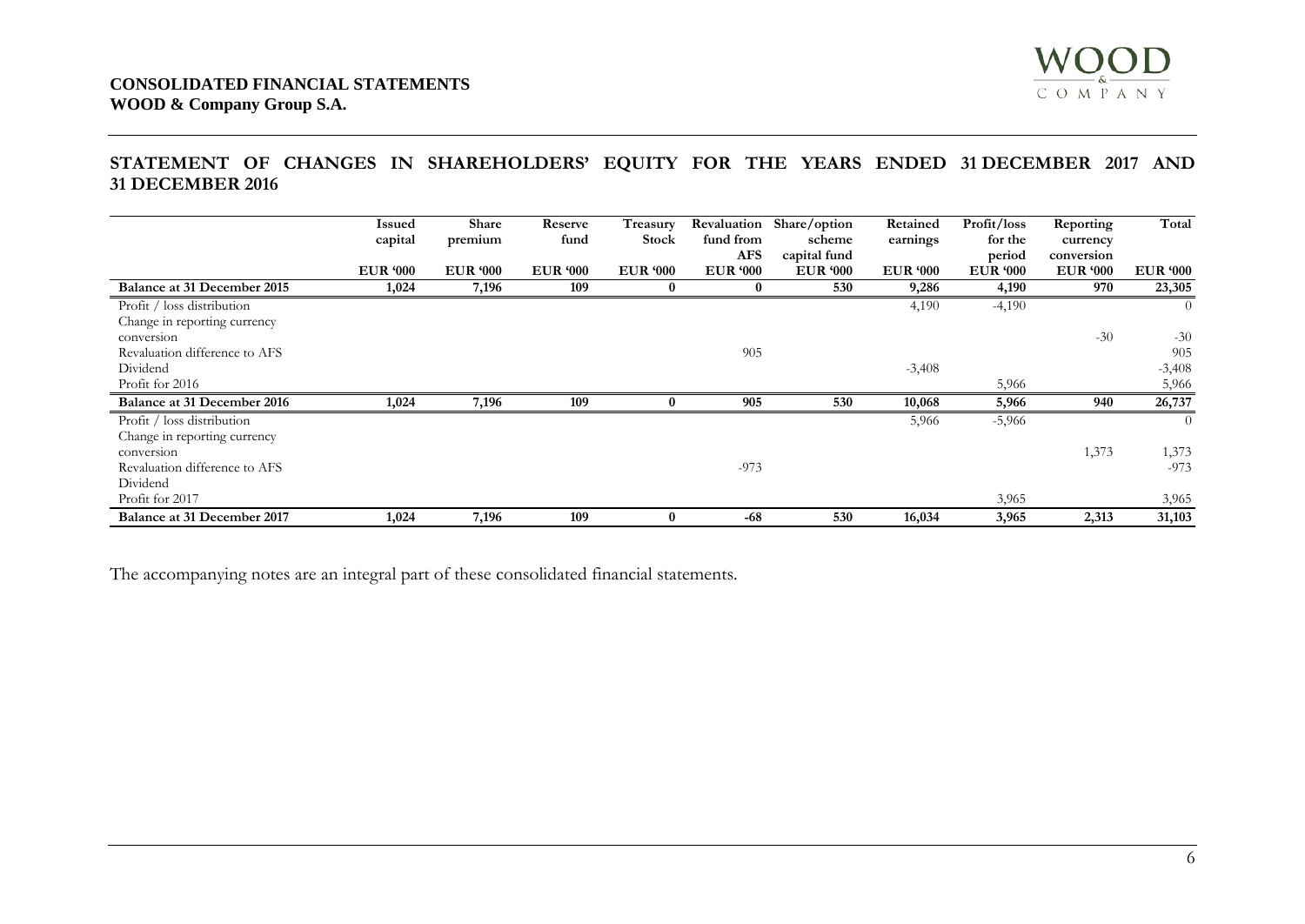

# **CASH-FLOW STATEMENT FOR THE YEARS ENDED 31 DECEMBER 2017 AND 31 DECEMBER 2016**

|                                                            | 31 December 2017 | 31 December 2016 |
|------------------------------------------------------------|------------------|------------------|
|                                                            | <b>EUR '000</b>  | <b>EUR '000</b>  |
| CASH FLOW FROM OPERATING ACTIVITIES                        |                  |                  |
| Profit / loss before tax                                   | 5,509            | 7,440            |
| Adjustments on non-cash transactions                       |                  |                  |
| Depreciation                                               | 714              | 762              |
| Share/option scheme                                        | 87               | 63               |
| Change in impairment and provision                         | $-291$           | $-251$           |
| Other non-financial movements                              | $-78$            | $-30$            |
| Operating profit before changes in operating assets        | 5,979            | 7,984            |
| Trade and other receivables                                | $-31,821$        | 30,182           |
| Trading shares                                             | $-2,519$         | $-2,405$         |
| Other assets                                               | -51              | -35              |
| Trade and other payables                                   | 25,723           | $-12,721$        |
| Other liabilities                                          | $\Omega$         | $-510$           |
| Income taxes paid                                          | $-1,796$         | $-2,679$         |
|                                                            |                  |                  |
| NET CASH FROM OPERATING ACTIVITIES                         | $-4,485$         | 19,815           |
|                                                            |                  |                  |
| CASH FLOW FROM INVESTING ACTIVITIES                        |                  |                  |
| (Purchase) / sale of securities available for sale         | 5,109            | $-3,122$         |
| Proceed/ (purchase) from held to maturity financial assets | $-2$             | $\theta$         |
| Net cash flow from the purchase of a new branch            | $\Omega$         | $\theta$         |
| Purchase of property, plant & equipment                    | $-908$           | $-204$           |
| NET CASH USED IN INVESTING ACTIVITIES                      | 4,199            | $-3,326$         |
|                                                            |                  |                  |
| CASH FLOW FROM FINANCING ACTIVITIES                        |                  |                  |
| Non-current assets                                         | -36              | -27              |
| Net change in amounts owed to banks                        | 5,307            | 11,065           |
| Increase / (decrease) of share capital                     | $\overline{0}$   | $\theta$         |
| Transaction with own shares                                | $\theta$         | $\theta$         |
| Selling of own bond                                        | $-1,679$         | $\Omega$         |
| Dividend paid-out                                          | $\theta$         | $-3,408$         |
| NET CASH USED IN FINANCING ACTIVITIES                      | 3,593            | 7,630            |
|                                                            |                  |                  |
| NET INCREASE / (DECREASE) IN CASH AND CASH                 |                  |                  |
| <b>EQUIVALENTS</b>                                         | 3,307            | 24,119           |
| Net impact of FX rate changes                              | 1,416            | $\left($         |
| CASH AT THE BEGINNING OF PERIOD                            | 43,726           | 19,607           |
| CASH AND CASH EQUIVALENTS AT THE END OF                    |                  |                  |
| <b>PERIOD</b>                                              | 48,447           | 43,726           |

The accompanying notes are an integral part of these consolidated financial statements.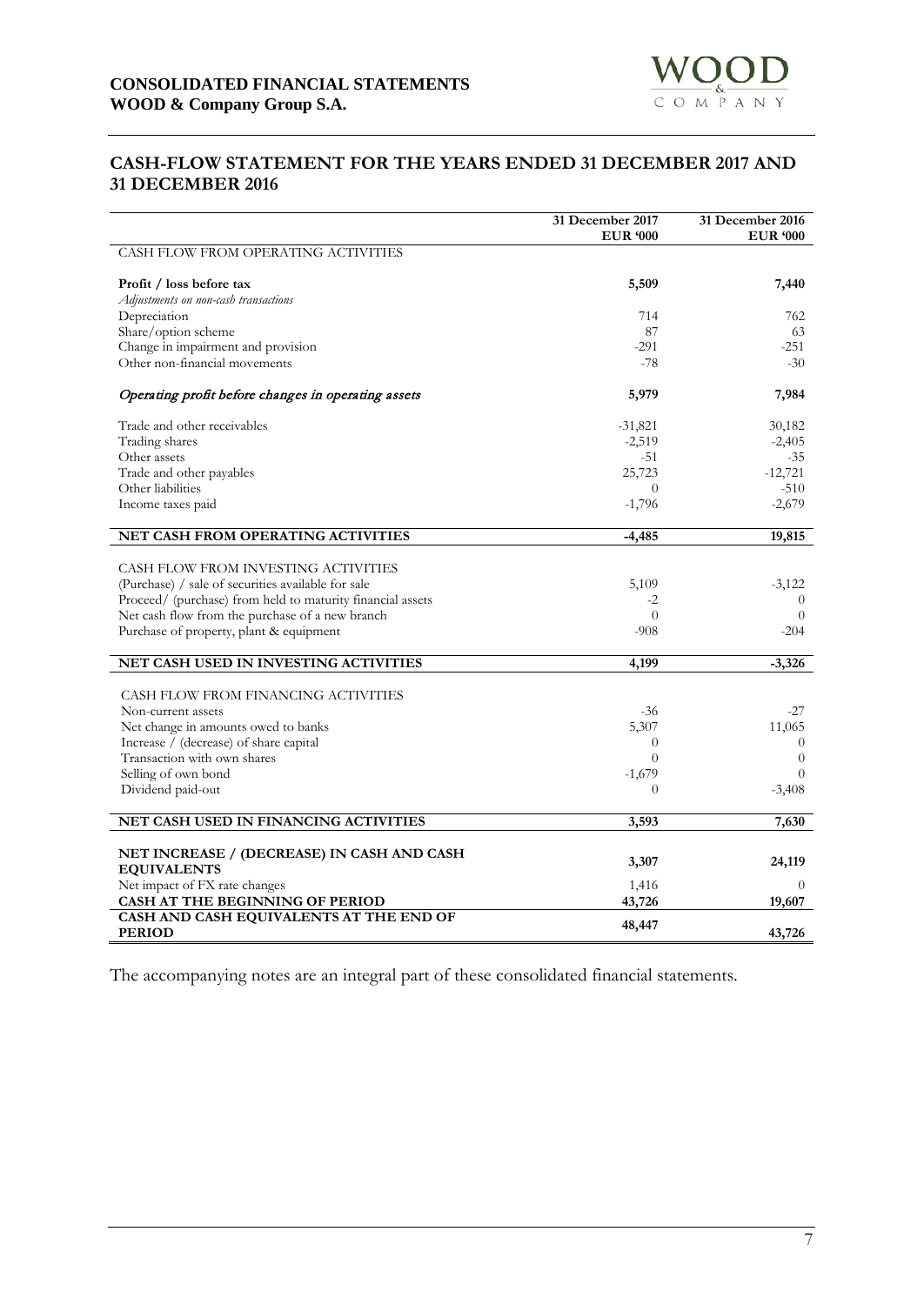# **1. INTRODUCTION**

WOOD & Company Group S.A. (further on "WOOD & Company Group") formerly "Wings Investments S.A." was incorporated as a "Société Anonyme" under the laws of the Grand Duchy of Luxembourg on 31 July 2001 for an unlimited duration. The WOOD & Company Group has its registered office in Luxembourg.

The following companies belong to the group of WOOD & Company Group S.A. and are fully consolidated:

- − Wood and Company Holding AG, Vordergasse 3, 8200 Schaffhausen, Switzerland, (share 100%)
- − Wood and Company Financial Services AG, Vordergasse 3, 8200 Schaffhausen, Switzerland (share 100%)
- − WOOD & Company Financial Services, a.s., Náměstí Republiky 1079/1a, Prague 1, Czech Republic (share 100%)
- − Wood & Company, a.s., Hviezdoslavovo námestie 15, Bratislava, Slovak Republic (share 100%)
- − WOOD & Company Holding Limited, Level 5, The Mall Complex, The Mall, Floriana FRN 1470, Malta (share 100%)
- − WOOD & Company investiční společnost, a.s., Náměstí Republiky 1079/1a, Prague 1, Czech Republic (share 100%)
- − WOOD & Co S.A.M. ex. McLaren Securities, 74 Boulevard d'Italie, Monte Carlo Sun, MONACO

The main activities of the WOOD & Company Group are as follows:

- − Securities trading and brokerage services in Central, Eastern and South-Eastern Europe;
- − Advisory services relating to investment banking, mergers & acquisition, capital market transactions and fund raising;
- Asset management services.

WOOD & Company Group is a leading investment firm in Central and Southeast Europe. WOOD & Company Group is a member of the Prague, Warsaw, Budapest, Vienna, Frankfurt, Sofia, Bucharest and Ljubljana stock exchanges, and also offers its clients access to Baltic, ex-Yugoslavia countries, Turkey and Dubai. WOOD & Company Group also provides regional investors with OECD markets.

In 2014, the WOOD & Company Group established a new branch in Italy. This branch assumed all activities and assets of the subsidiary Integrated Financial Products Ltd in Italy on 1 September 2014. The acquisition was carried out with the aim of expanding the client portfolio and the provided range of products. The fair value of acquired assets and liabilities did not differ significantly from their carrying values. The main item of the acquired assets were funds in the bank account, the main item of the acquired liabilities was a provision for post-employment benefits. The acquired assets and liabilities were not significant.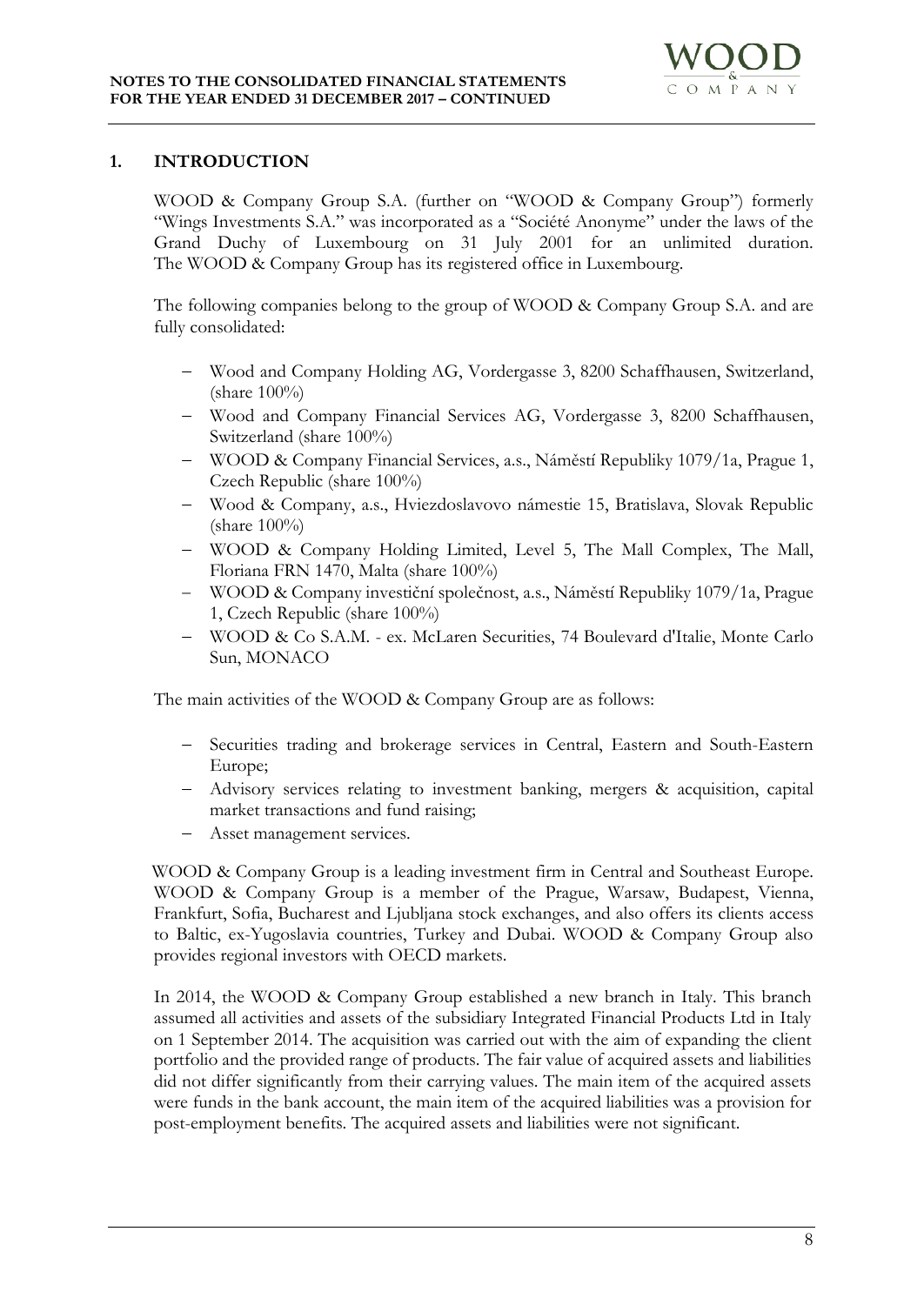

# **1.1. The shareholder structure**

The ultimate shareholders of the WOOD & Company Group as at 31 December 2017 and as at 31 December 2016 are as follows:

Vladimír Jaroš (32.04 %) Jan Sýkora (32.04 %) Lubomír Šoltýs (32.04 %) Several individuals (3.88%)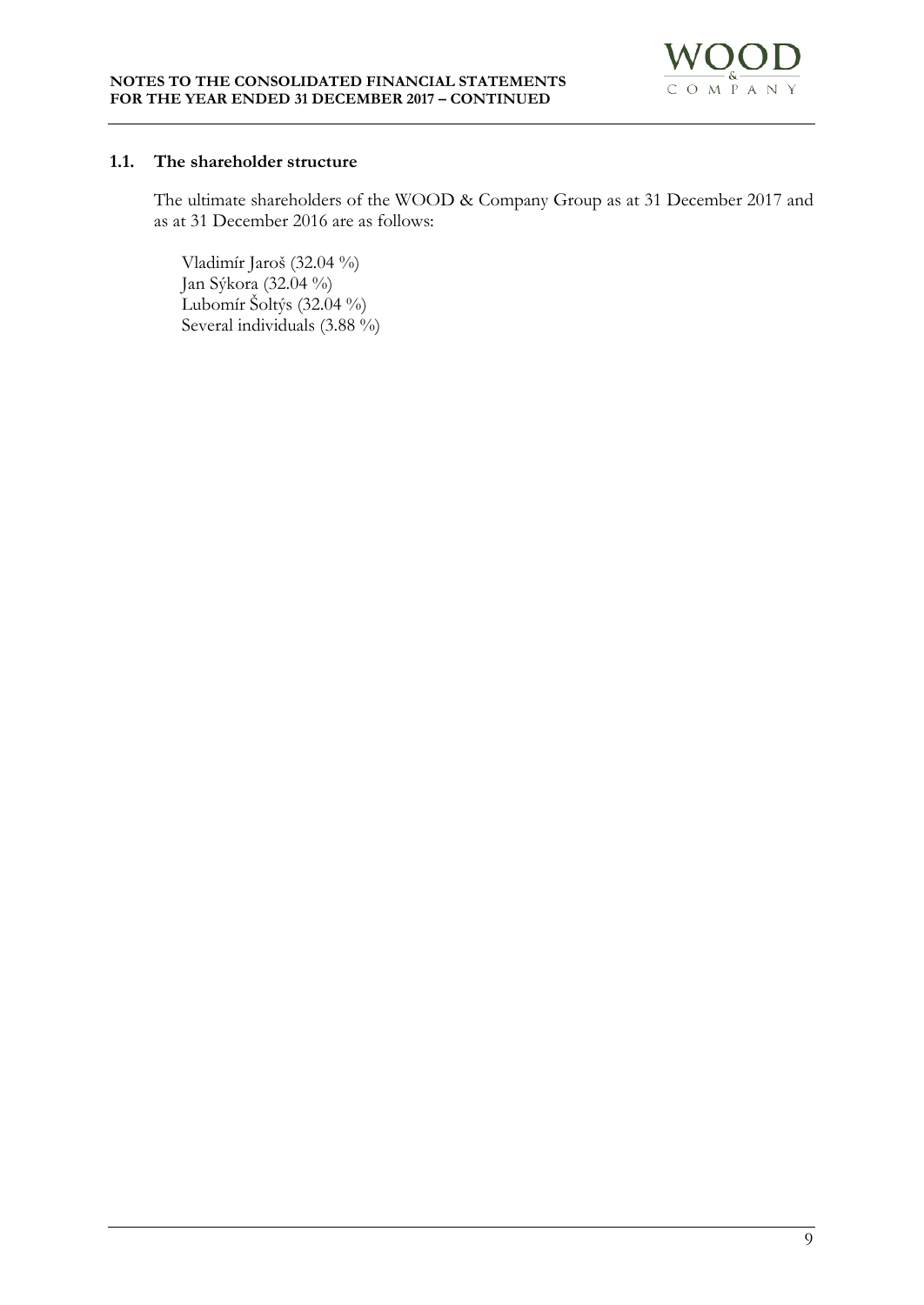

# **2. SIGNIFICANT ACCOUNTING POLICIES**

# **2.1. Basis of preparation**

The consolidated financial statements have been prepared in compliance with International Financial Reporting Standards (IFRS) and interpretations approved by the International Accounting Standards Board (IASB) as adopted by the European Union effective for the year ended 31 December 2017. The consolidated financial statements are prepared on the accrual basis of accounting whereby the effects of transactions and other events are recognised when they occur and are reported in the consolidated financial statements of the periods to which they relate on the going concern assumption. The consolidated financial statements include a statement of financial position, a statement of comprehensive income, a statement of changes in shareholders' equity, a cash flow statement and notes to the consolidated financial statements.

All figures are presented in Euro with accuracy to EUR thousands, unless stated otherwise.

The consolidated financial statements are prepared under the historical cost accounting convention, as modified by the fair value measurement of available-for-sale securities, financial assets and financial liabilities held for trading, and all derivative contracts at the statement of financial position date.

The comparative figures on the face of the statement of financial position represent balances as of 31 December 2016, for the statement of comprehensive income and statement of cash flows balances for the year ended 31 December 2016.

WOOD & Company Group's functional currency, ie the currency of the economic environment in which the Group primarily conducts its activities, is the Czech crown. WOOD & Company Group has foreign branches with functional currencies comprising the euro, pound sterling, Polish zloty and Romanian leu, which are treated as foreign operations for accounting purposes.

The presentation of consolidated financial statements in conformity with IFRS as adopted by the European Union requires management to make estimates and assumptions that affect the reported amounts of assets and liabilities and disclosure of contingent assets and liabilities as of the date of the consolidated financial statements and their reported amounts of revenues and expenses during the reporting period. These estimates are based on the information available as of the date of the consolidated financial statements and actual results could differ from those estimates. Key source of estimation uncertainty at the end of the reporting period is the valuation of financial assets.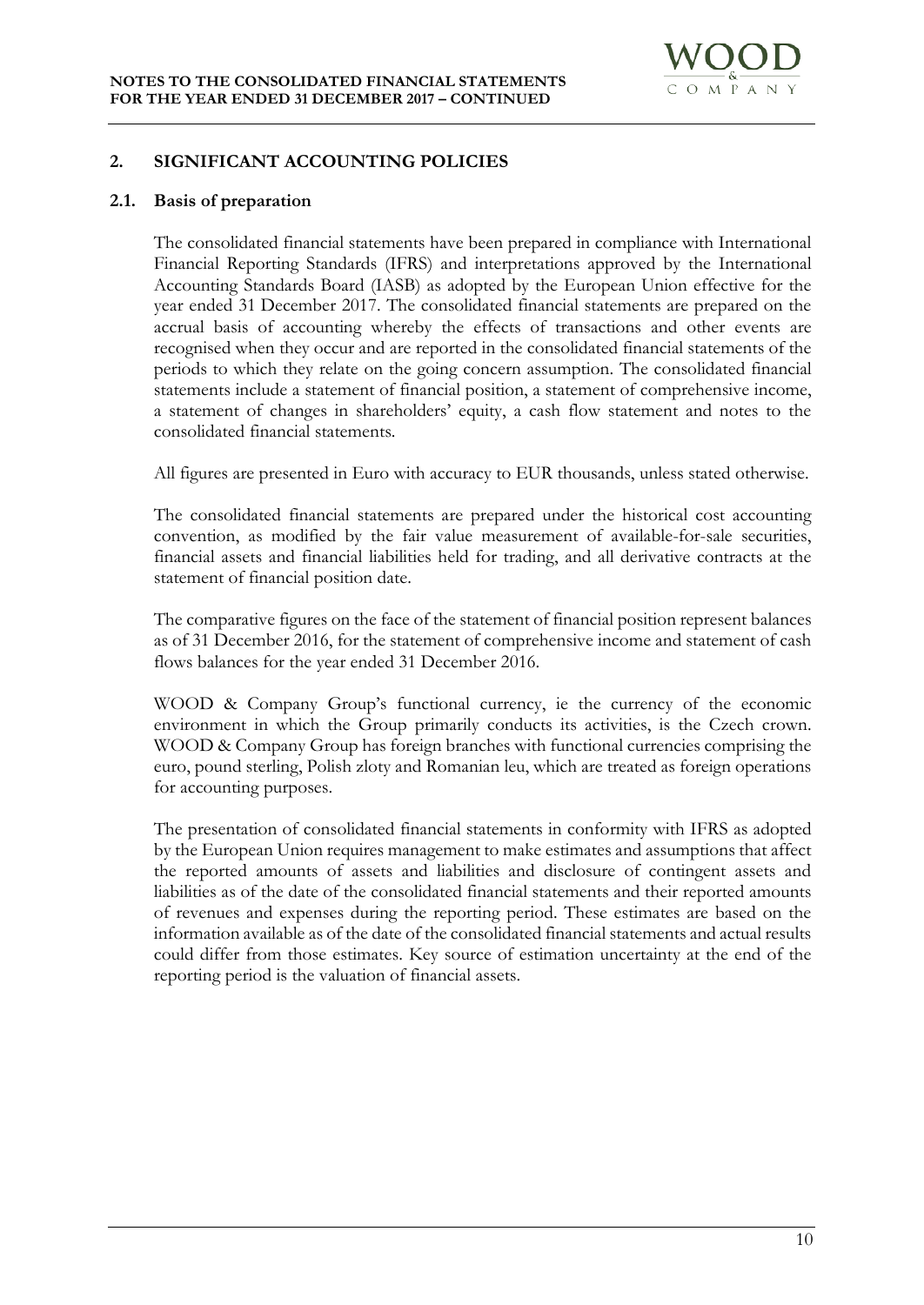

# **Significant accounting judgements and estimates**

In applying the accounting policies for the purpose of preparing the Consolidated Financial Statements in accordance with IFRS, it is necessary for the Group's management to use professional judgement and make estimates and assumptions. These impact upon reported amounts of assets and liabilities, the disclosure of contingent assets and liabilities as of the financial statements date and the reported amounts of revenues and expenses during the reporting period. These estimates and judgements are based on the information available as of the financial statements date and they relate especially to the determination of:

- Fair values in the Statement of Financial Position of financial instruments not quoted in an active market which are classified as financial assets or liabilities at fair value through profit or loss, hedging derivatives or available-for-sale financial assets
- The value of intangible assets, except goodwill
- The amount of impairment of assets
- Provisions recognised under liabilities
- The initial value of goodwill for each business combination

In connection with the current economic environment, management has considered all relevant factors that could have an effect on the valuation of assets and liabilities in these consolidated financial statements, liquidity, funding of the WOOD & Company Group's operations and other effects, if any, on the consolidated financial statements. All such impacts, if any, have been reflected in these consolidated financial statements.

# **2.2. Adoption of new and revised Standards**

# **a) Newly applied standards and interpretations the application of which had a significant impact on the financial statements**

In the year ended 31 December 2017, the Group did not apply any new standards and interpretations, the use of which would have a significant impact on the financial statements.

# **b) Newly applied standards and interpretations the application of which had no significant impact on the financial statements**

During the year ended 31 December 2017, the following amendments to the existing standards and new interpretation issued by the IASB and adopted by the EU took effect:

- **Amendments to IAS 7 "Statement of Cash Flows"** Disclosure Initiative adopted by EU on 6 November 2017 (effective for annual periods beginning on or after 1 January 2017),
- **Amendments to IAS 12 "Income Taxes"** Recognition of Deferred Tax Assets for Unrealised Losses Initiative – adopted by EU on 6 November 2017 (effective for annual periods beginning on or after 1 January 2017),
- **Amendments to IFRS 12 due to "Improvements to IFRSs (cycle 2014 - 2016**)"– adopted by the EU on 7 February 2018 (effective for annual periods beginning on or after 1 January 2017). These amendments do not apply to the unconsolidated financial statements of the Group.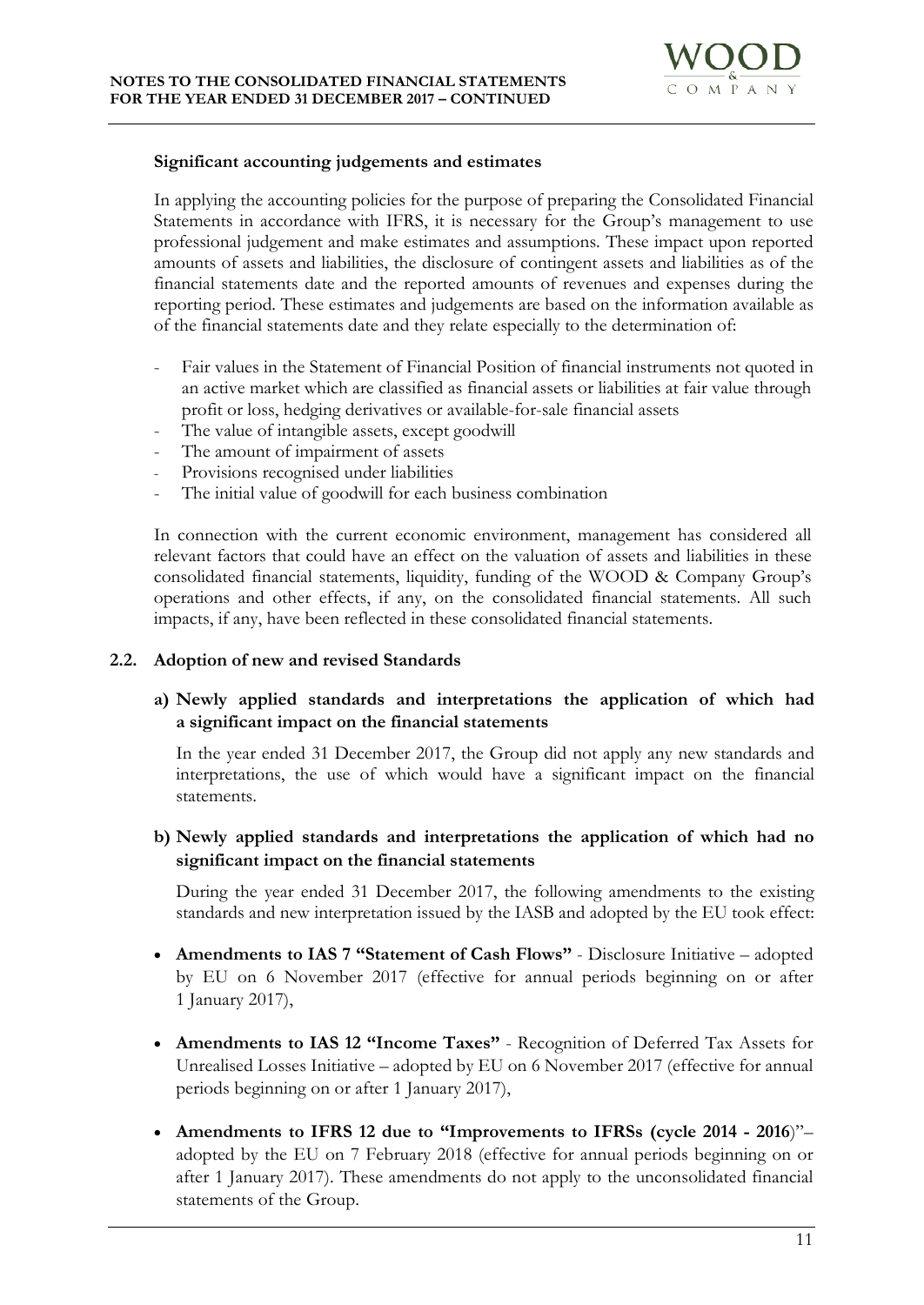

# **c) Standards and interpretations issued by IASB and adopted by the EU but not yet effective**

At the date of authorisation of these financial statements, the following new standards, amendments to the existing standards and interpretation issued by IASB and adopted by the EU are not yet effective:

• **IFRS 9 "Financial Instruments"** - adopted by the EU on 22 November 2016 (effective for annual periods beginning on or after 1 January 2018)

IFRS is the IASB's replacement of IAS 39 Financial Instruments: Recognition and Measurement. IFRS 9 includes requirements for recognition and measurement, impairment, derecognition and general hedge accounting.

The Group does not anticipate that the adoption of IFRS 9 will have material impact on the financial statements of the Group in the period of initial application (2018).

• **IFRS 15 "Revenue from Contracts with Customers"** and amendments to IFRS 15 "Effective date of IFRS 15" - adopted by the EU on 22 September 2016 (effective for annual periods beginning on or after 1 January 2018)

IFRS 15 specifies how and when an IFRS reporter will recognise revenue as well as requiring such entities to provide users of financial statements with more informative, relevant disclosures. The standard supersedes IAS 18 "Revenue", IAS 11 "Construction Contracts" and a number of revenue-related interpretations. Standard applies to nearly all contracts with customers: the main exceptions are leases, financial instruments and insurance contracts. The core principle of the new standard is for companies to recognise revenue to depict the transfer of goods or services to customers in amounts that reflect the consideration (that is, payment) to which the Group expects to be entitled in exchange for those goods or services. The new standard will also result in enhanced disclosures about revenue, provide guidance for transactions that were not previously addressed comprehensively (for example, service revenue and contract modifications) and improve guidance for multiple-element arrangements.

The Group does not anticipate that the adoption of IFRS 15 will have material impact on the financial statements of the Group in the period of initial application (2018).

• **IFRS 16 "Leases"** - adopted by the EU on 31 October 2017 (effective for annual periods beginning on or after 1 January 2019)

Under IFRS 16 a lessee recognises a right-of-use asset and a lease liability. The right-ofuse asset is treated similarly to other non-financial assets and depreciated accordingly. The lease liability is initially measured at the present value of the lease payments payable over the lease term, discounted at the rate implicit in the lease if that can be readily determined. If that rate cannot be readily determined, the lessee shall use their incremental borrowing rate. As with IFRS 16's predecessor, IAS 17, lessors classify leases as operating or finance in nature.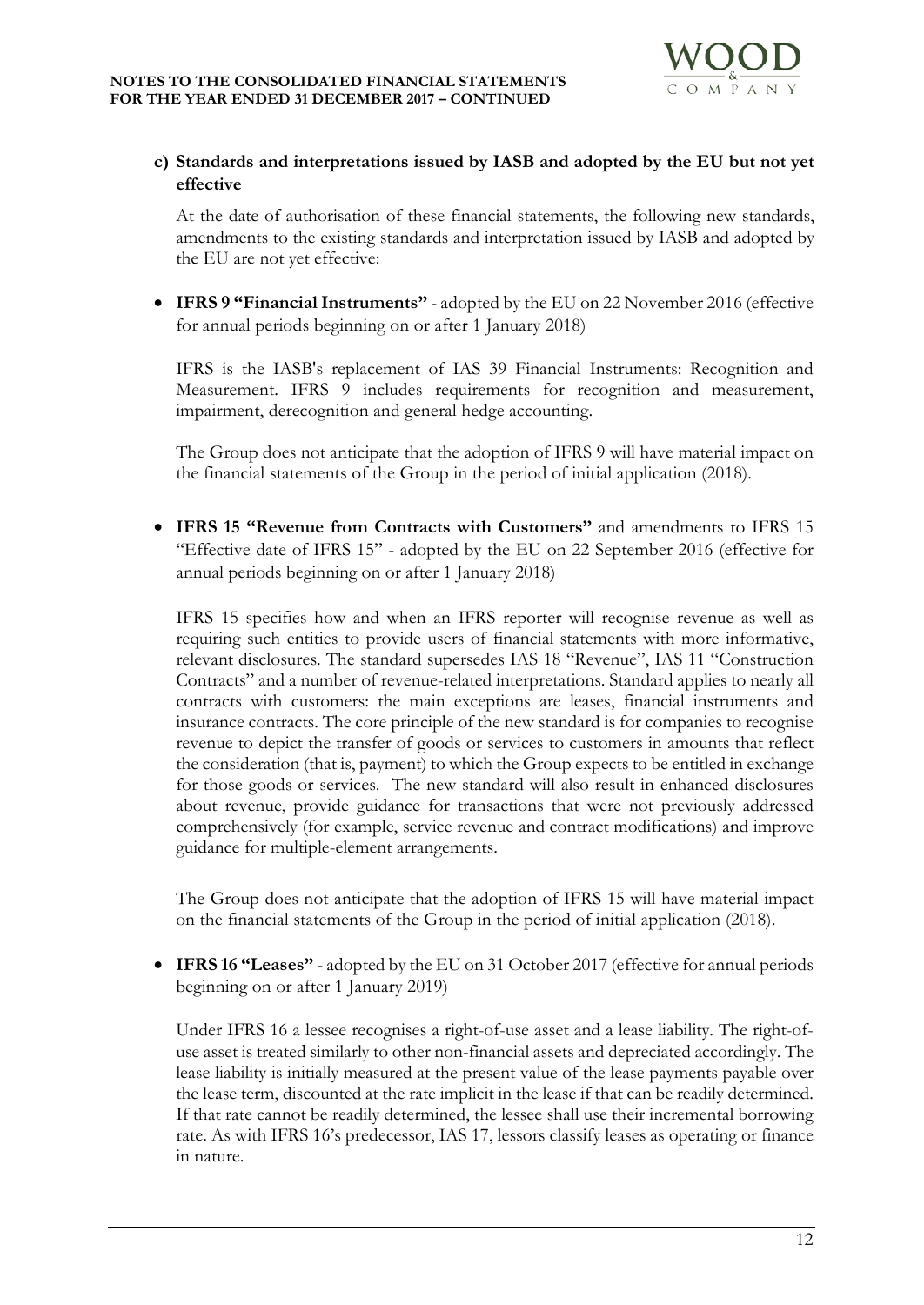

The Group has commenced activities to assess the potential impact of the adoption of IFRS 16 on the financial statements of the Group.

- **Amendments to IFRS 2 "Share-based Payment"** Classification and Measurement of Share-based Payment Transactions – adopted by the EU on 27 February 2018 (effective for annual periods beginning on or after 1 January 2018),
- **Amendments to IFRS 4 "Insurance Contracts"**  Applying IFRS 9 Financial Instruments with IFRS 4 Insurance Contracts – adopted by the EU on 3 November 2017 (effective for annual periods beginning on or after 1 January 2018 or when IFRS 9 "Financial Instruments" is applied first time),
- **Amendments to IFRS 9 "Financial Instruments"**  Prepayment Features with Negative Compensation – adopted by the EU on 22 March 2018 (effective for annual periods beginning on or after 1 January 2019),
- **Amendments to IFRS 15 "Revenue from Contracts with Customers"** Clarifications to IFRS 15 Revenue from Contracts with Customers – adopted by the EU on

31 October 2017 (effective for annual periods beginning on or after 1 January 2018).

- **Amendments to IAS 40 "Investment Property"** Transfers of Investment Property – adopted by the EU on 14 March 2018 (effective for annual periods beginning on or after 1 January 2018),
- **Amendments to IFRS 1 and IAS 28 due to "Improvements to IFRSs (cycle 2014 - 2016)"** resulting from the annual improvement project of IFRS (IFRS 1, IFRS 12 and IAS 28) primarily with a view to removing inconsistencies and clarifying wording – adopted by the EU on 7 February 2018 (amendments to IFRS 1 and IAS 28 are to be applied for annual periods beginning on or after 1 January 2018),
- **IFRIC 22 "Foreign Currency Transactions and Advance Consideration"**  adopted by the EU on 28 March 2018 (effective for annual periods beginning on or after 1 January 2018).

The Group has elected not to adopt these new standards, amendments to existing standards and new interpretation in advance of their effective dates. The Group anticipates that the adoption of these standards, amendments to existing standards and interpretation will have no material impact on the financial statements of the Group in the period of initial application.

At present, IFRS as adopted by the EU do not significantly differ from regulations adopted by the International Accounting Standards Board (IASB) except for the following new standards, amendments to the existing standards and new interpretation, which were not endorsed for use in EU as at 31 October 2018 (the effective dates stated below is for IFRS in full):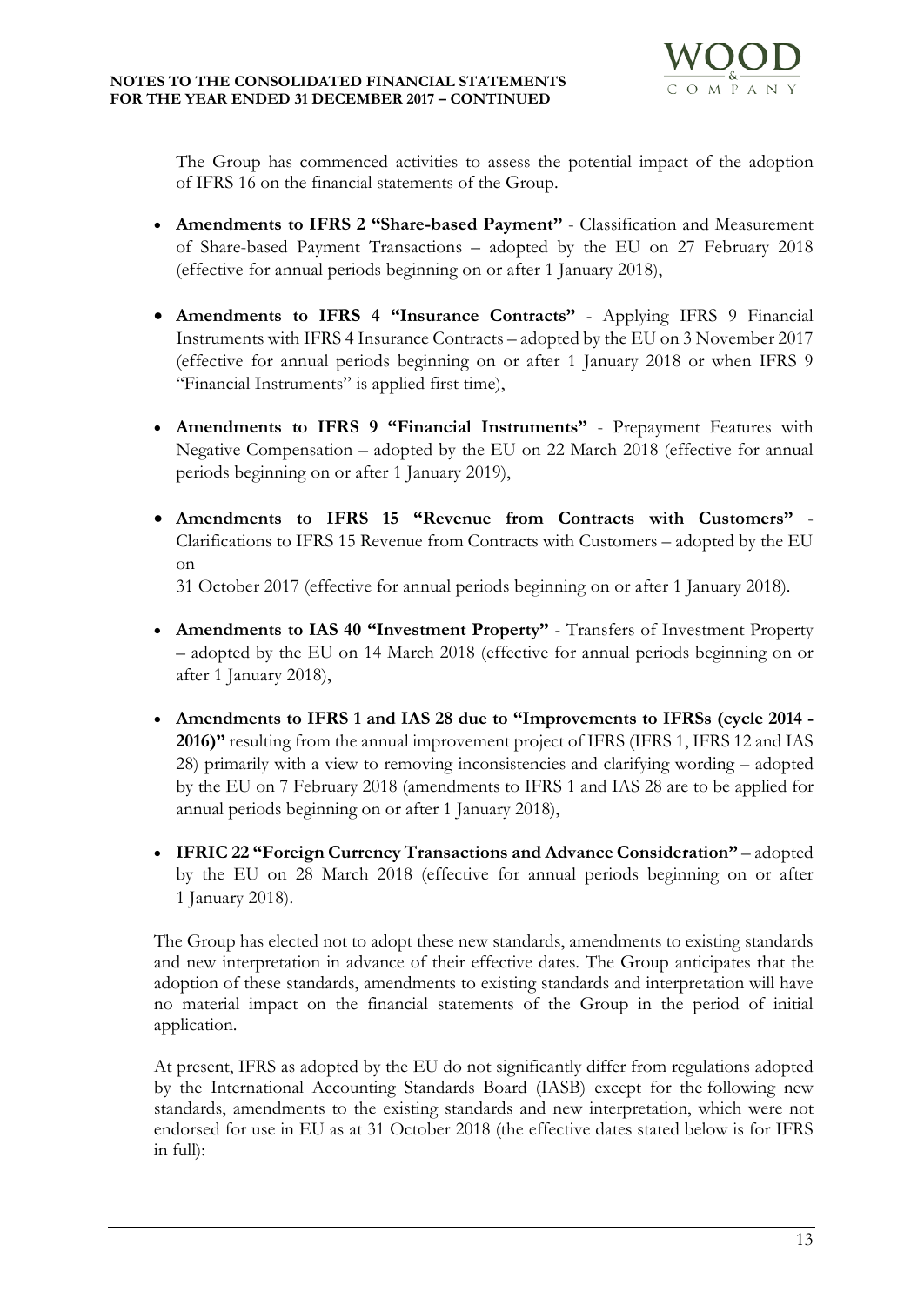

- **IFRS 14 "Regulatory Deferral Accounts"** (effective for annual periods beginning on or after 1 January 2016) - the European Commission has decided not to launch the endorsement process of this interim standard and to wait for the final standard,
- **IFRS 17 "Insurance Contracts"** (effective for annual periods beginning on or after 1 January 2021),
- **Amendments to IFRS 10 "Consolidated Financial Statements" and IAS 28 "Investments in Associates and Joint Ventures"** - Sale or Contribution of Assets between an Investor and its Associate or Joint Venture and further amendments (effective date deferred indefinitely until the research project on the equity method has been concluded),
- **Amendments to IAS 19 "Employee Benefits"** Plan Amendment, Curtailment or Settlement (effective for annual periods beginning on or after 1 January 2019),
- **Amendments to IAS 28 "Investments in Associates and Joint Ventures"**  Longterm Interests in Associates and Joint Ventures (effective for annual periods beginning on or after 1 January 2019),
- **Amendments to various standards due to "Improvements to IFRSs (cycle 2015 - 2017)"** resulting from the annual improvement project of IFRS (IFRS 3, IFRS 11, IAS 12 and IAS 23) primarily with a view to removing inconsistencies and clarifying wording (effective for annual periods beginning on or after 1 January 2019),
- **Amendments to References to the Conceptual Framework in IFRS Standards**  (effective for annual periods beginning on or after 1 January 2020),
- **IFRIC 23 "Uncertainty over Income Tax Treatments"** (effective for annual periods beginning on or after 1 January 2019).

The Group anticipates that the adoption of these new standards, amendments to the existing standards and new interpretation will have no material impact on the financial statements of the Group in the period of initial application

Hedge accounting for a portfolio of financial assets and liabilities whose principles have not been adopted by the EU remains unregulated.

According to the Group's estimates, the application of hedge accounting to a portfolio of financial assets or liabilities pursuant to **IAS 39: "Financial Instruments: Recognition and Measurement"** would not significantly impact the financial statements, if applied as at the balance sheet date.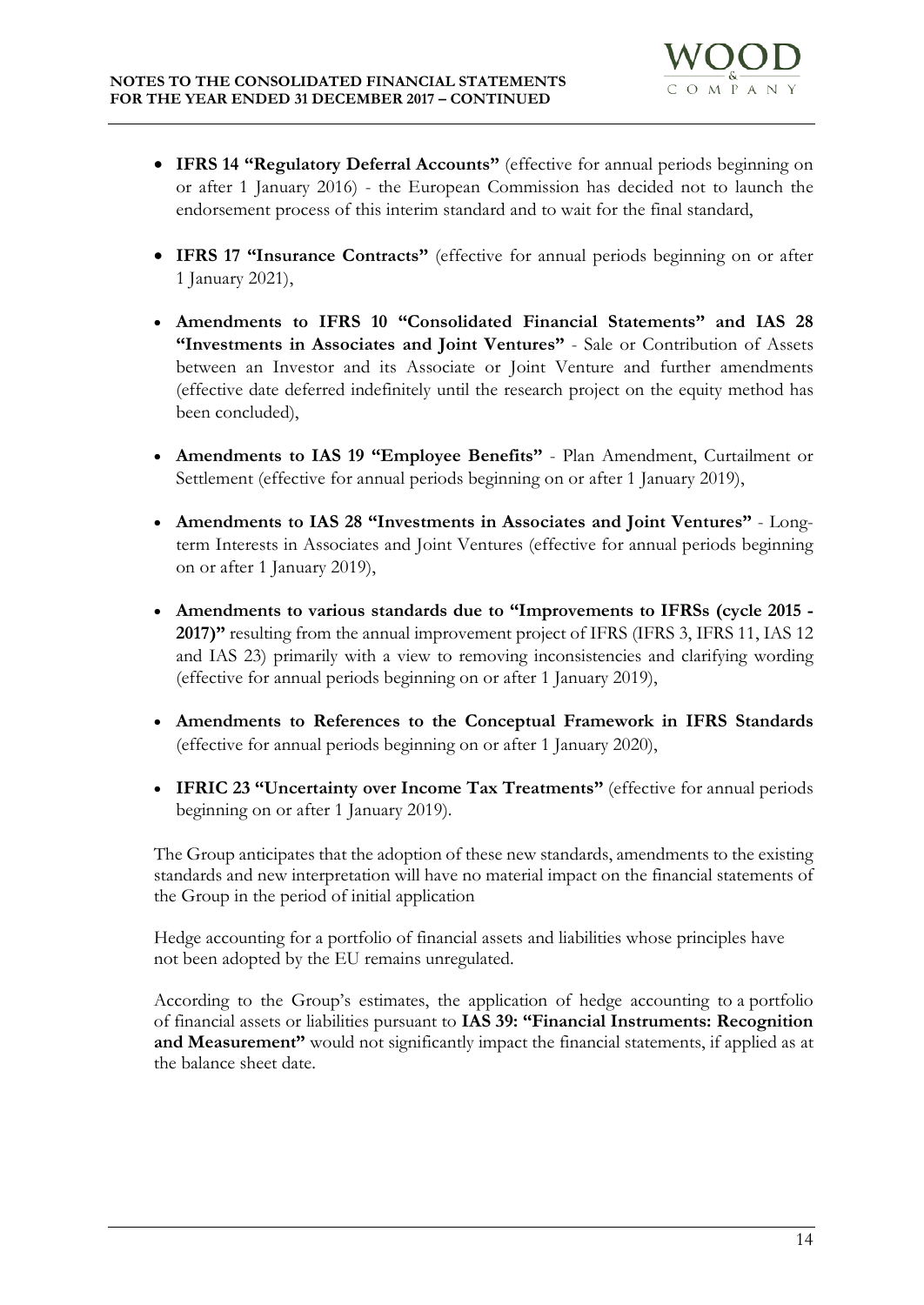# **2.3. Basis of consolidation**

The consolidated financial statements incorporate the financial statements of the Group and entities (its subsidiaries). A subsidiary is an entity over which the WOOD & Company Group has control, i.e. the Bank is exposed, or has rights, to variable returns from its involvement with the investee and has the ability to affect those returns through its power over the investee. Subsidiaries are consolidated using the full method of consolidation from the date when the WOOD & Company Group obtains control to the date when the WOOD & Company Group ceases to exercise control over such entity.

Income and expenses of subsidiaries acquired or disposed of during the year are included in the consolidated statement of comprehensive income from the effective date of acquisition and up to the effective date of disposal, as appropriate. Total comprehensive income of subsidiaries is attributed to the owners of the WOOD & Company Group and to the noncontrolling interests even if this results in the non-controlling interests having a deficit balance.

When necessary, adjustments are made to the financial statements of subsidiaries to bring their accounting policies into line with those used by other members of the WOOD & Company Group.

All intra-group transactions, balances, income and expenses are eliminated in full on consolidation.

Acquisitions of businesses are accounted for using the acquisition method. The consideration transferred in a business combination is measured at fair value, which is calculated as the sum of the acquisition-date fair values of the assets transferred by the WOOD & Company Group, liabilities incurred by the WOOD & Company Group to the former owners of the acquiree and the equity interests issued by the WOOD & Company Group in exchange for control of the acquiree. Acquisition-related costs are generally recognized in profit or loss as incurred.

At the acquisition date, the identifiable assets acquired and the liabilities assumed are recognized at their fair value at the acquisition date, except that:

- deferred tax assets or liabilities and liabilities or assets related to employee benefit arrangements are recognized and measured in accordance with IAS 12 Income Taxes and IAS 19 Employee Benefits respectively;
- liabilities or equity instruments related to share-based payment arrangements of the acquiree or share-based payment arrangements of the WOOD & Company Group entered into to replace share-based payment arrangements of the acquiree are measured in accordance with IFRS 2 Share-based Payment at the acquisition date ; and
- assets (or disposal groups) that are classified as held for sale in accordance with IFRS 5 Non-current Assets Held for Sale and Discontinued Operations are measured in accordance with that Standard.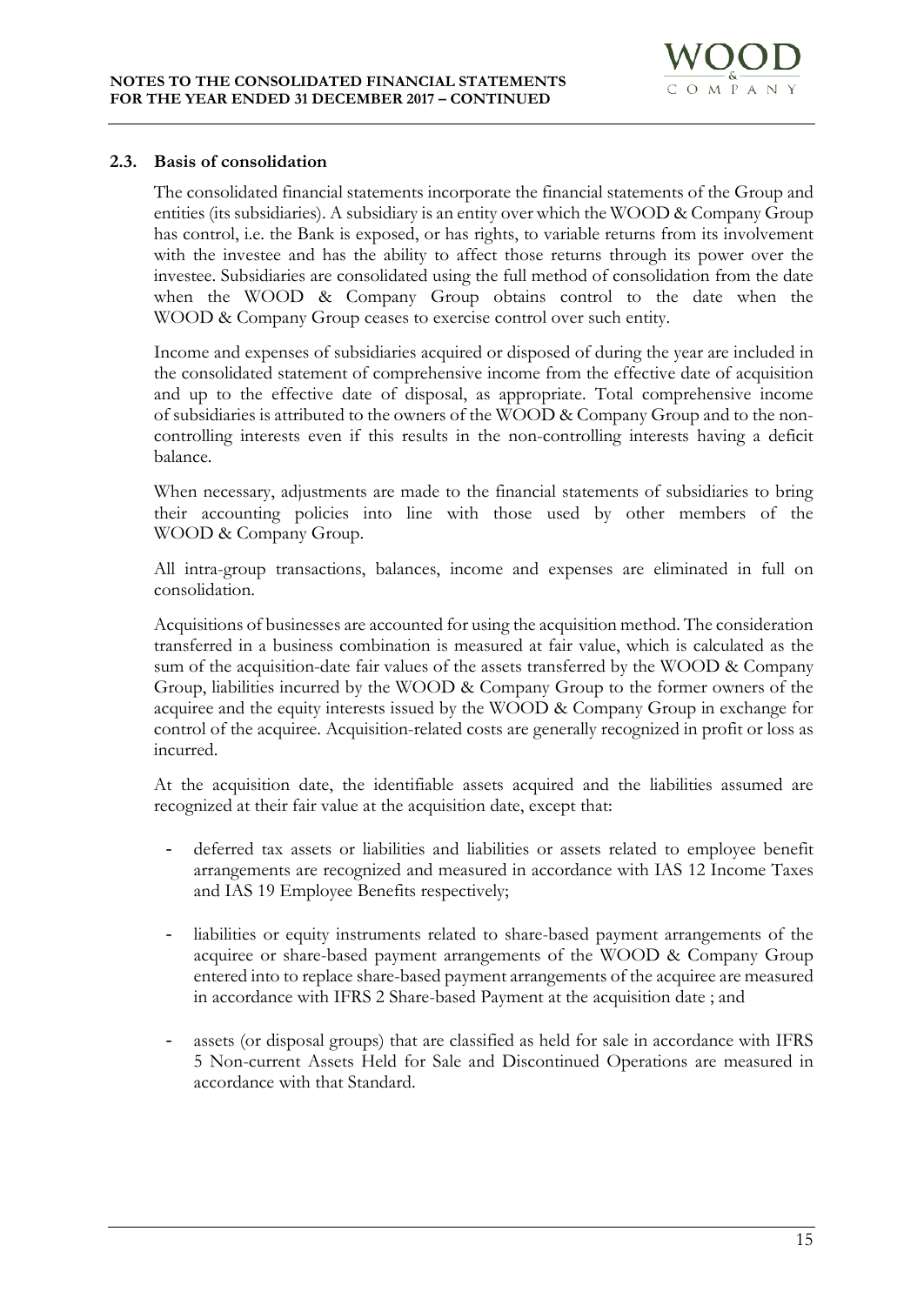

Goodwill is measured as the excess of the sum of the consideration transferred, the amount of any non-controlling interests in the acquiree, and the fair value of the acquirer's previously held equity interest in the acquiree (if any) over the net of the acquisition-date amounts of the identifiable assets acquired and the liabilities assumed. If, after reassessment, the net of the acquisition-date amounts of the identifiable assets acquired and liabilities assumed exceeds the sum of the consideration transferred, the amount of any non-controlling interests in the acquiree and the fair value of the acquirer's previously held interest in the acquiree (if any), the excess is recognized immediately in profit or loss as a bargain purchase gain.

Non-controlling interests that are present ownership interests and entitle their holders to a proportionate share of the entity's net assets in the event of liquidation are initially measured at the non-controlling interests' proportionate share of the recognized amounts of the acquiree's identifiable net assets.

The WOOD & Company Group recognises business combinations using the purchase method. The WOOD & Company Group accounts for acquisition in accordance with IFRS 3.

According to IFRS 3 paragraph 3 b) IFRS does not apply to business combinations involving entities or businesses under common control. This includes business combinations of entities which are under the control of the same entity before and after the business combination and by substance the ultimate control remains unchanged.

Goodwill arising on an acquisition of a business is carried at cost as established at the date of acquisition of the business less accumulated impairment losses, if any.

The group's interest in the net fair value of the acquiree's identifiable assets, liabilities and contingent liabilities in excess of the cost of the business combination is recognized immediately in profit or loss.

# **2.4. Recognition of income and expense**

Interest income and expense are recognized in the statement of comprehensive income when earned or incurred, on an accruals basis, through the line "Interest income" and "Interest expense." The WOOD & Company Group accounts for the accruals of interest using the effective interest rate method. The effective interest rate method is an approach to calculating the amortized cost of a financial asset or financial liability using the effective interest rate. The effective interest rate is used to discount the nominal value of future cash flows to the present value at the maturity date.

Fees and commissions are recognized in the period to which they relate on an accruals basis, through the lines "Fee and commission income" and "Fee and commission expense". Success fees from merger and acquisition projects are recognized on completion of the individual transaction and when the condition necessary to achieve the success fee has been met.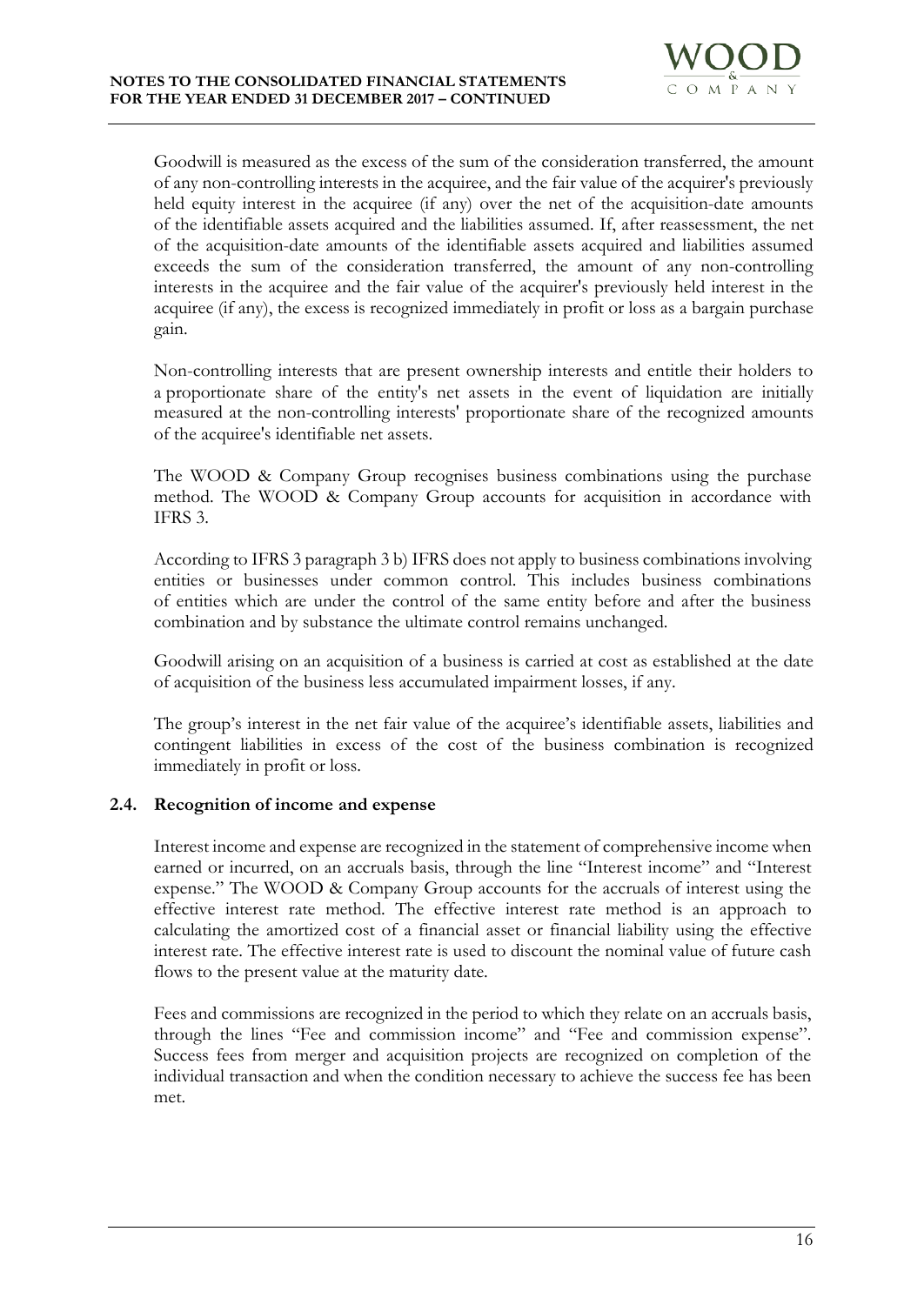

# **2.5. Recognition of date of accounting transaction**

Purchases and sales of financial assets are recognised using trade date accounting. The trade date is the date when the entity undertakes to buy or sell the financial asset.

Cash transfers are recognised on the date when cash is credited to (or debited from) the relevant bank account.

# **2.6. Foreign Currency Translation**

In preparing the financial statements of each individual group entity, transactions in currencies other than the entity's functional currency (foreign currencies) are recognized at the rates of exchange prevailing at the dates of the transactions. At the end of each reporting period, monetary items denominated in foreign currencies are retranslated at the rates prevailing at that date. Non-monetary items carried at fair value that are denominated in foreign currencies are retranslated at the rates prevailing at the date when the fair value was determined. Non-monetary items that are measured in terms of historical cost in a foreign currency are not retranslated.

Exchange differences on monetary items are recognized in profit or loss in the period in which they arise except for exchange differences on shares classified as available for sale and monetary items receivable from or payable to a foreign operation for which settlement is neither planned nor likely to occur (therefore forming part of the net investment in the foreign operation), which are recognized initially in other comprehensive income and reclassified from equity to profit or loss on sale of shares or repayment of the monetary items.

For the purposes of presenting consolidated financial statements, the assets and liabilities of the WOOD & Company Group's foreign operations are translated into EUR using exchange rates prevailing at the end of each reporting period. Income and expense items are translated at the daily exchange rates. Exchange differences arising, if any, are recognized in other comprehensive income and accumulated in equity.

# **2.7. Income Taxation, Deferred Taxes**

Tax on the profit or loss for the year comprises the current year tax charge, adjusted for deferred taxation. Current tax comprises the tax payable calculated on the basis of the taxable income for the year, using the tax rate enacted by the statement of financial position date, and any adjustment of the income tax payable for the previous period.

Deferred tax is recognized on temporary differences between the carrying amounts of assets and liabilities in the consolidated financial statements and the corresponding tax bases used in the computation of taxable profit. A deferred tax liability is recognized for all taxable temporary differences. A deferred tax asset is recognized for all deductible temporary differences to the extent that it is probable that taxable profits will be available against which those deductible temporary differences can be utilized.

The carrying amount of deferred tax assets is reviewed at the end of each reporting period and reduced to the extent that it is no longer probable that sufficient taxable profits will be available to allow all or part of the asset to be recovered.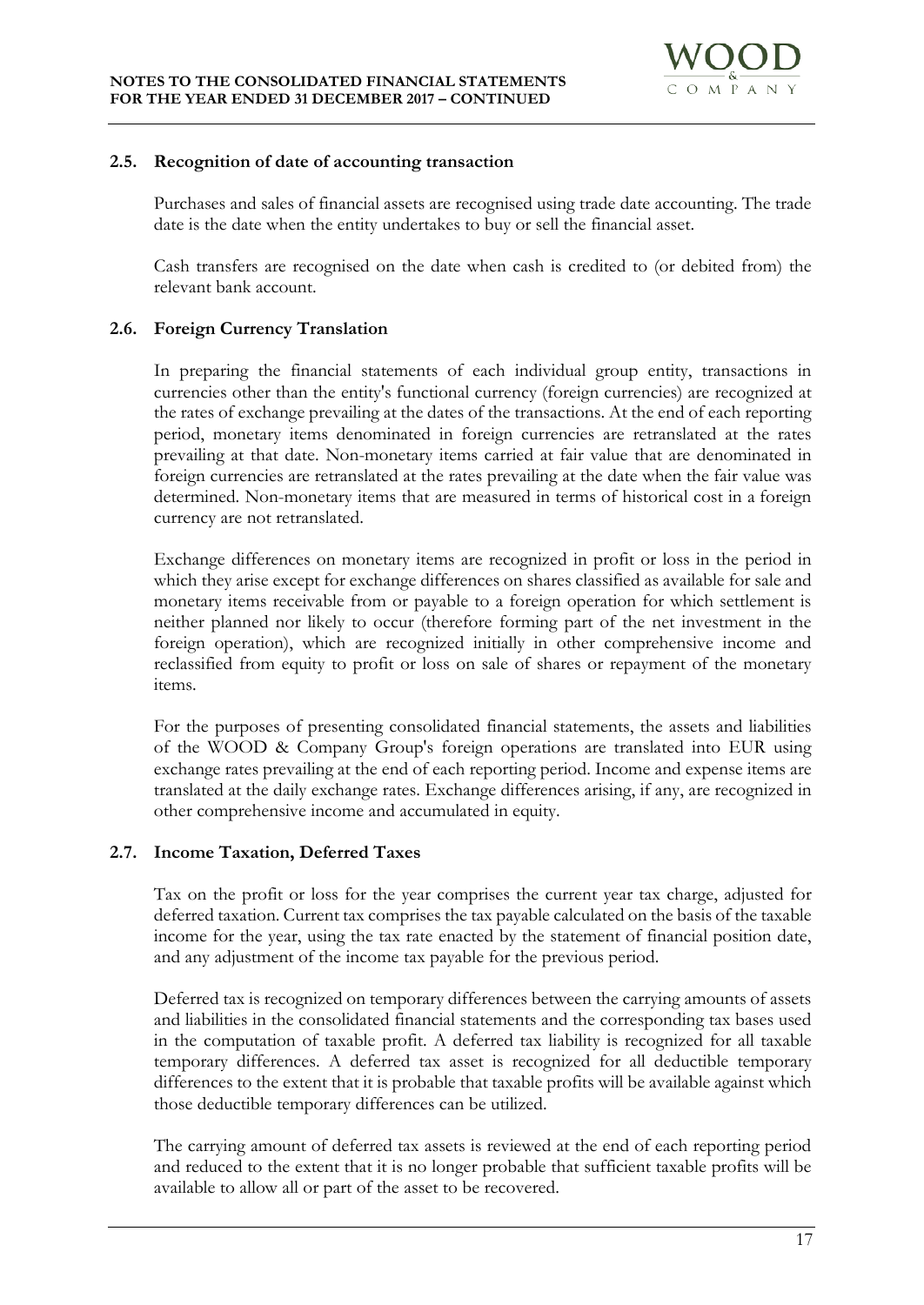

Deferred tax assets and liabilities are measured at the tax rates that are expected to apply in the period in which the liability is settled or the asset realized, based on tax rates (and tax laws) that have been enacted or substantively enacted by the end of the reporting period. The measurement of deferred tax liabilities and assets reflects the tax consequences that would follow from the manner in which the WOOD & Company Group expects, at the end of the reporting period, to recover or settle the carrying amount of its assets and liabilities.

Current and deferred tax are recognized in profit or loss, except when they relate to items that are recognized in other comprehensive income or directly in equity, in which case, the current and deferred tax are also recognized in other comprehensive income or directly in equity respectively.

# **2.8. Tangible and Intangible Fixed Assets**

Tangible and intangible fixed assets are stated at historical cost less accumulated depreciation and accumulated impairment losses. Cost includes professional fees and other costs directly related to the acquisition of the asset. Fixed assets are depreciated indirectly through the accumulated depreciation charge. Depreciation is calculated on a straight line basis to write off the cost of tangible and intangible fixed assets over their estimated useful economic lives.

During the reporting period, the WOOD & Company Group used the following estimated useful economic lives in years:

| Type of assets         | Depreciation period (in years) |
|------------------------|--------------------------------|
| Technical appreciation | $10 - 30$                      |
| Furniture and fixtures | $3 - 10$                       |
| Cars                   |                                |
| Hardware equipment     |                                |
| Software               | $3 - 7$                        |

The WOOD & Company Group periodically assesses its fixed assets for impairment. Where the carrying amount of an asset is greater than its estimated recoverable amount, it is written down to its recoverable amount.

# **2.9. Financial Assets and Financial Liabilities**

Financial assets and financial liabilities are recognized when the WOOD & Company Group becomes a party to the contractual provisions of the instrument (trade date).

Financial assets and financial liabilities are initially measured at fair value. Transaction costs that are directly attributable to the acquisition or issue of financial assets and financial liabilities (other than financial assets and financial liabilities at fair value through profit or loss) are added to or deducted from the fair value of the financial assets or financial liabilities, as appropriate, on initial recognition. Transaction costs directly attributable to the acquisition of financial assets or financial liabilities at fair value through profit or loss are recognized immediately in the statement of comprehensive income.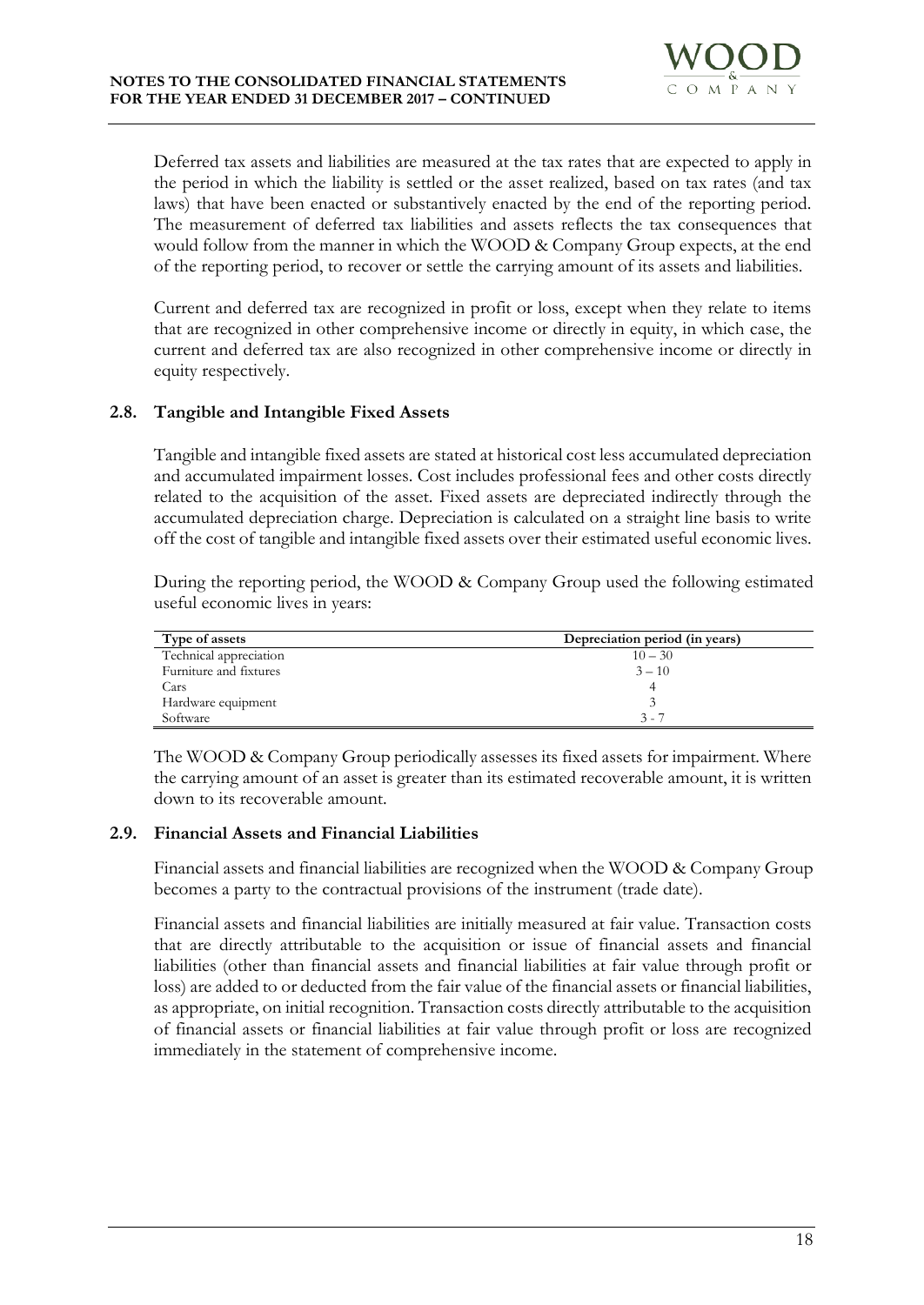

Financial assets are classified into the following specified categories: financial assets 'at fair value through profit or loss' (FVTPL), 'held-to-maturity' investments, 'available-for-sale' (AFS) financial assets and 'loans and receivables'. The classification depends on the nature and purpose of the financial assets and is determined at the time of initial recognition. All regular way purchases or sales of financial assets are recognized and derecognized on a trade date basis. Regular way purchases or sales are purchases or sales of financial assets that require delivery of assets within the time frame established by regulation or convention in the marketplace.

Financial assets are classified as at FVTPL when the financial asset is either held for trading or it is designated as at FVTPL.

A financial asset is classified as held for trading if:

- it has been acquired principally for the purpose of selling it in the near term; or
- on initial recognition it is part of a portfolio of identified financial instruments that the WOOD & Company Group manages together and has a recent actual pattern of shortterm profit-taking; or
- it is a derivative that is not designated and effective as a hedging instrument

Financial assets at FVTPL are stated at fair value, with any gains or losses arising on remeasurement recognised in the statement of comprehensive income as "Net profit or loss on financial operations." Interest income on debt securities held for trading or the FVTPL securities is reported in the statement of comprehensive income as "Net profit or loss on financial operations."

Held-to-maturity investments are non-derivative financial assets with fixed or determinable payments and fixed maturity dates that the WOOD & Company Group has the positive intent and ability to hold to maturity. Subsequent to initial recognition, held-to-maturity investments are measured at amortized cost using the effective interest method less any impairment.

AFS financial assets are non-derivatives that are either designated as AFS or are not classified as (a) loans and receivables, (b) held-to-maturity investments or (c) financial assets at fair value through profit or loss.

Financial assets available for sale are as of the statement of financial position date recorded at fair value, with the exception of equity instruments, where it is not possible to reliably determine the fair value in accordance with IAS 39. These equity instruments are valued at cost and at least once a year, the WOOD & Company Group assesses whether the carrying amount is impaired. Changes in the valuation of securities available for sale are recognized in other comprehensive income as "Gains / (losses) from available for sale securities", with the exception of their impairment and interest income and foreign exchange differences on the debt securities. When realized, the relevant revaluation are taken to the statement of comprehensive income as "Net profit on financial operations". Interest income on coupons, amortization of discounts or premiums are included in "Interest income". Foreign exchange differences are recognized as "Net profit on financial operations"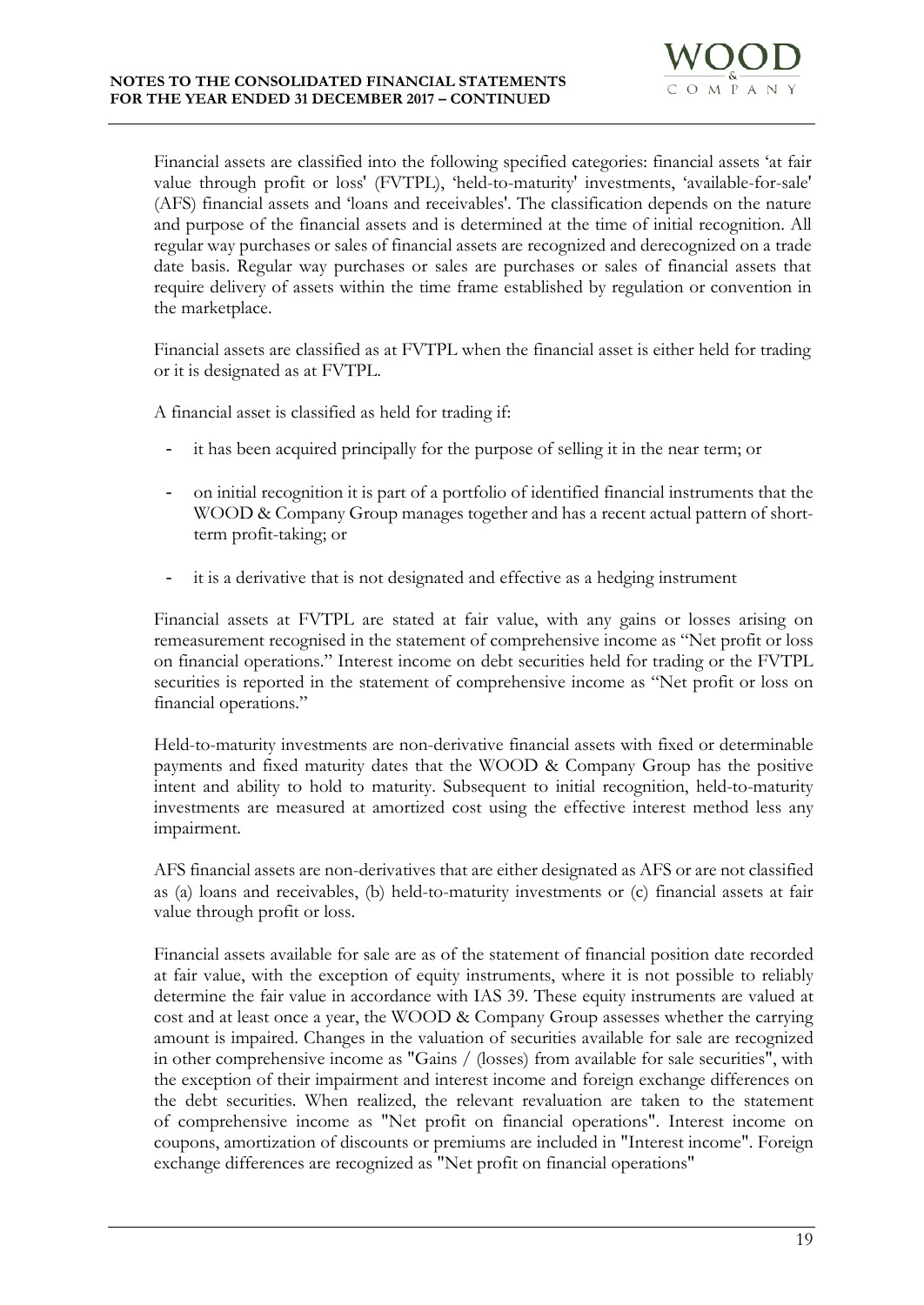

Loans and receivables are non-derivative financial assets with fixed or determinable payments that are not quoted in an active market. Loans and receivables (including trade and other receivables) are measured at amortized cost using the effective interest method, less any impairment.

Financial assets, other than those at FVTPL, are assessed for indicators of impairment at the end of each reporting period. Financial assets are considered to be impaired when there is objective evidence that, as a result of one or more events that occurred after the initial recognition of the financial asset, the estimated future cash flows of the investment have been affected. For financial assets carried at amortized cost, the amount of the impairment loss recognized is the difference between the asset's carrying amount and the present value of estimated future cash flows, discounted at the financial asset's original effective interest rate.

Financial liabilities are classified as either financial liabilities 'at FVTPL' or 'other financial liabilities'. Financial liabilities are classified as at FVTPL when the financial liability is either held for trading or it is designated as at FVTPL.

Financial liabilities at FVTPL are stated at fair value, with any gains or losses arising on remeasurement recognized in the statement of comprehensive income as "Net profit on financial operations". Other financial liabilities (including borrowings) are subsequently measured at amortized cost using the effective interest method.

# **2.10. Repurchase agreements**

Securities sold under repurchase agreements ("repos") are recorded as assets in the statement of financial position line "Financial assets held for trading" and the counterparty liability is included in "Amounts owed to banks" or "Trade and other payables" as appropriate.

Securities purchased under reverse repurchase agreements ("reverse repos") are not recognized in the statement of financial position. The corresponding receivable arising from the provided loan is recognized as an asset in the statement of financial position line "Cash and deposits with banks" or "Trade and other receivables" as appropriate.

The difference between the sale and repurchase price is treated as interest and accrued to expenses/income over the life of the repo agreement using the effective interest rate.

With regard to the sale of a security acquired as collateral under a reverse repurchase transaction; the WOOD & Company Group recognizes in the statement of financial position an amount payable from a short sale remeasured to fair value in the line "Liabilities held for trading".

# **2.11. Financial Derivative Instruments**

The WOOD & Company Group enters into a variety of derivative financial instruments to manage its exposure to foreign exchange rate risks.

Derivatives are initially recognized at fair value at the date the derivative contracts are entered into and are subsequently remeasured to their fair value at the end of each reporting period. The resulting gain or loss is recognized in statement of comprehensive income immediately as "Net profit on financial operations".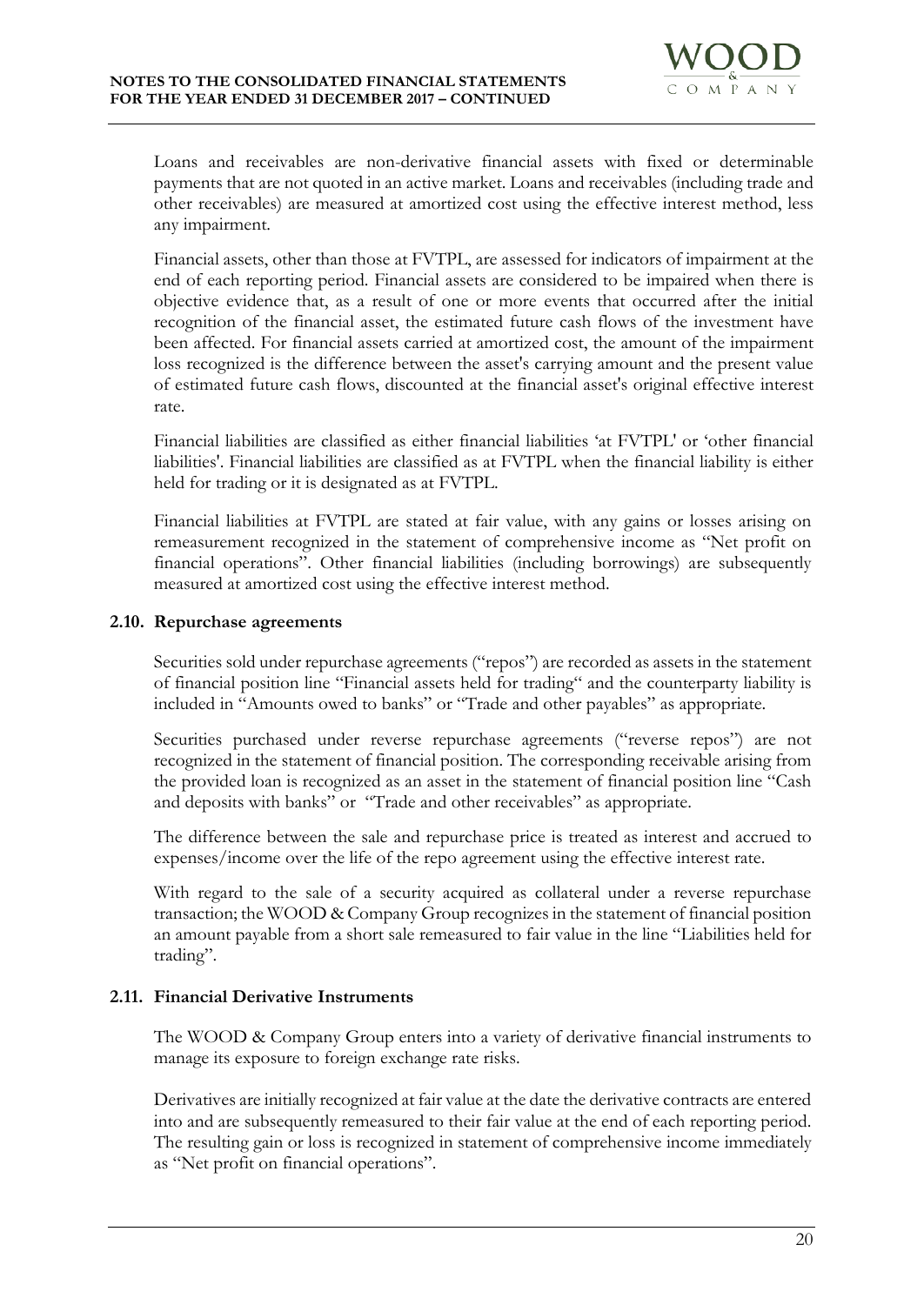

# **2.12. Provisions**

The WOOD & Company Group recognizes a provision when:

- It has a present obligation (legal or constructive) as a result of a past event;
- It is probable that an outflow of resources embodying economic benefits will be required to settle the obligation; and
- A reliable estimate can be made of the amount of the obligation.

# **Post-employments Benefits**

The WOOD & Company Group creates a compulsory TFR fund for post-employment benefits for its employees in Italy. The indemnities according to the terminology of the Italian labour law are paid on the basis of collected funds. The procedures for the correct calculation of the indemnities are indicated by the regulations under article 1 of Act No. 297/1982 and by art. 2120 of the Italian Civil Code which is summarised below:

- 1. Monthly calculation reflects all compensation, including benefits in kind, paid to the worker in dependence of the employment relationship, as long as not occasional, subject to different estimates of the collective agreements.
- 2. The sum of salaries, paid monthly, is divided at the end of each year or at the end of the employment relationship, by the coefficient of 13.5.
- 3. Each year the amount allocated in the previous year is revalued based on the revaluation coefficient defined by the ISTAT for inflation.
- 4. Annually, a monthly contribution of 0.50% is calculated (together with contributions) by the employer on behalf of the employee.
- 5. The amount referred to in paragraph 2) added to the amount obtained in step 3) reduced by the amount of point 4) gives the amount to be set aside as a business cost and debt into the fund account "TFR" (retirement benefits).
- 6. The new legislation in force since March 2015 provides the possibility
	- of liquidating monthly the employee's share of the TFR matured in the month;
	- or to set it aside in the Group's accrued fund
	- or to pour it in a supplementary pension fund established by collective agreement or to a private insurance established by the worker.

The WOOD & Company Group reports expenses for the fund as "General administrative expenses" in the statement of comprehensive income. The WOOD & Company Group reports the value of the fund as a provision for post-employment benefits in the statement of financial position. The WOOD & Company Group pays the amount by decreasing the value of the provision and by decreasing of cash and deposits with banks. The value of the fund is revalued according to the requirements of IAS 19 and the actuarial gains and losses are reported in the other comprehensive income.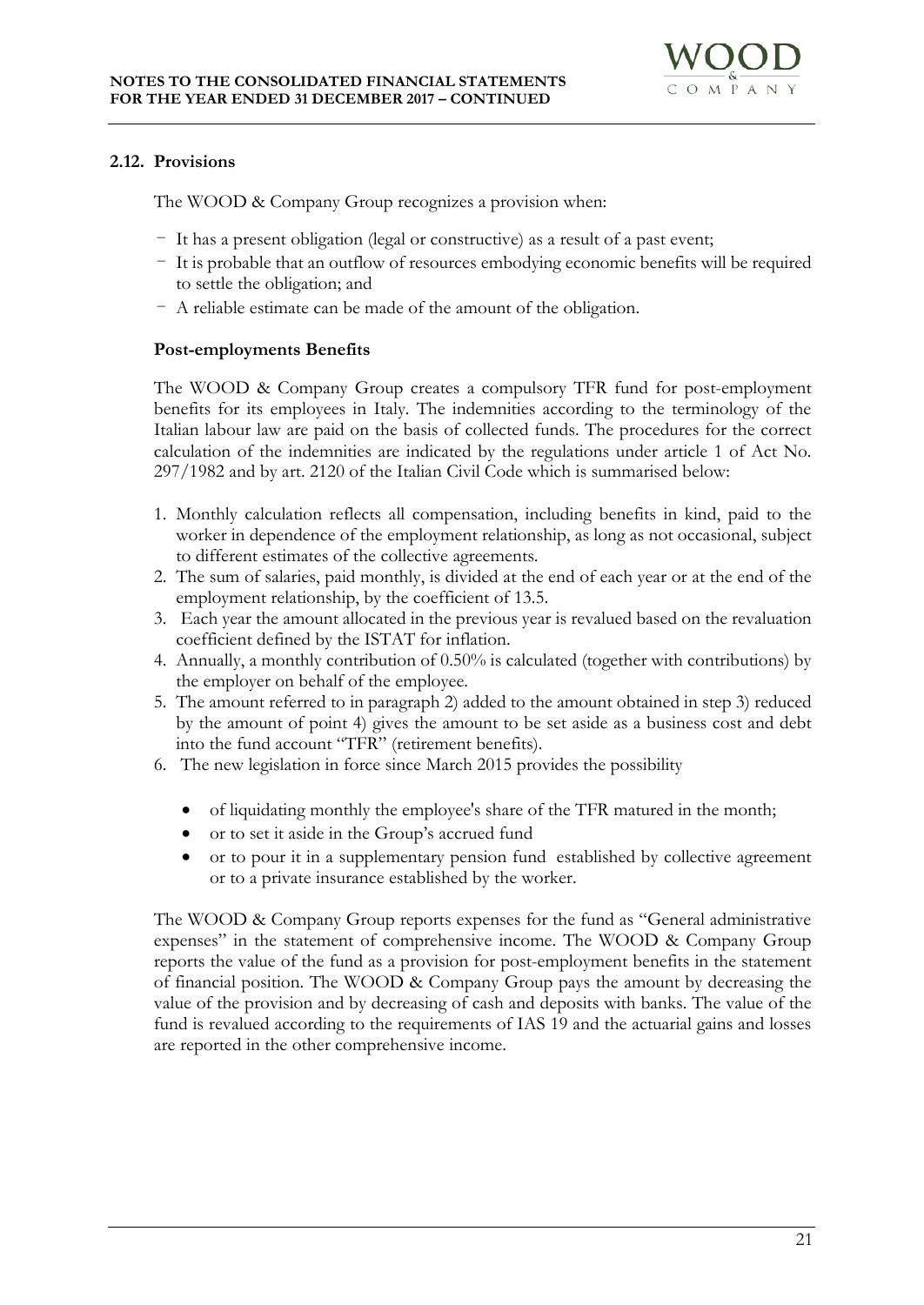

# **Share/Option scheme - Long Term employee benefits**

Key employees of the WOOD & Company Group were granted shares or options to acquire shares of the Group parent company (WOOD & Company Group S.A.). These employees were also granted options to sell certain shares to the group parent company. The conditions for options putting are set individually in the employee contract. The management of the WOOD & Company Group analyzed those contracts and concluded the employee benefits are out of scope of IFRS 2.

The WOOD & Company Group recognizes the expense in the amount of deemed value of shares and options granted to its employees derived from the WOOD & Company Group's consolidated equity. The expense is recognized in the Statement of Comprehensive Income as "Share/Option scheme". In case the beneficiary was granted shares/options to acquire shares with put option to the parent company, the WOOD & Company Group creates "Share/option scheme provision". In case the beneficiary of the scheme was granted shares/options to acquire shares without such put option, the WOOD & Company Group creates "Share/option scheme capital fund" to equity.

# **2.13. Securities transactions for clients**

Securities received by the WOOD & Company Group for safekeeping, administration or management are accounted for off balance sheet in the market or nominal values, if the market value is not available. In the statement of financial position under "Trade payables and other liabilities" include the amounts due to customers of cash received to purchase securities or cash be refunded to the client.

The Group is gradually introducing changes to the contractual documentation with clients to meet the conditions for the derecognition of IFRS-compliant funds in order to stop reporting clients' funds as own funds.

# **2.14. Issued Debt Securities**

Issued debt securities are stated at the issue price including direct expenses of the issue. From the issue settlement date to the maturity date, the issue price is gradually increased to reflect accruing interest expenses associated with the issued debt securities. The debt securities are reported in the statement of financial position line "Issued debt securities". Accruing interest is presented in the statement of comprehensive income line "Interest expense".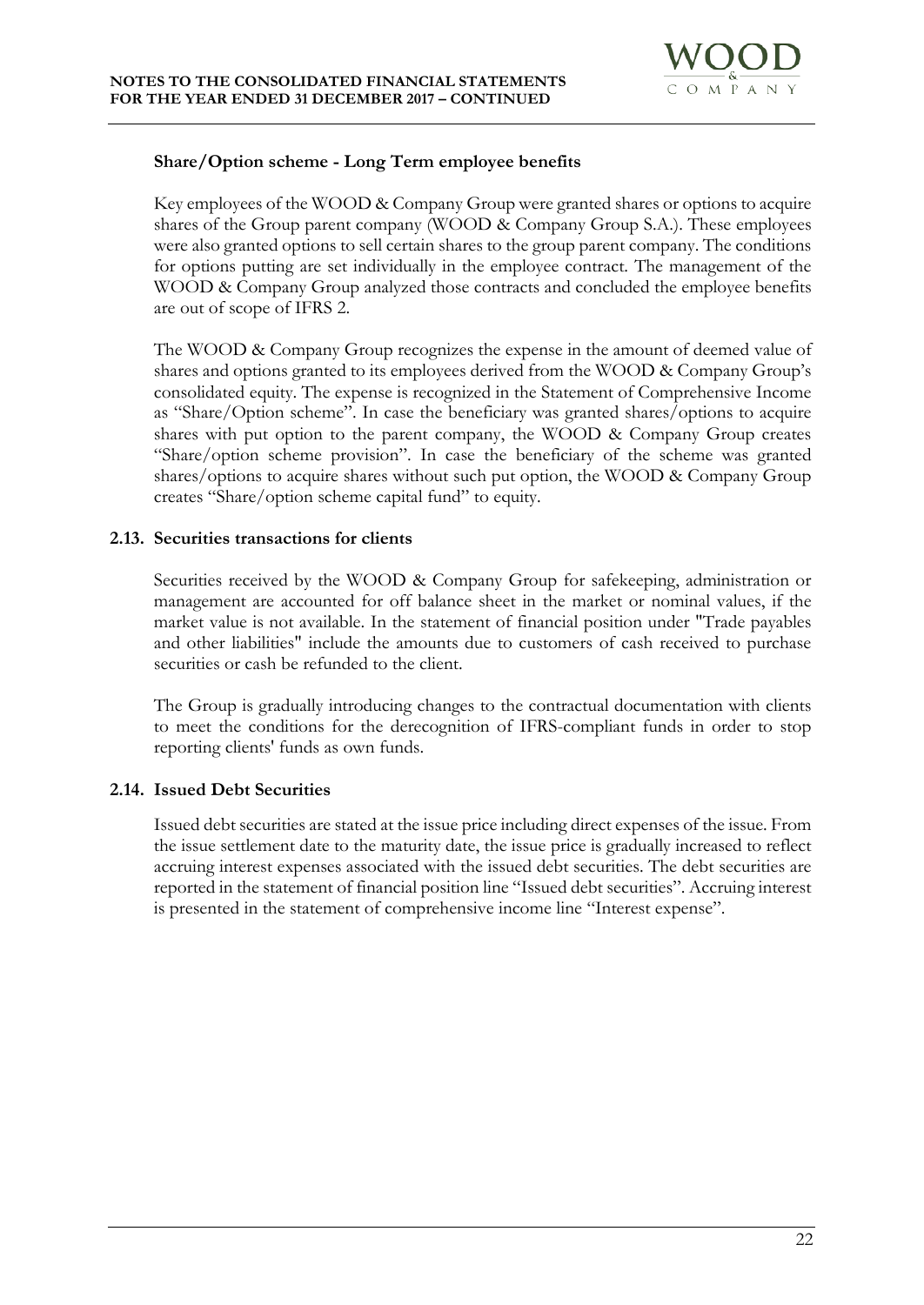

# **3. NET INTEREST INCOME**

Interest income totalling EUR 2,204 thousand (2016: EUR 2,542 thousand) is principally generated from bonds, provided money market loans and repo loans.

Interest expenses totalling EUR 1,742 thousand (2016: EUR 1,869 thousand) principally include bank overdraft interest of EUR 234 thousand (2016: EUR 187 thousand) and interest on repo transaction, security loans and money market loans of EUR 1,394 thousand (2016: EUR 1,681 thousand).

# **4. NET FEES AND COMMISSIONS**

|                                                                  | Year ended                          | Year ended                          |
|------------------------------------------------------------------|-------------------------------------|-------------------------------------|
|                                                                  | 31 December 2017<br><b>EUR</b> '000 | 31 December 2016<br><b>EUR</b> '000 |
| Fee and commissions income:                                      | 39,680                              | 29,881                              |
| Securities transaction                                           | 24,046                              | 18,018                              |
| Research services                                                | 2,914                               | 1,999                               |
| Asset management                                                 | 2,998                               | 3,129                               |
| Investment banking                                               | 9,722                               | 6,735                               |
| Fee and commissions expense:                                     | $-13,309$                           | $-9,941$                            |
| Securities transactions                                          | $-13,057$                           | $-9,678$                            |
| Investment banking, asset management services and other services | $-252$                              | $-263$                              |
| Total net fees and commissions                                   | 26,371                              | 19,940                              |

# **5. NET PROFIT ON FINANCIAL OPERATIONS**

|                                                                                | Year ended       | Year ended       |
|--------------------------------------------------------------------------------|------------------|------------------|
|                                                                                | 31 December 2017 | 31 December 2016 |
|                                                                                | <b>EUR '000</b>  | <b>EUR '000</b>  |
| Net profit from proprietary trading with securities                            | 6,782            | 8,458            |
| Net profit from foreign exchange transactions and foreign currency transaction | 229              | -86              |
| Dividend income                                                                | 576              | 1,507            |
| Net profit on financial operations                                             | 7,587            | 9,879            |

# **6. OTHER OPERATING INCOME / (EXPENSE), NET**

|                                                              | Year ended<br>31 December 2017<br><b>EUR</b> '000 | Year ended<br>31 December 2016<br><b>EUR</b> '000 |
|--------------------------------------------------------------|---------------------------------------------------|---------------------------------------------------|
| Reinvoicing of operational costs                             | 146                                               | 220                                               |
| Other operating income                                       | 123                                               | 68                                                |
| Gain/ (loss) on disposal of tangible assets                  | 11                                                | $-2$                                              |
| Creation of impairment to financial asset available for sale |                                                   | $-150$                                            |
| Release/ (creation) of provisions to receivables             | $\theta$                                          | 475                                               |
| Other income                                                 | 280                                               | 611                                               |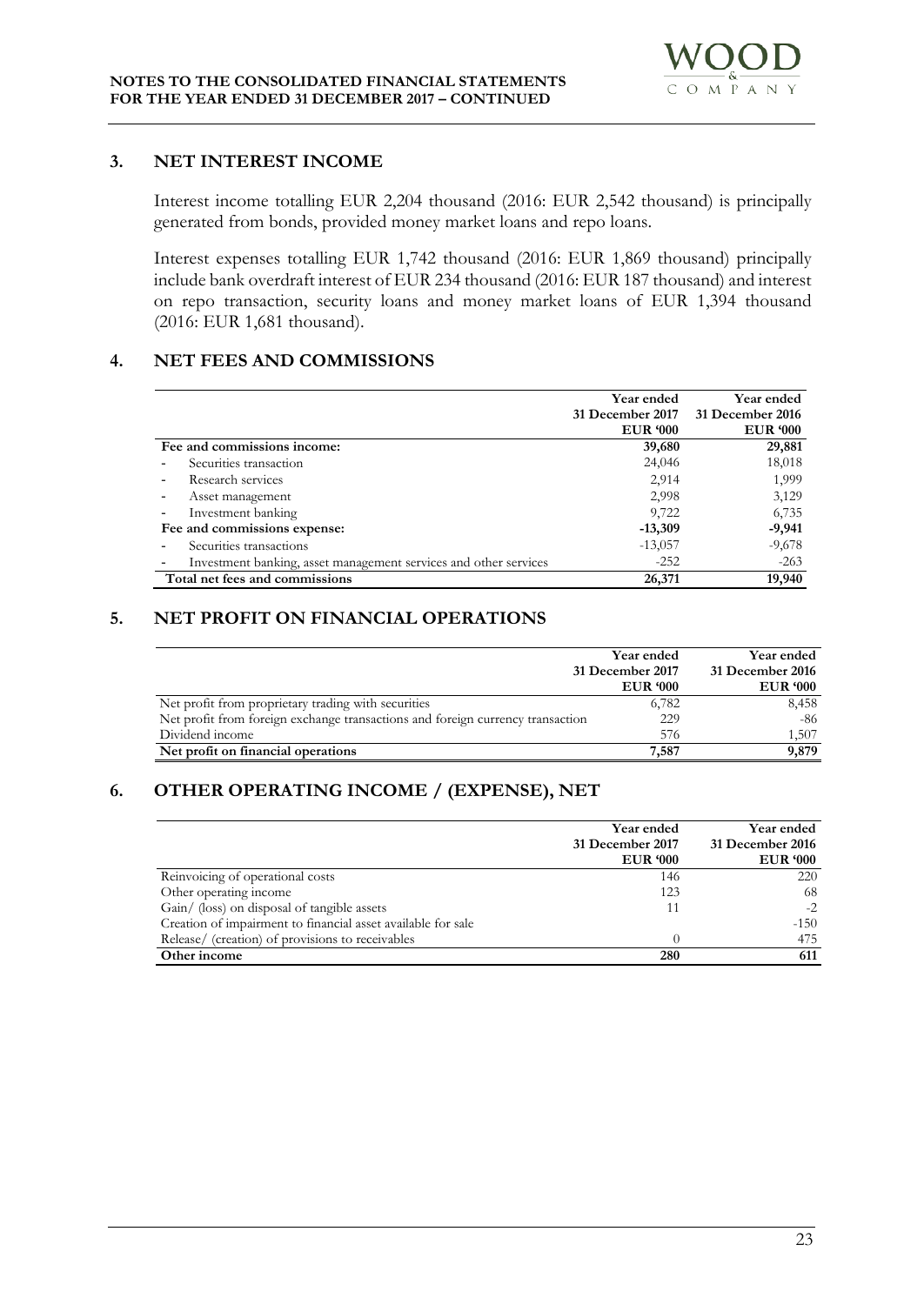# **7. OPERATING COSTS**

|                                                          | Year ended       | Year ended       |
|----------------------------------------------------------|------------------|------------------|
|                                                          | 31 December 2017 | 31 December 2016 |
|                                                          | <b>EUR '000</b>  | <b>EUR '000</b>  |
| Wages, salaries and bonuses                              | $-12,582$        | $-11,014$        |
| Social security and health insurance costs               | $-2,571$         | $-2,008$         |
| Allocation to of T.F.R provisions                        | $-92$            | $-118$           |
| Share / option scheme                                    | -87              | $-63$            |
| Employees' expenses                                      | $-15,332$        | $-13,203$        |
| Other administrative expenses                            | $-13,144$        | $-9,699$         |
| Total administrative and other expenses                  | $-28,476$        | $-22,901$        |
| Depreciation                                             | $-714$           | $-762$           |
| Total administrative and other expenses and depreciation | $-29,190$        | $-23,663$        |
| Number of employees at the end of the period             | 215              | 174              |
| Average number of employees during the period            | 204              | 167              |
| Average employees' cost per employee                     | -75              | $-79$            |

Other administrative expenses mainly comprise payments for IT services (EUR 4,193 thousand; EUR 3,491 in 2016) and rent of office space (EUR 1,531 thousand; EUR 1,390 in 2016).

# **8. TAXATION**

The WOOD & Company Group's tax liability is calculated based upon the accounting profit/(loss) according to local accounting standards taking into account tax non-deductible expenses and tax exempt income or income subject to a final withholding tax rate.

|                                        | Year ended       | Year ended       |
|----------------------------------------|------------------|------------------|
|                                        | 31 December 2017 | 31 December 2016 |
|                                        | <b>EUR</b> '000  | <b>EUR '000</b>  |
| Profit/ (loss) before tax              | 5,510            | 7,440            |
| Statutory tax rate $(\% )$             | 19               | 19               |
| Theoretical tax (charge)/ income       | 1,047            | $-1,414$         |
| Other impacts                          | -498             | $-60$            |
| Income tax (expense)/income            | $-1,545$         | $-1,474$         |
| of which current tax (expense) income  | $-1,501$         | $-1,585$         |
| of which deferred tax (expense)/income | $-44$            | 111              |

Deferred income taxes are calculated from all temporary differences between the tax bases and carrying values using tax rates effective in the periods in which the temporary tax difference is expected to be realized.

|                                                   | Year ended<br>31 December 2017<br><b>EUR</b> '000 | Year ended<br>31 December 2016<br><b>EUR '000</b> |
|---------------------------------------------------|---------------------------------------------------|---------------------------------------------------|
| Deferred tax assets                               |                                                   |                                                   |
| Estimated costs for wages                         | 138                                               | 176                                               |
| Deferred tax liabilities                          |                                                   |                                                   |
| Fixed assets depreciation                         | $\theta$                                          | -4                                                |
| AFS revaluation fund                              | $\theta$                                          | $-212$                                            |
| Net deferred income tax assets/(liabilities)      | 138                                               | $-40$                                             |
| Deferred tax asset / (liability) movement         |                                                   |                                                   |
| Balance at the beginning of period                | $-40$                                             | 84                                                |
| Net change recognized as income/ (expense)        | $-44$                                             | 111                                               |
| Net change relating to other comprehensive income | 218                                               | $-212$                                            |
| Net impact of change in FX rate                   | 4                                                 | $-23$                                             |
| Balance at the end of period                      | 138                                               | $-40$                                             |

Deferred income taxes are calculated from all taxable and deductible differences between the tax bases and carrying values using effective tax rates 19 percent for 2018 onwards.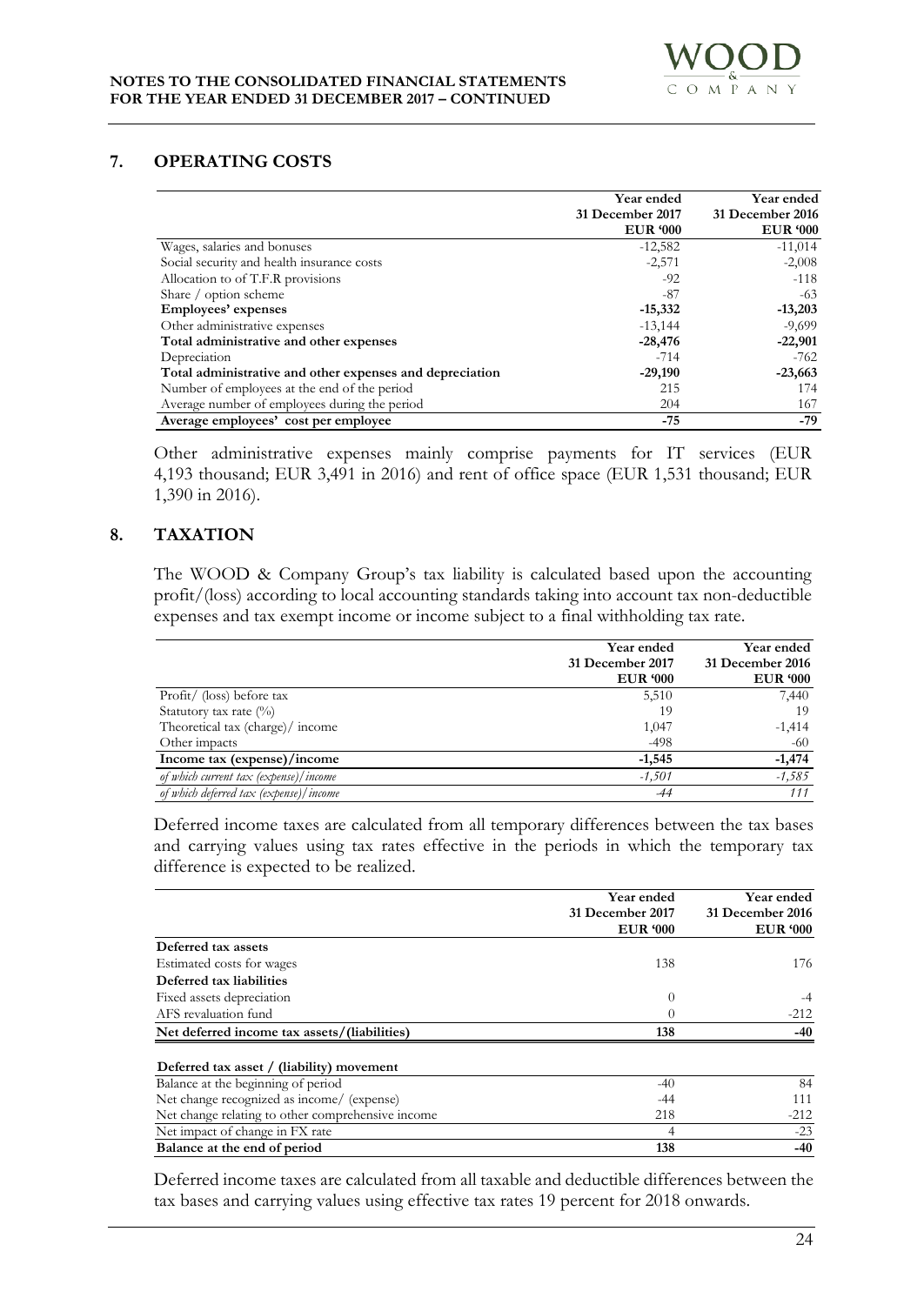# **9. CASH AND DEPOSITS WITH BANKS**

|                                    | As of            | As of            |
|------------------------------------|------------------|------------------|
|                                    | 31 December 2017 | 31 December 2016 |
|                                    | <b>EUR</b> '000  | <b>EUR '000</b>  |
| Cash on hand                       | 46               | 33               |
| Current accounts with banks        | 48,401           | 43.693           |
| Total cash and deposits with banks | 48,447           | 43,726           |

Total cash and deposits with banks represent the cash and cash equivalents for cash flow reporting purposes.

The balance includes cash of custody clients in the amount of EUR 16,636 thousand (2016: EUR 12,007 thousand).

# **10. HELD FOR TRADING ASSETS AND LIABILITIES**

# Assets held for trading

|                                      | As of            | As of            |
|--------------------------------------|------------------|------------------|
|                                      | 31 December 2017 | 31 December 2016 |
|                                      | <b>EUR</b> '000  | <b>EUR</b> '000  |
| Securities traded on regular markets | 8,638            | 6,292            |
| Fair value of FX trades              | 654              |                  |
| Total held for trading assets        | 9.292            | 6,297            |

# Liabilities held for trading

|                                      | As of<br>31 December 2017<br><b>EUR '000</b> | As of<br>31 December 2016<br><b>EUR '000</b> |
|--------------------------------------|----------------------------------------------|----------------------------------------------|
| Securities traded on regular markets | 3,327                                        | 3,313                                        |
| Fair value of FX trades              | 476                                          | 14                                           |
| Total held for trading liabilities   | 3,803                                        | 3,327                                        |

Shares are denominated in particular local market currencies.

| Nominal Value of FX trades       | As of<br>31 December 2017<br><b>EUR</b> '000 | As of<br><b>31 December 2016</b><br><b>EUR</b> '000 |
|----------------------------------|----------------------------------------------|-----------------------------------------------------|
| Nominal receivables of FX trades | 55.472                                       | 11.917                                              |
| Nominal payables of FX trades    | 55.564                                       | 1.925                                               |

# **11. FINANCIAL ASSETS AVAILABLE FOR SALE**

|                                     | As of<br>31 December 2017<br><b>EUR '000</b> | As of<br>31 December 2016<br><b>EUR</b> '000 |
|-------------------------------------|----------------------------------------------|----------------------------------------------|
| Unquoted bonds                      | 2,599                                        | 6,262                                        |
| Unquoted shares and equity holdings | 5.761                                        | 8,548                                        |
| Total available for sale            | 8.360                                        | 14,810                                       |

The item "Unquoted bonds" consists of the unlisted bonds of Czech companies with maturity from 2018 to 2021.

Unlisted shares and equity holdings as of 31 December 2017 include mainly holdings in funds.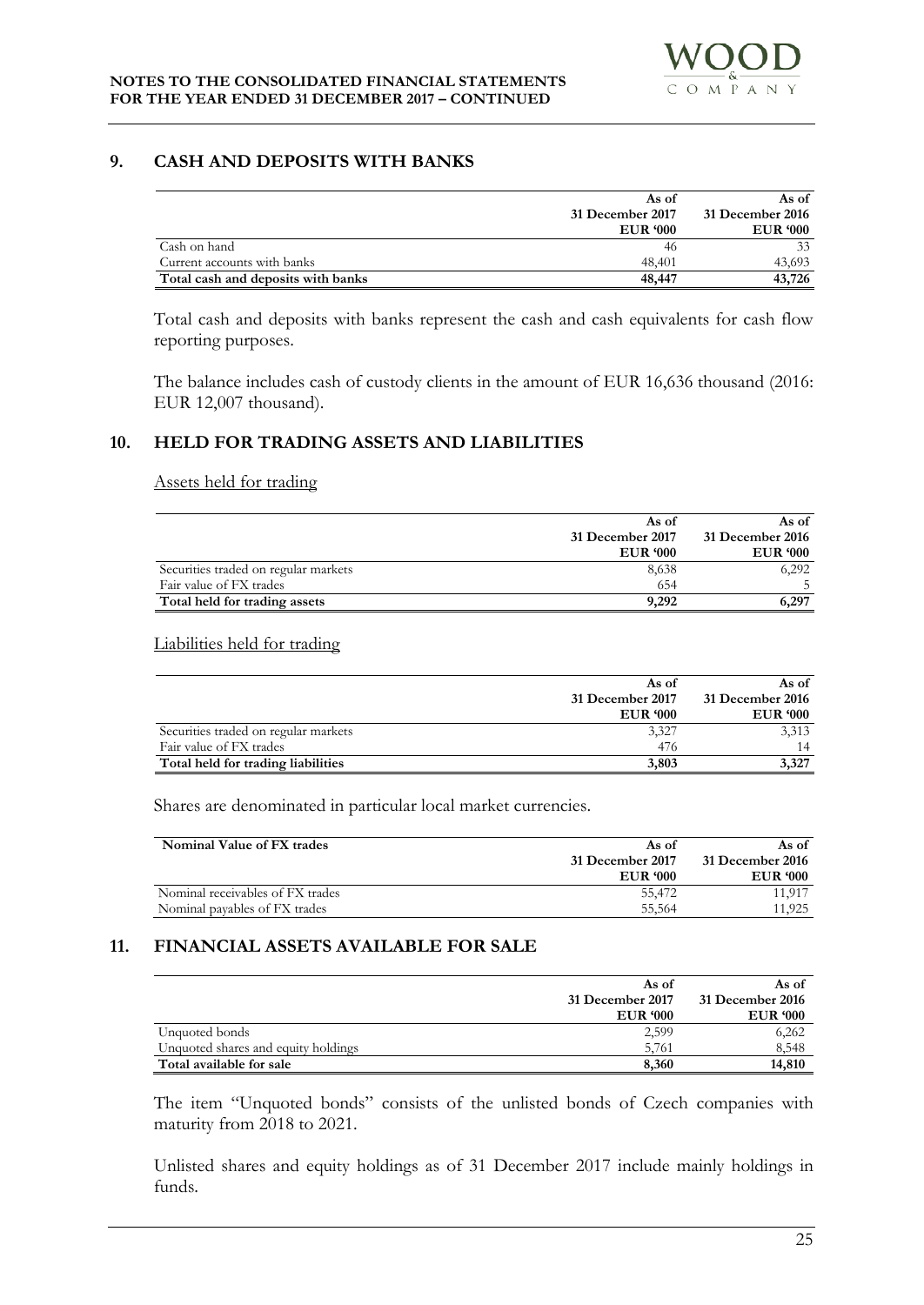

The Group entered forward agreement on selling part of the equity holdings in 2017 with settlement date in 2018. The balance of equity holdings will be reduced as at settlement date of the forward trade.

The Group created impairment amounted to EUR 150 thousand in 2016 to securities measured at costs.

# **12. SECURITIES HELD TO MATURITY**

The WOOD & Company Group's held-to-maturity portfolio consists of the unlisted bonds of Czech company with maturity in 2018.

# **13. TRADE AND OTHER RECEIVABLES**

|                                         | As of            | As of            |
|-----------------------------------------|------------------|------------------|
|                                         | 31 December 2017 | 31 December 2016 |
|                                         | <b>EUR</b> '000  | <b>EUR</b> '000  |
| Receivables from securities trading     | 41,352           | 33,727           |
| Receivable from reverse repo operations | 29,348           | 34,364           |
| Receivable from lending                 | 37,957           | 8,515            |
| Trade receivables and other receivables | 3,442            | 4,455            |
| Estimated receivables                   | 2,413            | 1,577            |
| Tax Receivable                          | 180              | 135              |
| Prepayments made – short-term           | 368              | 317              |
| Total trade and other receivables       | 115,060          | 83,089           |

Receivables from securities trading (EUR 41,352 thousand) include mainly equity transactions for clients that remained unsettled at the 2017 year-end. These transactions were subsequently fully settled at the beginning of January 2018. Only an immaterial amount of receivables was overdue as of 31 December 2017.

Trade receivables totalling EUR 3,342 thousand consists of receivables resulting from issued invoices to clients for services of asset management, research and investment banking. The WOOD & Company Group collects these invoices gradually during 2018. All Trade receivables and other receivables are payable within one year.

Securities received as collateral amounted to EUR 48,913 thousand as of 31 December 2017 (EUR 56,993 thousand as 31 December 2016). Securities are measured at fair value. All securities received as collateral could be sold or repledged.

# **14. ACCRUED INCOME AND OTHER ASSETS**

Accrued income includes mainly prepaid offices rental.

# **15. LONG-TERM RECEIVABLES**

Long-term receivables in the total amount of EUR 211 thousand (EUR 175 thousand in 2016) are principally composed of long-term advances paid for rentals.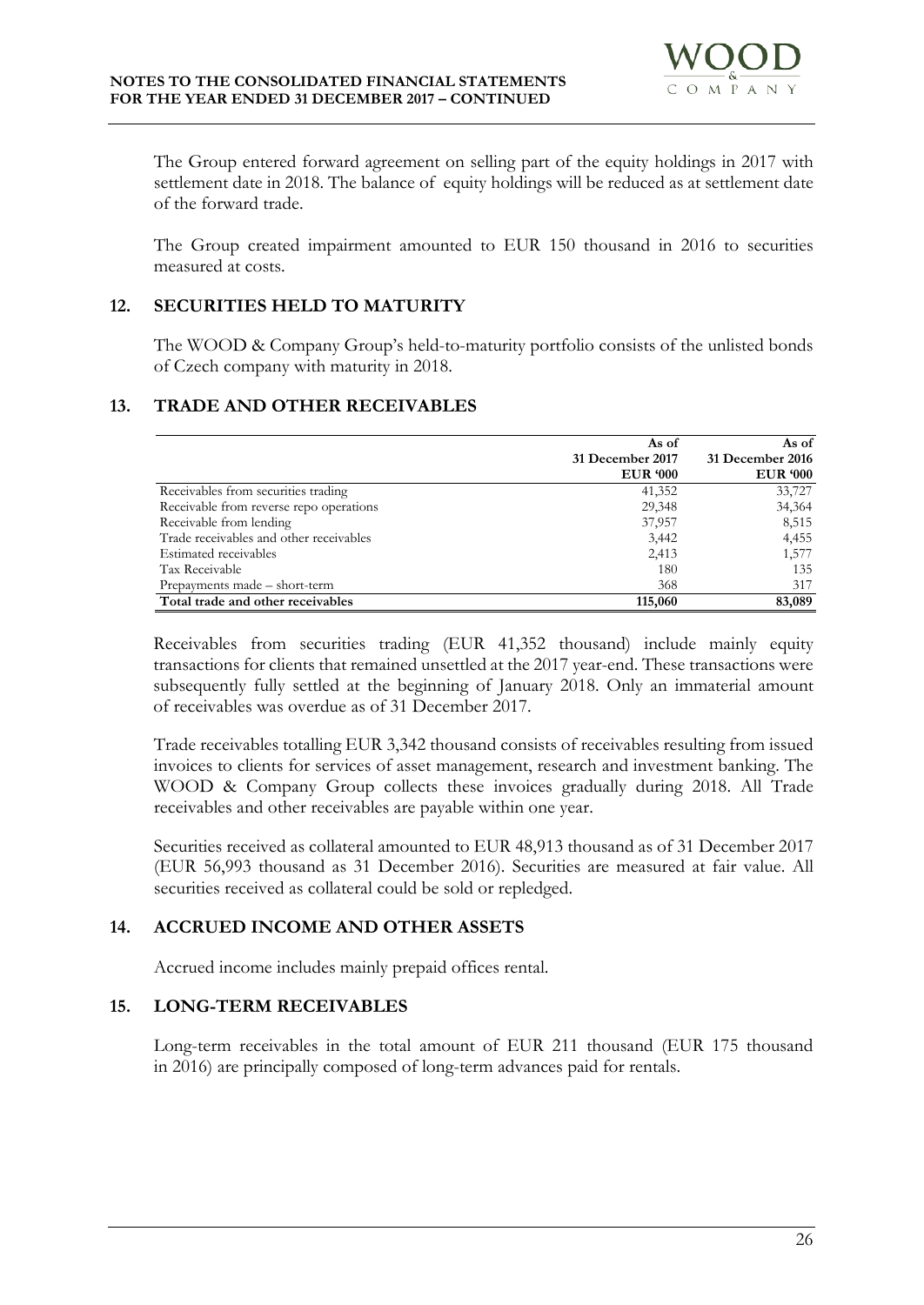|                          | Goodwill        | Software        | Technical<br>Appreciation | Furniture<br>and | Other<br>equipment      | <b>Vehicles</b> | Total           |
|--------------------------|-----------------|-----------------|---------------------------|------------------|-------------------------|-----------------|-----------------|
|                          |                 |                 |                           | fixtures         |                         |                 |                 |
|                          | <b>EUR '000</b> | <b>EUR '000</b> | <b>EUR '000</b>           | <b>EUR '000</b>  | <b>EUR '000 EUR 000</b> |                 | <b>EUR '000</b> |
| Cost                     |                 |                 |                           |                  |                         |                 |                 |
| 1 January 2017           | 269             | 4,085           | 937                       | 882              | 1,439                   | 562             | 8,174           |
| Additions                | $\Omega$        | 91              | 32                        | 46               | 197                     | 216             | 582             |
| Acquisition of the new   |                 |                 |                           |                  |                         |                 |                 |
| branch                   | 304             | $\overline{0}$  | $\theta$                  | 4                | 12                      | $\theta$        | 320             |
| Net impact of change in  |                 |                 |                           |                  |                         |                 |                 |
| FX rate                  | $\theta$        | 236             | 47                        | 51               | 62                      | 18              | 414             |
| Disposals                | $\overline{0}$  | $\Omega$        | $\Omega$                  | $\Omega$         | 3                       | 237             | 240             |
| 31 December 2017         | 573             | 4,412           | 1,016                     | 983              | 1,707                   | 559             | 9,250           |
| Accumulated depreciation |                 |                 |                           |                  |                         |                 |                 |
| 1 January 2017           | $\bf{0}$        | 3,540           | 416                       | 691              | 1,256                   | 262             | 6,165           |
| Depreciation             | $\Omega$        | 319             | 51                        | 87               | 99                      | 157             | 713             |
| Acquisition of the new   |                 |                 |                           |                  |                         |                 |                 |
| branch                   | $\theta$        | $\theta$        | $\theta$                  | 4                | 12                      | $\overline{0}$  | 16              |
| Net impact of change in  |                 |                 |                           |                  |                         |                 |                 |
| FX rate                  |                 | 215             | 23                        | 43               | 55                      | 7               | 343             |
| Disposals                | $\overline{0}$  | $\theta$        | $\Omega$                  | $\Omega$         | $\overline{2}$          | 186             | 188             |
| 31 December 2017         | $\bf{0}$        | 4,074           | 490                       | 825              | 1,420                   | 240             | 7,049           |
| Net book value           |                 |                 |                           |                  |                         |                 |                 |
| 31 December 2017         | 573             | 339             | 526                       | 158              | 288                     | 319             | 2,203           |
| 31 December 2016         | 269             | 544             | 521                       | 191              | 183                     | 300             | 2,008           |

# **16. TANGIBLE AND INTANGIBLE FIXED ASSETS**

The net value of software consists mostly of Calypso software. Goodwill arose in 2014 following the acquisition of the Group in Italy.

# **17. SHARE CAPITAL AND RESERVES**

As of 31 December 2017, the WOOD & Company Group has an issued and fully paid up share capital of EUR 1,024 thousands represented by 102,351 shares having a nominal value of EUR 10 each and an aggregate share premium of EUR 7,196 thousands.

# **18. TRADE AND OTHER PAYABLES**

|                                  | As of<br>31 December 2017<br><b>EUR</b> '000 | As of<br>31 December 2016<br><b>EUR</b> '000 |
|----------------------------------|----------------------------------------------|----------------------------------------------|
| Trade and other payables         | 3,974                                        | 2,051                                        |
| Payables from securities trading | 55,778                                       | 43,546                                       |
| Payables from repo operation     | 37,678                                       | 42,931                                       |
| Payables from borrowings         | 20,779                                       | 5,028                                        |
| State budget payables            | 695                                          | 497                                          |
| <b>Estimated liabilities</b>     | 2.977                                        | 2,105                                        |
| Total trade and other payables   | 121,881                                      | 96,158                                       |

Trade payables consist of payables to suppliers that remained outstanding at the 2017 yearend. None of the payables were overdue as of 31 December 2017.

Payables from securities trading include equity transactions for clients that remained unsettled at the 2017 year-end. These transactions were subsequently settled in January 2018. These balances also include amounts owed to clients due to cash held in custody of EUR 17,267 thousand (EUR 12,007 thousand in 2016).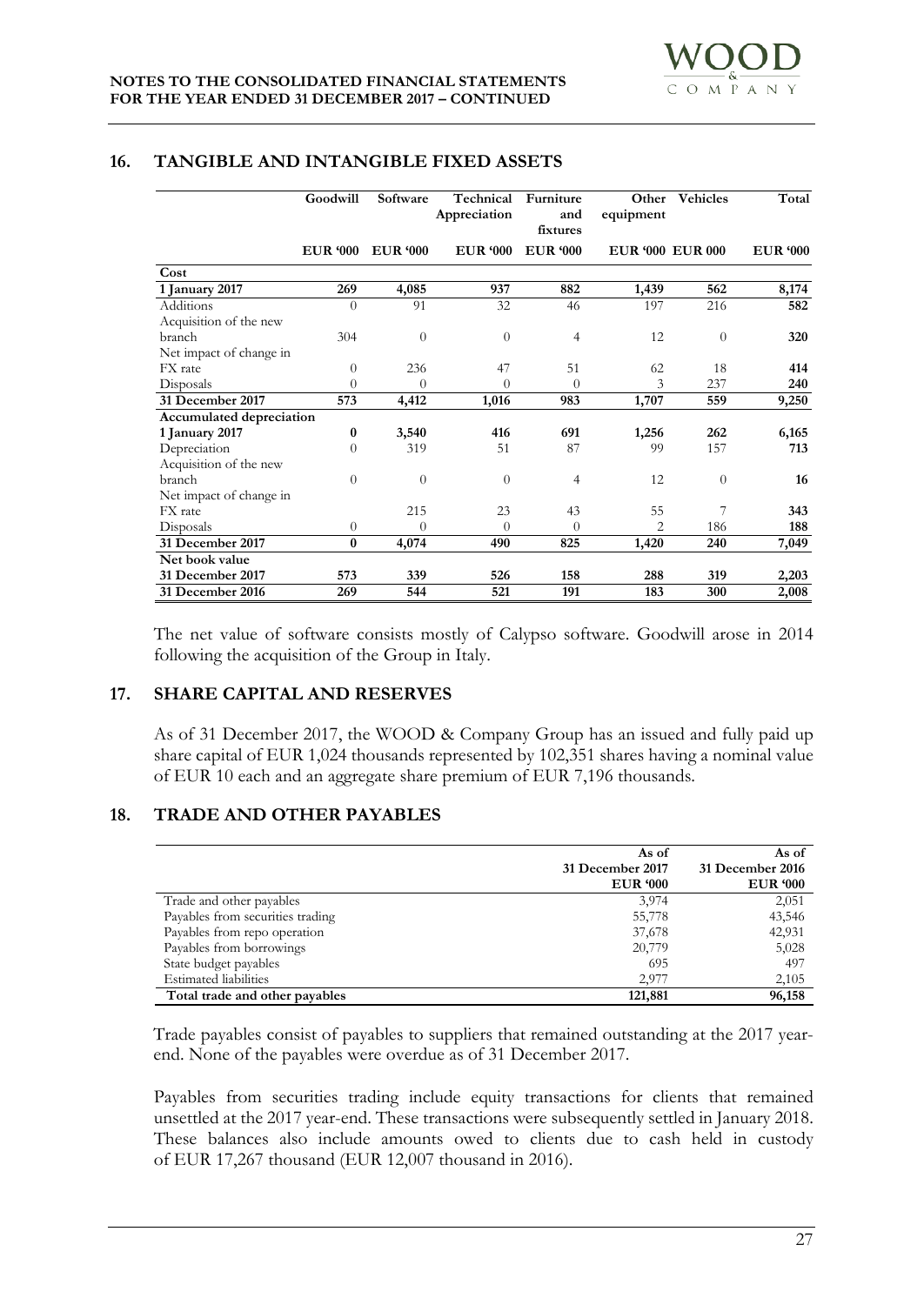Estimated liabilities include mainly an estimate for a guarantee fund contribution and estimates for services not invoiced by 31 December 2017.

Securities provided as collateral amounted to EUR 45,817 thousand (2016: EUR 31,996 thousand). Securities are measured at fair value. The amount also includes issued bonds provided as pledge within a repo operation in the total amount of EUR 3,191 thousand.

# **19. ACCRUALS AND OTHER LIABILITIES**

|                                           | As of            | As of            |
|-------------------------------------------|------------------|------------------|
|                                           | 31 December 2017 | 31 December 2016 |
|                                           | <b>EUR</b> '000  | <b>EUR</b> '000  |
| Deferred income and accrued expenses      | 253              | 254              |
| Provision for unconditional reimbursement |                  |                  |
| Total accruals and other liabilities      | 253              | 254              |

Deferred income and accrued expenses mainly consist of a received commission that belongs to other counterparties and accruals for lease of office space.

# **20. AMOUNT OWED TO BANKS**

Amounts owed to banks are composed of overdraft loans that serve as a source for the short-term financing of securities transactions.

# **21. LONG-TERM PROVISIONS**

|                            | As of            | As of            |
|----------------------------|------------------|------------------|
|                            | 31 December 2017 | 31 December 2016 |
|                            | <b>EUR</b> '000  | <b>EUR '000</b>  |
| Share / Option scheme      | 540              | 453              |
| Post-employment benefits   | 280              | 572              |
| Total long-term provisions | 820              | 0.024            |

The provision for post-employment benefits consist of the TFR fund for employees in Italy constituted obligatorily under Italian law. It represents the commitment of the amount that will be paid for employees after termination of the employment. The WOOD & Company Group holds the same amount in cash (recognised in the statement of financial position under "Cash and deposits with banks").

# **22. ISSUED BONDS**

The Company issued bonds with a fixed interest rate of 3.22%, nominal value of CZK 200,000 thousand and a maturity date in 2018. In 2015, the Company sold a portion of these bonds (with a nominal value of CZK 100,000 thousand) to an individual investor. The Company purchased back these bonds in 2017 and resell it to individual investors.

The Company furthermore gives the issued bonds as pledge in repo operations. The total amount of pledged issued bonds amounts to EUR 3,191 thousands as at 31 December 2017.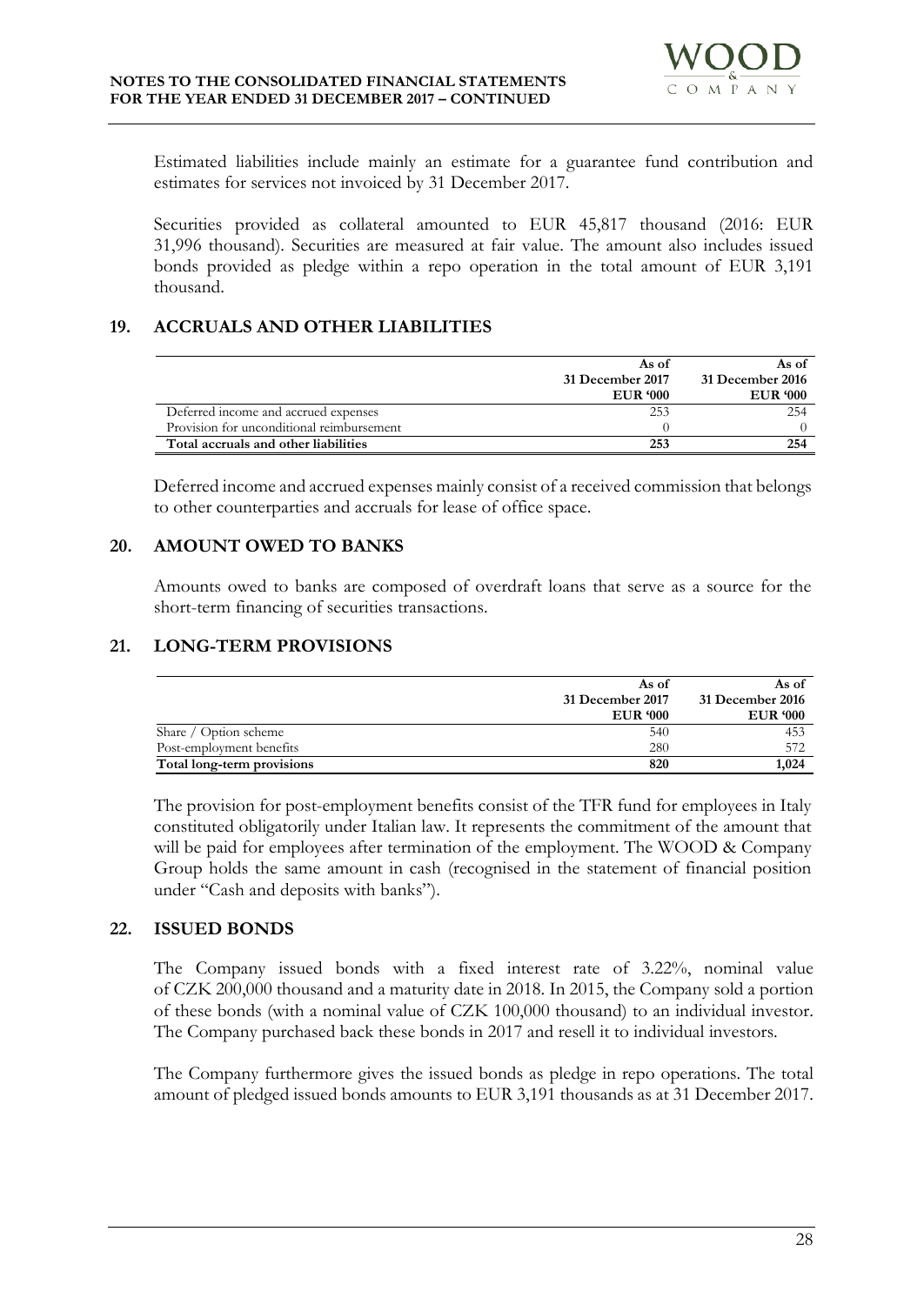

# **23. FOREIGN CURRENCY RISK**

The WOOD & Company Group established rules in respect of the holding of current assets, specifically cash denominated in individual currencies, pursuant to its internal guidelines for foreign currency risk management.

Responsibility for foreign currency risk management lies with the Treasury department which monitors, on an ongoing basis, foreign currency positions in respect of current assets and decides on their structure and amount specifically in relation to the currency structure of long-term liabilities.

Set out below is an analysis of selected assets and liabilities of the WOOD & Company Group as of 31 December 2017 in EUR thousand:

| Currency:                                | <b>CZK</b> | <b>EUR</b> | <b>PLN</b> | <b>HUF</b>     | Other          | Total    |
|------------------------------------------|------------|------------|------------|----------------|----------------|----------|
| Cash and deposits with banks             | 30,737     | 8,543      | 1,565      | 1,506          | 6,096          | 48,447   |
| Financial assets held for trading        | 3,736      | 1,497      | 2,087      | 52             | 1,920          | 9,292    |
| Financial assets available for sale      | 1,678      | 6,682      | $\theta$   | $\theta$       | $\Omega$       | 8,360    |
| Trade and other receivables              | 36,450     | 37,601     | 11,105     | 8,285          | 21,619         | 115,060  |
| Accrued income and other asset           | 106        | 229        | 64         | 6              | 371            | 776      |
| Long term receivables                    | $\theta$   | 211        | $\theta$   | $\theta$       | $\Omega$       | 211      |
| Held to maturity assets                  | 39         | $\theta$   | $\theta$   | $\overline{0}$ | $\Omega$       | 39       |
| Deferred tax assets                      | 112        | 26         | $\theta$   | $\theta$       | $\theta$       | 138      |
| Intangible fixed assets, net             | 1,031      | 171        | $\theta$   | $\Omega$       | $-291$         | 911      |
| Tangible fixed assets, net               | 946        | 373        | 16         | $\theta$       | $-45$          | 1,290    |
| <b>Total assets</b>                      | 74,835     | 55,333     | 14,837     | 9,849          | 29,670         | 184,524  |
| Issued capital                           | $\theta$   | 1,024      | $\theta$   | $\theta$       | $\theta$       | 1,024    |
| Share premium                            | $\theta$   | 7,196      | $\theta$   | $\theta$       | $\theta$       | 7,196    |
| Reserve Fund                             | $\theta$   | 109        | $\theta$   | $\theta$       | $\theta$       | 109      |
| Retained earnings                        | 0          | 16,034     | $\theta$   | $\theta$       | $\theta$       | 16,034   |
| Treasury stock                           | $\Omega$   | $\Omega$   | $\Omega$   | $\Omega$       | $\Omega$       | $\bf{0}$ |
| Revaluation fund from AFS                | $-68$      | $\Omega$   | $\Omega$   | $\Omega$       | $\Omega$       | $-68$    |
| Share / option scheme capital fund       | $\Omega$   | 530        | $\Omega$   | $\theta$       | $\Omega$       | 530      |
| Profit for the period                    | $\Omega$   | 3,965      | $\Omega$   | $\Omega$       | 0              | 3,965    |
| Reporting currency conversion            | $\theta$   | 2,313      | $\theta$   | $\theta$       | $\Omega$       | 2,313    |
| Deferred tax liability                   | $\Omega$   | $\Omega$   | $\theta$   | $\theta$       | $\Omega$       | $\Omega$ |
| Issued debt securities                   | 2,083      | $\Omega$   | $\theta$   | $\theta$       | $\Omega$       | 2,083    |
| Long-term provision                      | $\theta$   | 820        | $\theta$   | $\theta$       | $\overline{0}$ | 820      |
| Amounts owed to banks                    | 589        | 23,094     | 888        | $\theta$       | 7              | 24,578   |
| Financial liabilities held for trading   | 1,228      | 2,130      | 445        | $\Omega$       | $\theta$       | 3,803    |
| Trade and other liabilities              | 45,632     | 33,313     | 11,760     | 8,875          | 22,301         | 121,881  |
| Accruals and other liabilities           | 10         | 171        | 37         | $\Omega$       | 35             | 253      |
| Income tax payable                       | $\Omega$   | 3          | $\theta$   | $\theta$       | $\theta$       | 3        |
| <b>Total liabilities</b>                 | 49,474     | 90,702     | 13,130     | 8,875          | 22,343         | 184,524  |
| Off-Balance sheet items effect           | 6,790      | 4,674      | $-2,882$   | $\theta$       | $-8,582$       | $\bf{0}$ |
| Net on statement of financial position   |            |            |            |                |                |          |
| currency position as of 31 December 2017 | 32,151     | $-30,695$  | $-1,175$   | 974            | $-1,255$       | $\bf{0}$ |
| Net on statement of financial position   |            |            |            |                |                |          |
| currency position as of 31 December 2016 | 18,074     | $-19,371$  | 335        | $-50$          | 1,012          | $\bf{0}$ |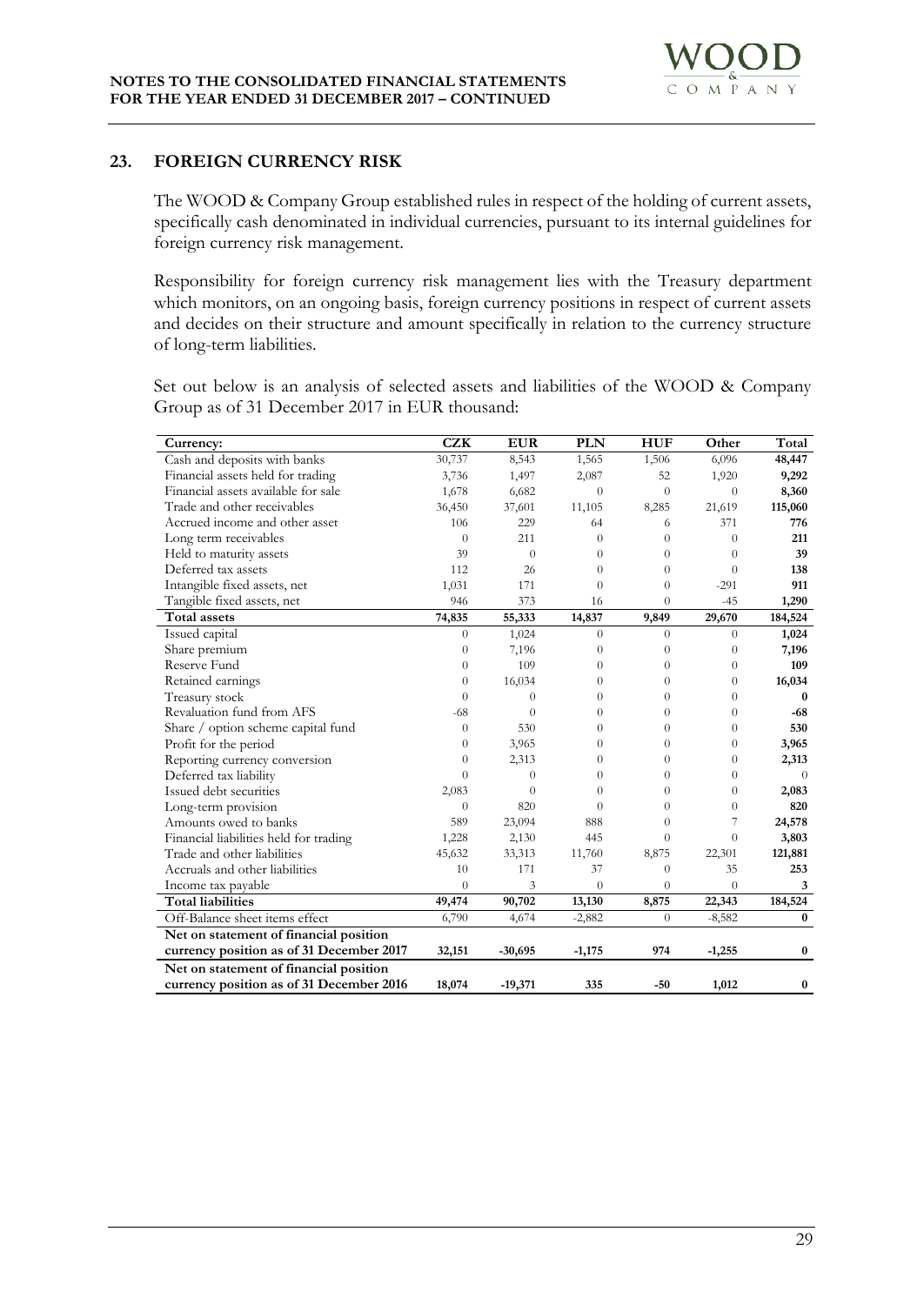

# **24. LIQUIDITY RISK MANAGEMENT**

The liquidity management is based on the fact that the majority of the operations and transactions negotiated by the WOOD & Company Group are settled in compliance with the T+2 or T+3 principle (trade date  $+ 2$  or 3 business days). Responsibility for managing the liquidity rests with the Treasury department which closely co-operates with the Settlement department. The Treasury department primarily undertakes analyses of maturity and currency structures of future receivables and payables to ensure that the WOOD & Company Group constantly carries a sufficient amount of assets readily convertible into cash.

In addition, the WOOD & Company Group's internal guidelines set out volumes of purchases and sales that a dealer is authorized to enter into on his account during one trading day and the amount of the securities that the dealer may hold on his account at the end of the trading day.

Authorized employees of the Trading, Treasury and Settlement departments carry out checks for compliance with the set of limits during the day.

Set out below is an analysis of financial liabilities of the WOOD & Company Group as of 31 December 2016 (31 December 2015) according to remaining maturity in EUR thousand. Items with unspecified maturity are included in the column "Maturity undefined".

|                                | On       | Under 3  | Under 1 | Under 5  | Over 5 | Maturity     | Total   |
|--------------------------------|----------|----------|---------|----------|--------|--------------|---------|
| Maturity:                      | demand   | months   | vear    | vears    | vears  | undefined    |         |
| Issued debt securities         |          |          | 2,083   |          |        |              | 2,083   |
| Amounts owed to banks          |          | 24,578   |         |          |        |              | 24,578  |
| Liabilities held for trading   |          | 3,803    |         |          |        |              | 3,803   |
| Trade and other payables       | $^{(1)}$ | 118,904  | 2,977   |          |        |              | 121,881 |
| Accruals and other liabilities |          | 253      |         |          |        |              | 253     |
| Income tax payable             | 0        | 0        |         |          |        | 0            |         |
| <b>Total 31 Dec 2017</b>       | 0        | 147,538  | 5,063   | $\bf{0}$ | 0      | $\bf{0}$     | 152,601 |
|                                | On.      | Under 3  | Under 1 | Under 5  | Over 5 | Maturity     | Total   |
| Maturity:                      | demand   | months   | vear    | vears    | vears  | undefined    |         |
| Issued debt securities         | 0        | 0        | 61      | 3,700    |        | $\Omega$     | 3,761   |
| Amounts owed to banks          | $^{(1)}$ | 19,271   |         |          |        |              | 19,271  |
| Liabilities held for trading   |          | 3,327    |         |          |        |              | 3,327   |
| Trade and other payables       |          | 94,053   | 2,105   |          |        |              | 96,158  |
| Accruals and other liabilities |          | 254      |         |          |        |              | 254     |
| Income tax payable             |          | $\Omega$ | 295     |          |        | 0            | 295     |
| <b>Total 31 Dec 2016</b>       | 0        | 116,905  | 2,461   | 3,700    | 0      | $\mathbf{0}$ | 123,066 |

The carrying value does not significantly differ from the contractual cash flows of financial liabilities.

# **25. INTEREST RATE RISK**

Interest rate risk is the risk that the value of a financial instrument will fluctuate due to changes in market interest rates. The length of time for which the rate of interest is fixed on a financial instrument thus indicates to what extent it is exposed to an interest rate risk.

Due to the nature of its operations and the contractual maturity of its financial assets and liabilities, the WOOD & Company Group is not exposed to a significant interest rate risk.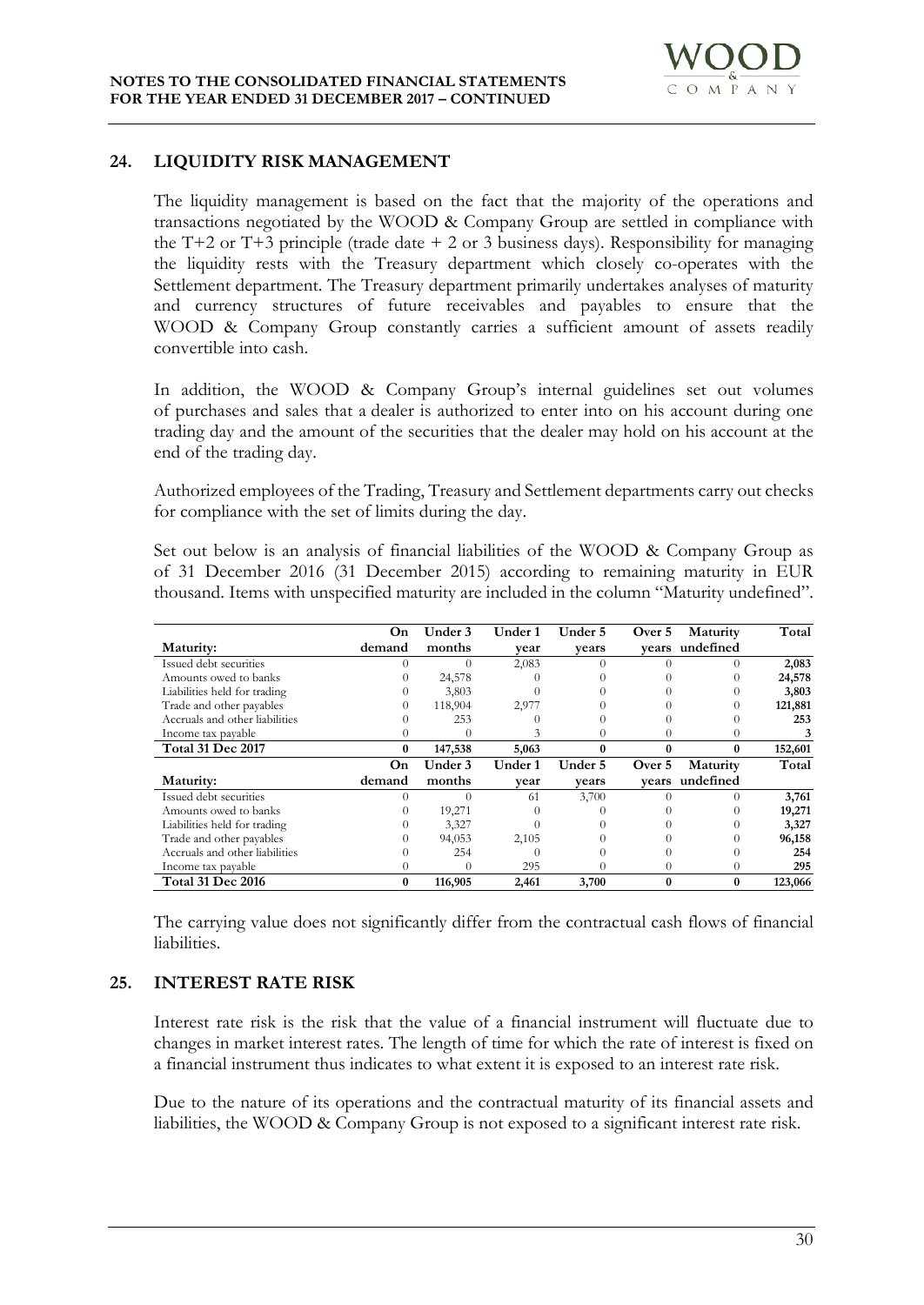

# **26. CREDIT RISK**

The WOOD & Company Group controls its credit risk to minimise its exposures by appropriate selection and regular monitoring of the counterparties with which the WOOD & Company Group negotiates the transactions or to whom the Group provides its services. The WOOD & Company Group's receivables can be divided into a dominant part created by unsettled security trades and a minor part created by the holding of debt securities. As the transactions of security trading are settled using the delivery versus payment method, the WOOD & Company Group is exposed only to a marginal credit risk. The WOOD & Company Group reduces the credit risk of holding debt securities by choosing only securities where credit risk is manageable and acceptable. Subsequently, the WOOD & Company Group calculates fair value from ongoing trades with counterparties or the fair value is determined by a qualified independent third party (eg in the form of an expert appraisal).

The Group provides money market loans. The Company manages and continuously evaluates the credit risk of counterparties methodically. They go through the account opening procedure, when an internal (or external) credit rating is obtained after analysing the information. Then the counterparty is assigned a limit on the overall open position. In the case of loans, the decision to grant may be made only by the board of directors, which subsequently monitors the repayment. Securing and assessing the level of risk of loans is continuously monitored by the corporate finance department.

# **27. MARKET RISK**

In order to measure and manage market risks, the WOOD & Company Group primarily operates a system of limits arising from its needs and external requirements.

The WOOD & Company Group trades the following instruments that carry market risk:

- Shares traded on the Prague Stock Exchange; and
- Selected foreign shares traded on foreign stock exchanges and derivatives contracts.

Companies also enter into currency forward and swap contracts to hedge their positions generating currency risk. These transactions are conducted over-the-counter (OTC).

The following table calculates the Equity Sensitivity Analysis (Delta) in EUR thousand. Sensitivity represents shift by  $+/-$  5percent of all securities in the portfolio.

| 2017                                                               | Sensitivity          | Sensitivity           | Total       |
|--------------------------------------------------------------------|----------------------|-----------------------|-------------|
|                                                                    | <b>Long Position</b> | <b>Short Position</b> | Sensitivity |
| Sensitivity in Shareholder's Equity Amount - Public Equity (listed |                      |                       |             |
| stock)                                                             | 720                  | 166                   | 554         |
| Sensitivity in Income Amount - Public Equity (listed stock)        | 432                  | 166                   | 266         |
|                                                                    |                      |                       |             |
| 2016                                                               | Sensitivity          | Sensitivity           | Total       |
|                                                                    | <b>Long Position</b> | <b>Short Position</b> | Sensitivity |
| Sensitivity in Shareholder's Equity Amount - Public Equity (listed |                      |                       |             |
| stock)                                                             | 742                  | 166                   | 576         |
| Sensitivity in Income Amount - Public Equity (listed stock)        | 315                  | 166                   | 149         |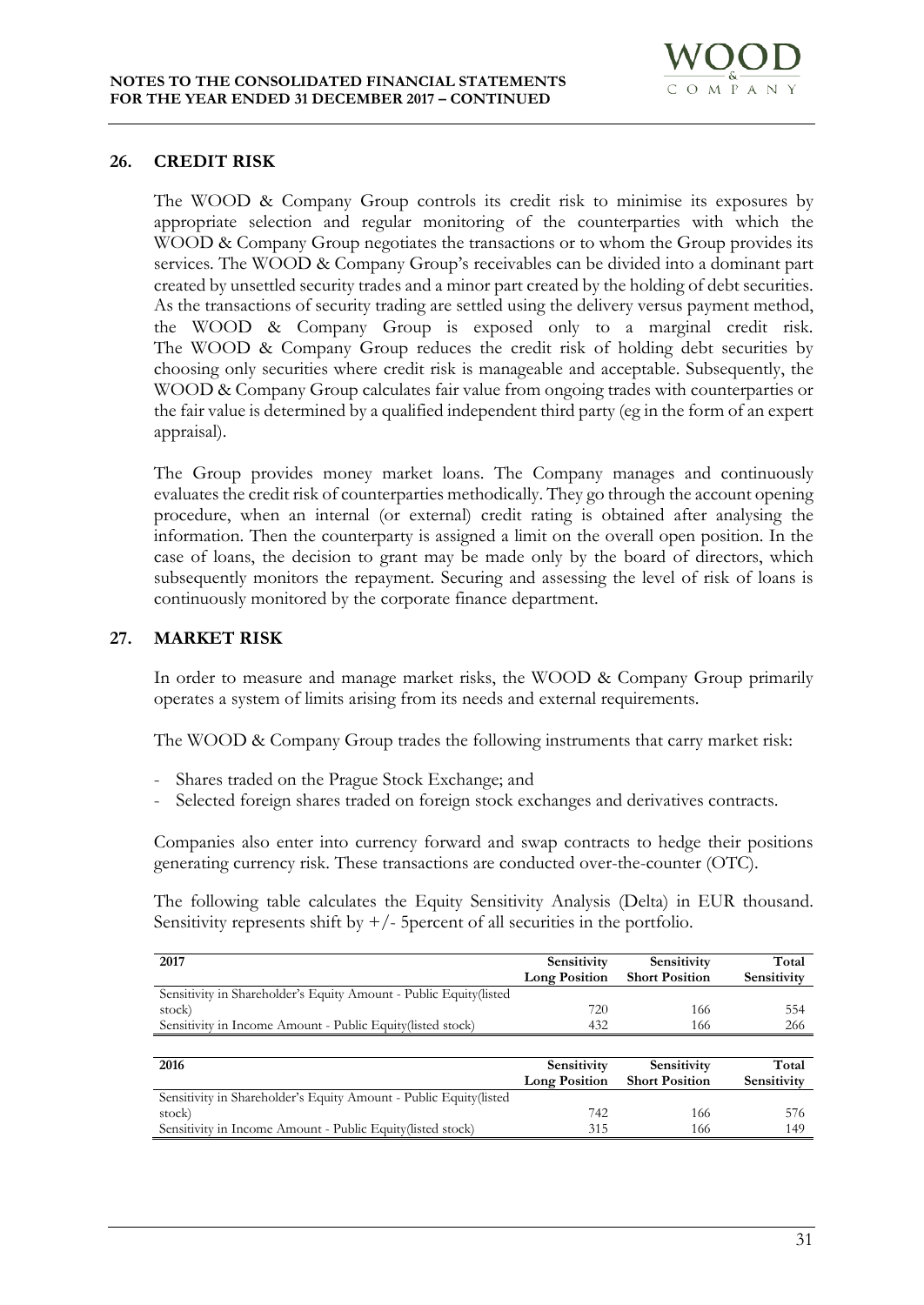

# **28. ESTIMATED FAIR VALUE OF ASSETS AND LIABILITIES OF THE WOOD & COMPANY GROUP**

The carrying amounts of cash and cash equivalents, receivables, prepayments, other current assets, payables and current borrowings approximate their fair value due to the short-term maturity of these instruments.

# **29. FINANCIAL INSTRUMENTS MEASURED AT FAIR VALUE**

The WOOD & Company Group classifies fair value measurements using a fair value hierarchy that reflects the significance of the inputs used in making the measurements. The fair value hierarchy has the following levels:

- a. quoted prices (unadjusted) in active markets for identical assets or liabilities (Level 1);
- b. inputs other than quoted prices included within Level 1 that are observable for the asset or liability, either directly (i.e. as prices) or indirectly (i.e. derived from prices) (Level 2); and
- c. inputs for the asset or liability that are not based on observable market data (unobservable inputs) (Level 3).

| 2017                          | Total           | Level 1         | Level 2            | Level 3         |
|-------------------------------|-----------------|-----------------|--------------------|-----------------|
|                               | <b>EUR '000</b> | <b>EUR '000</b> | <b>EUR '000</b>    | <b>EUR '000</b> |
| <b>Financial assets</b>       |                 |                 |                    |                 |
| Trading assets                |                 |                 |                    |                 |
| - Quoted equities             | 8,638           | 8,638           | $\theta$           | $\theta$        |
| - Fair value of FX trades     | 653             |                 | 653                |                 |
| Securities available for sale |                 |                 |                    |                 |
| -Unquoted bonds               | 2,599           |                 |                    | 2,599           |
| -Unquoted equities            | 2,088           |                 |                    | 2,088           |
| <b>Financial liabilities</b>  |                 |                 |                    |                 |
| Trading liabilities           |                 |                 |                    |                 |
| - Quoted equities             | $-3,327$        | $-3,327$        |                    |                 |
| - Fair value of FX trades     | $-476$          |                 | $-476$             |                 |
| Total                         | 10,175          | 5,311           | 177                | 4,687           |
|                               |                 |                 |                    |                 |
| 2016                          | Total           | Level 1         | Level <sub>2</sub> | Level 3         |
|                               | <b>EUR '000</b> | <b>EUR '000</b> | <b>EUR '000</b>    | <b>EUR '000</b> |
| <b>Financial assets</b>       |                 |                 |                    |                 |
| Trading assets                |                 |                 |                    |                 |
| - Quoted equities             | 6,292           | 6,292           | $\boldsymbol{0}$   | $\theta$        |
| - Fair value of FX trades     | 5               |                 | 5                  |                 |
| Securities available for sale |                 |                 |                    |                 |
| -Unquoted bonds               | 6,262           |                 |                    | 6,262           |
| -Unquoted equities            | 5,127           |                 |                    | 5,127           |
| <b>Financial liabilities</b>  |                 |                 |                    |                 |
| Trading liabilities           |                 |                 |                    |                 |
| - Quoted equities             | $-3,313$        | $-3,313$        |                    |                 |
| - Fair value of FX trades     | $-14$           |                 | $-14$              |                 |
| Total                         | 14,359          | 2,979           | $-9$               | 11,389          |

\*) Part of the securities available for sale not included in the table above are measured at cost due to the impossibility to reliably determine their fair value and the WOOD & Company Group performs regular impairment testing.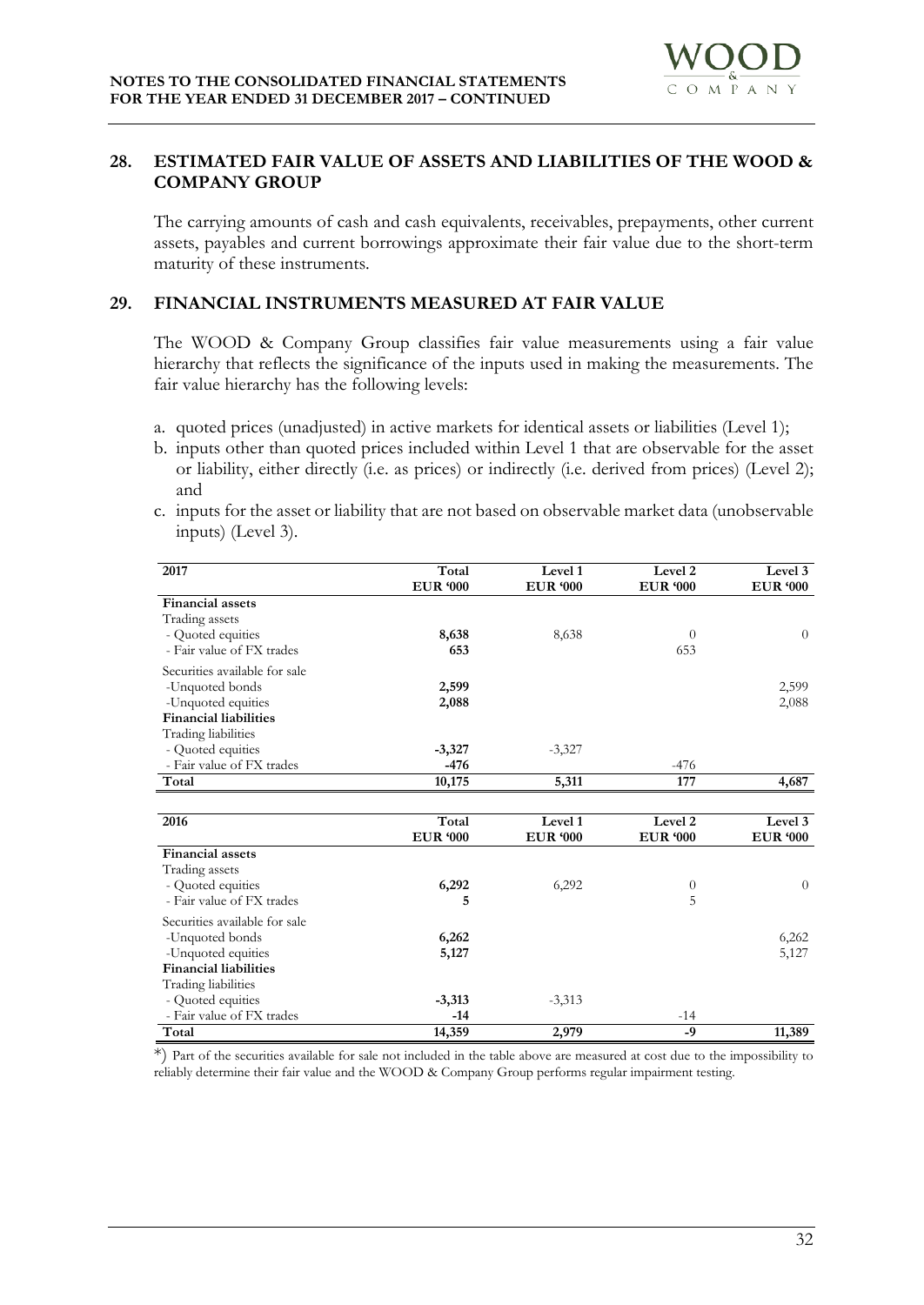

# **Financial instruments measured at fair value based on level 3**

| 2017            | Securities available for sale | Securities available for sale |
|-----------------|-------------------------------|-------------------------------|
|                 | Unquoted bonds                | Unquoted equities             |
|                 | <b>EUR</b> '000               | <b>EUR '000</b>               |
| Opening balance | 6,262                         | 5,127                         |
| Purchase        | 2,439                         | 11,504                        |
| Maturity        | 1,729                         | $\Omega$                      |
| Disposals       | 4,373                         | 14,544                        |
| Closing balance | 2,599                         | 2,088                         |

| 2016            | Securities available for sale | Securities available for sale |
|-----------------|-------------------------------|-------------------------------|
|                 | Unquoted bonds                | Unquoted equities             |
|                 | <b>EUR</b> '000               | <b>EUR '000</b>               |
| Opening balance | 3,258                         |                               |
| Purchase        | 4,107                         | 5,127                         |
| Disposals       | 1.102                         |                               |
| Closing balance | 6,262                         | 5,127                         |

# **30. ASSETS UNDER MANAGEMENT AND CUSTODY**

|                         | As of            | As of            |
|-------------------------|------------------|------------------|
|                         | 31 December 2017 | 31 December 2016 |
|                         | <b>EUR</b> '000  | <b>EUR</b> '000  |
| Assets under custody    | 231,103          | 208,896          |
| Assets under management | 322.587          | 327,754          |

The assets under custody do not include assets of EUR 22,932 thousand (2016: EUR 22,932 thousand) which are received under management as well as under the Group's custody.

# **31. CAPITAL MANAGEMENT**

The WOOD & Company Group's principal capital management tool involves monitoring and adhering to the capital adequacy limit.

The WOOD & Company Group additionally manages its capital to ensure that the WOOD & Company Group is able to continue as a going concern while maximising the return to shareholders through the optimisation of the debt and equity balance.

# **32. SEGMENT REPORTING**

The WOOD & Company Group is not required to provide a segment reporting analysis under IFRS.

# **33. RELATED PARTIES**

During the year, the WOOD & Company Group entered into the following related party transactions.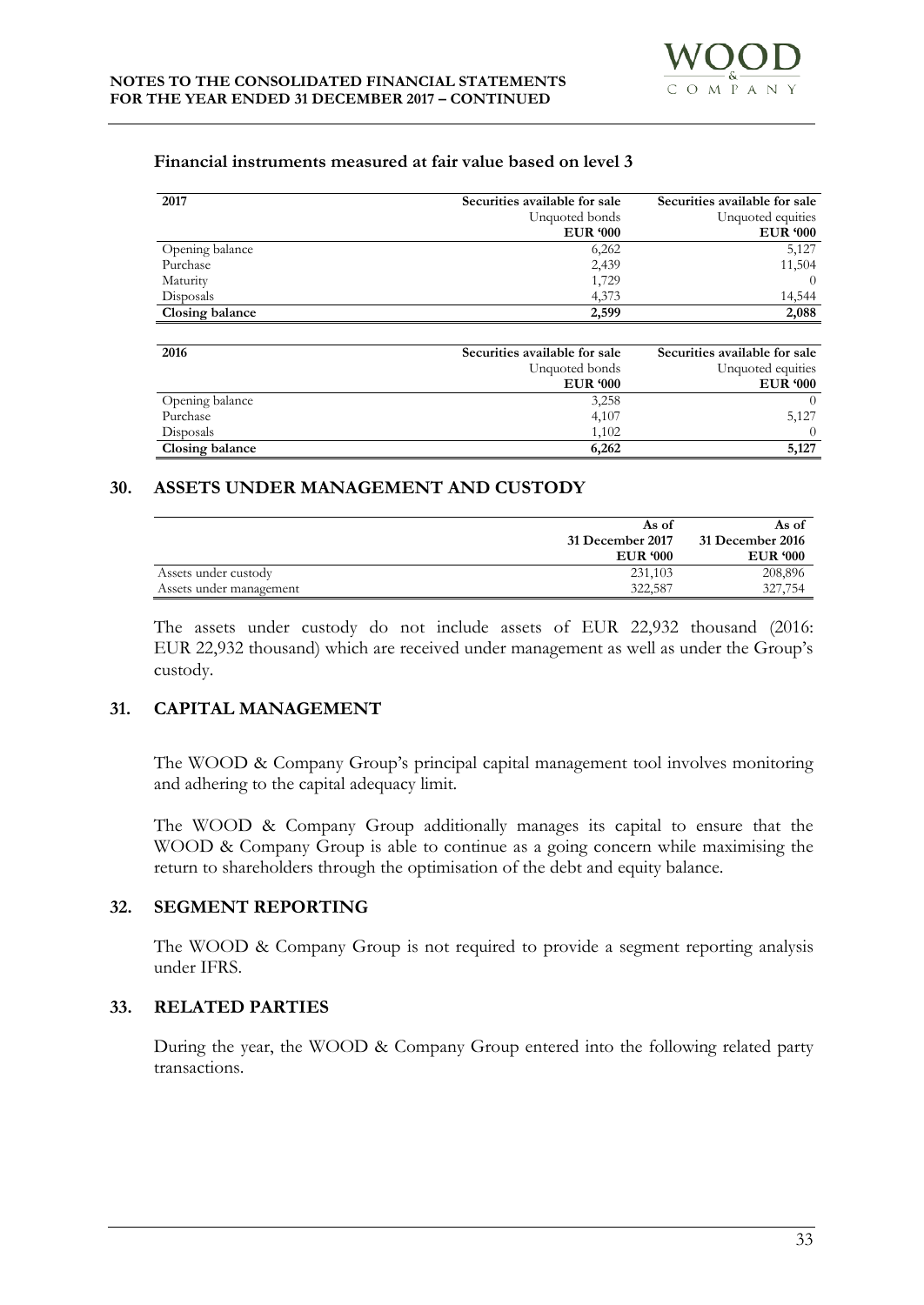

# **33.1. WOOD & Company Funds SICAV, p.l.c. (SICAV)**

As of 31 December 2017, the WOOD & Company Group reports no receivable from SICAV (in 2016: EUR 0 thousand, included in "Trade and other receivables" in Note 14). The WOOD & Company Group invoiced the services provided to SICAV in the amount of EUR 557 thousand (EUR 300 thousand in 2016).

# **33.2. WOOD & Company, investiční fond s proměnným základním kapitálem, a.s. (SICAV CZ)**

As at 31 December 2017, the WOOD & Company Group has no transaction with SICAV CZ that would have an impact on the statement of comprehensive income or the statement of financial position.

Sum of receivables from lending from other related parties according to IAS 24.9 is EUR 13 845 thousand.

# **34. REMUNERATION OF KEY MANAGEMENT**

During the reporting period, the short-term benefits to the key management amounted EUR 295 thousand (2016 EUR 290 thousand). Key management personnel are those persons having authority and responsibility for planning, directing and controlling the activities of the WOOD & Company Group. No other benefits were provided to the key management.

# **35. ISSUED LOANS, BORROWINGS OR OTHER BENEFITS**

During the reporting period, the WOOD & Company Group provided its statutory bodies, shareholders or management with no loans, borrowings or other benefits.

# **36. WOOD & COMPANY GROUP FORMATION AND RESTRUCTURING**

| Name of the Group           | <b>Registered office</b> | <b>Principal activities</b> | WOOD &           | WOOD &           |
|-----------------------------|--------------------------|-----------------------------|------------------|------------------|
|                             |                          |                             | Company Group    | Company Group    |
|                             |                          |                             | interest as of   | interest as of   |
|                             |                          |                             | 31 December 2017 | 31 December 2016 |
| WOOD & Company              |                          | Securities trading          |                  |                  |
| Financial Services, a.s.    | Czech Republic           | Investment banking          | $100\%$          | $100\%$          |
| Wood and Company            |                          |                             |                  |                  |
| Holding AG                  | Switzerland              | Holding                     | $100\%$          | $100\%$          |
| Wood and Company            |                          | Securities trading          |                  |                  |
| Financial Services AG       | Switzerland              | Investment banking          | $100\%$          | $100\%$          |
| Wood & Company, a.s.        | Slovak Republic          | Investment banking          | $100\%$          | $100\%$          |
| WOOD& Company               |                          |                             |                  |                  |
| Holding Limited             | Malta                    | Holding                     | $100\%$          | $100\%$          |
| WOOD & Company              |                          |                             |                  |                  |
| investiční společnost, a.s. | Czech Republic           | Asset Management            | 100%             | $100\%$          |
| WOOD & Co. S.A.M.           | Monaco                   | Securities trading          | $100\%$          | $0\%$            |

The consolidated financial statements include the following subsidiaries:

On 21 September 2007, the WOOD & Company Group acquired 44.44 percent of the issued share capital of Wood & Company, a.s. for cash consideration of EUR 1,300 thousand. This transaction has been accounted for by the method described in Note 2.3. The carrying value of net assets at the date of acquisition amounted EUR 1,113 thousand.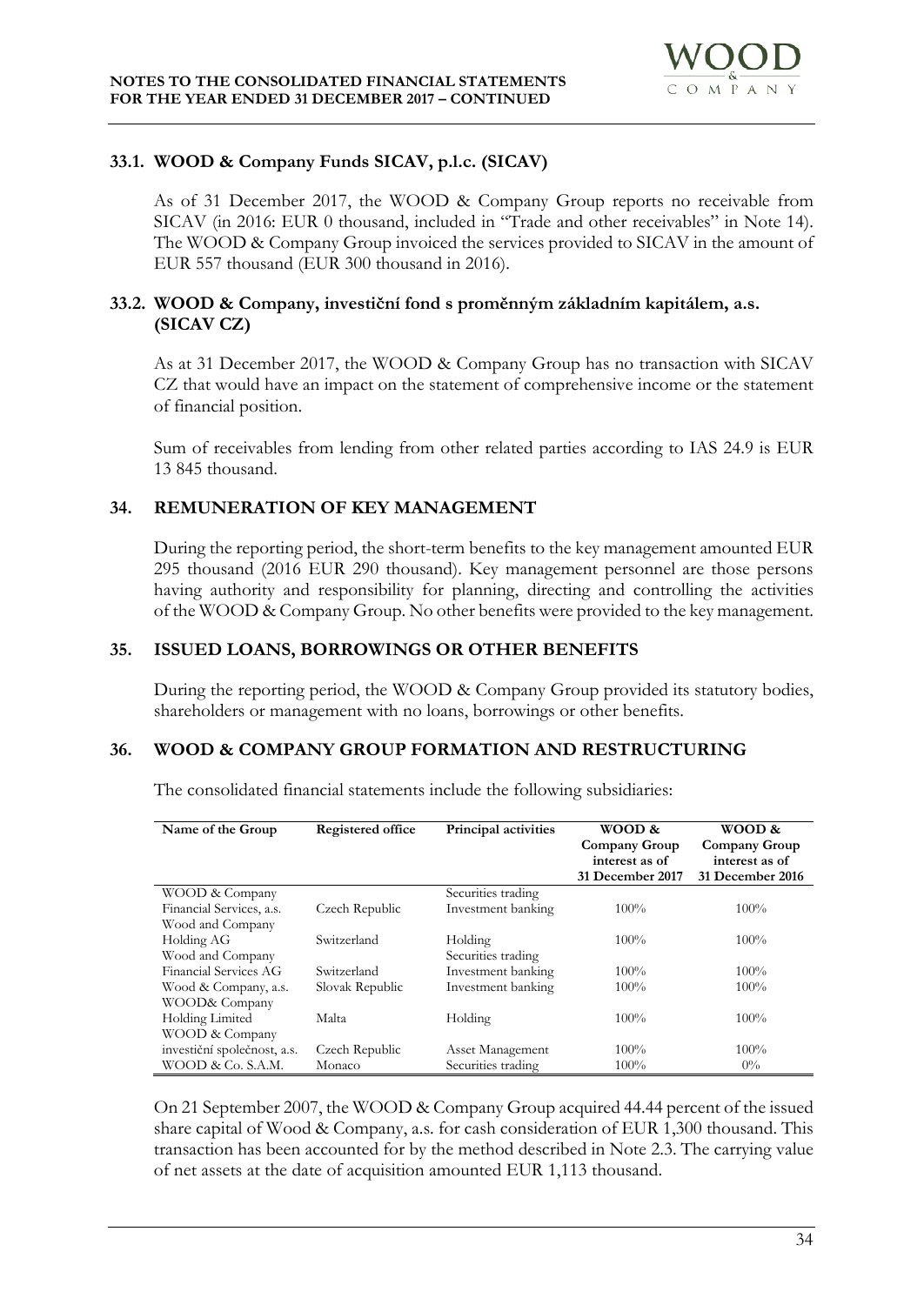

On 30 November 2007, the WOOD & Company Group acquired 1.1 percent of the issued share capital of Wood and Company Holding AG for cash consideration of EUR 1,219 thousand. This transaction has been accounted for by the method described in Note 2.3. The carrying value of net assets at the date of acquisition amounted EUR 11 thousand. Wood and Company Holding AG holds 100 % shares of Wood and Company Financial Services AG.

On 11 December 2008 was incorporated WOOD & Company Holding Limited. WOOD & Company Holding Limited has a share capital in the amount of EUR 11 thousand and is 100 % owned by WOOD & Company Group S.A.

On 22 December 2008 was incorporated WOOD & Company Finance Limited. WOOD & Company Finance Limited has a share capital in the amount of EUR 5 thousand and is 100 % owned by WOOD & Company Holding Limited.

On 23 October 2008 WOOD & Company Group acquired 100 percent of the share capital of WOOD & Company Support Services, s.r.o. for cash consideration of EUR 7 thousand. The carrying amount of net assets at the date of acquisition amounted to EUR 7 thousand.

On 14 January 2009 was incorporated NIRON LIMITED. NIRON LIMITED has a share capital in the amount of EUR 1 thousand and is 100 % owned by WOOD & Company Group S.A

On 13 November 2009 WOOD & Company Group acquired 100 percent of the share capital of WOOD & Company investiční společnost, a.s. for cash consideration of EUR 199 thousand.

On 14 December 2011 WOOD & Company Group sold 100% of its stake in WOOD & Company Securities.

On 11 November 2013 WOOD & Company Group sold 100% of its stake in WOOD & Company Finance Limited and NIRON LIMITED. On 30 September 2013 WOOD & Company Group sold 100% of its stake in WOOD & Company Support Services, a.s.

As of 31 December 2013 the WOOD & Company Group reports the profit from discontinued operation amounted to EUR 21 thousand included in other operating income.

On 25 September 2017 WOOD & Company Group S.A. acquired 33 percent of the issued share capital of McLaren Securities, a Monaco public limited liability company (société anonyme) for cash consideration of EUR 198,000.

On 1 December 2017 WOOD & Company Group S.A. acquired additional 67 percent of the issued share capital of McLaren Securities, a Monaco public limited liability company (société anonyme) for cash consideration of EUR 402,000.